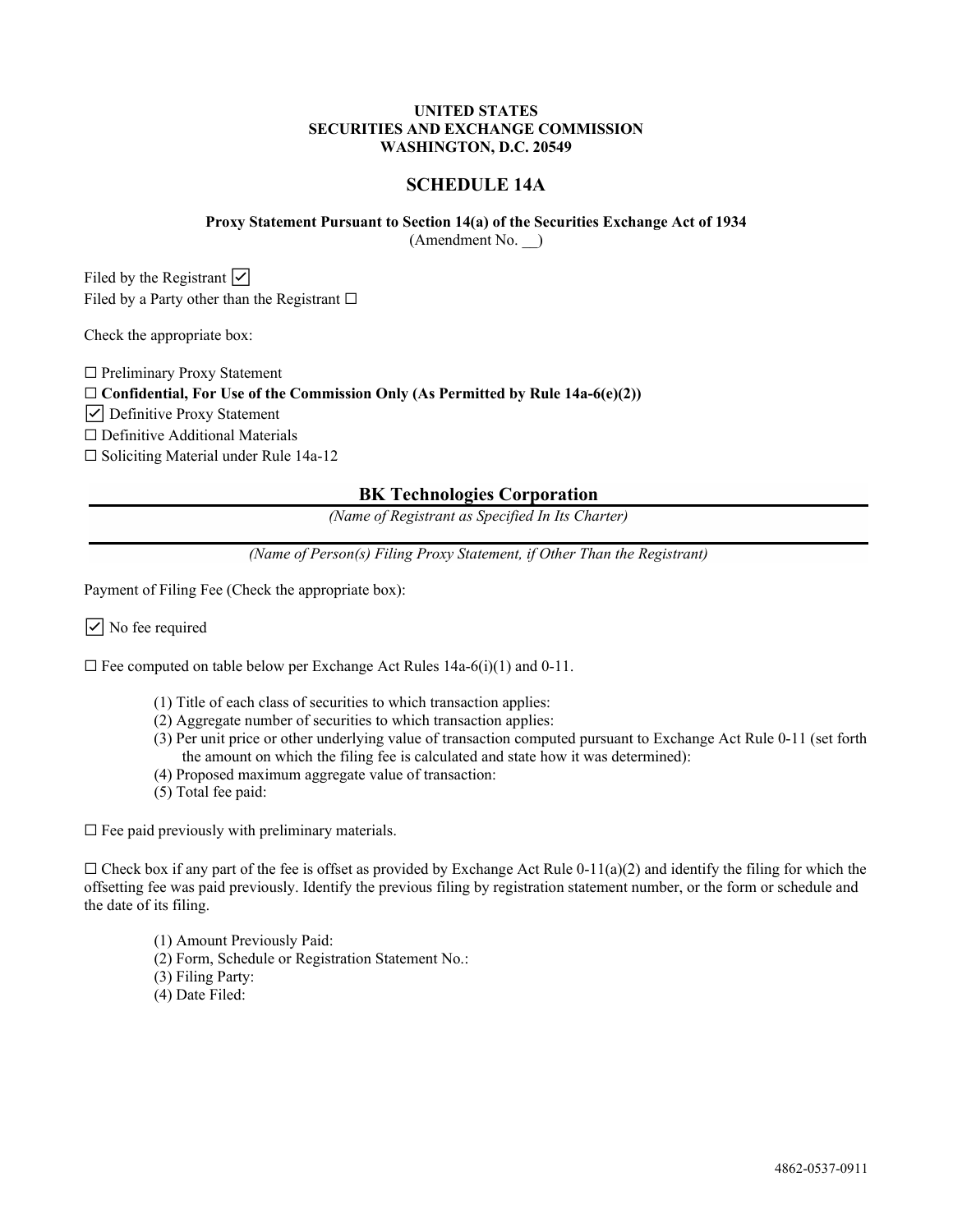# **BK Technologies Corporation 7100 Technology Drive West Melbourne, Florida 32904**

May 13, 2022

Dear Stockholder:

You are cordially invited to attend the 2022 annual meeting of stockholders of BK Technologies Corporation, which we will hold on Thursday, June 30, 2022, at 8:00 a.m., Eastern Time, virtually via webcast from the offices of the Company at 7100 Technology Drive, West Melbourne, Florida 32904.

Due to the public health impact of the coronavirus outbreak (COVID-19) and to support the health and well-being of our management and stockholders, the annual meeting will be held solely through virtual participation via webcast at https://agm.issuerdirect.com/bkti. Please monitor our annual meeting website at www.bktechnologies.com, under the tab "Investor Relations," for updated information. As always, we encourage you to vote your shares prior to the annual meeting.

We are pleased to take advantage of Securities and Exchange Commission rules that allow issuers to furnish proxy materials to their stockholders on the Internet. We believe these rules allow us to provide our stockholders with the information they need, while lowering the costs of delivery and reducing the environmental impact of our annual meeting. On or about May 18, 2022, we expect to begin mailing a Notice of Internet Availability of Proxy Materials, or E-proxy notice, to our stockholders of record as of the close of business on May 2, 2022. The E-proxy notice contains instructions for your use of this process, including how to access our proxy statement, proxy card and annual report and how to vote on the Internet. In addition, the Eproxy notice contains instructions on how you may receive a paper copy of the proxy statement, proxy card and annual report or elect to receive your proxy statement, proxy card and annual report over the Internet.

If you are unable to attend the meeting virtually, it is very important that your shares be represented and voted at the annual meeting. You may vote your shares over the Internet as described in the E-proxy notice. Alternatively, if you received a paper copy of the proxy card by mail, please complete, sign, date and promptly return the proxy card in the self-addressed stamped envelope provided. You may also vote by telephone as described in your proxy card. Voting by telephone, over the Internet or by mailing a proxy card will not limit your right to attend the virtual annual meeting and vote your shares during the meeting.

We look forward to participating with you at the meeting.

Sincerely,

*/s/ E. Gray Payne*

*E. Gray Payne Chairman of the Board of Directors*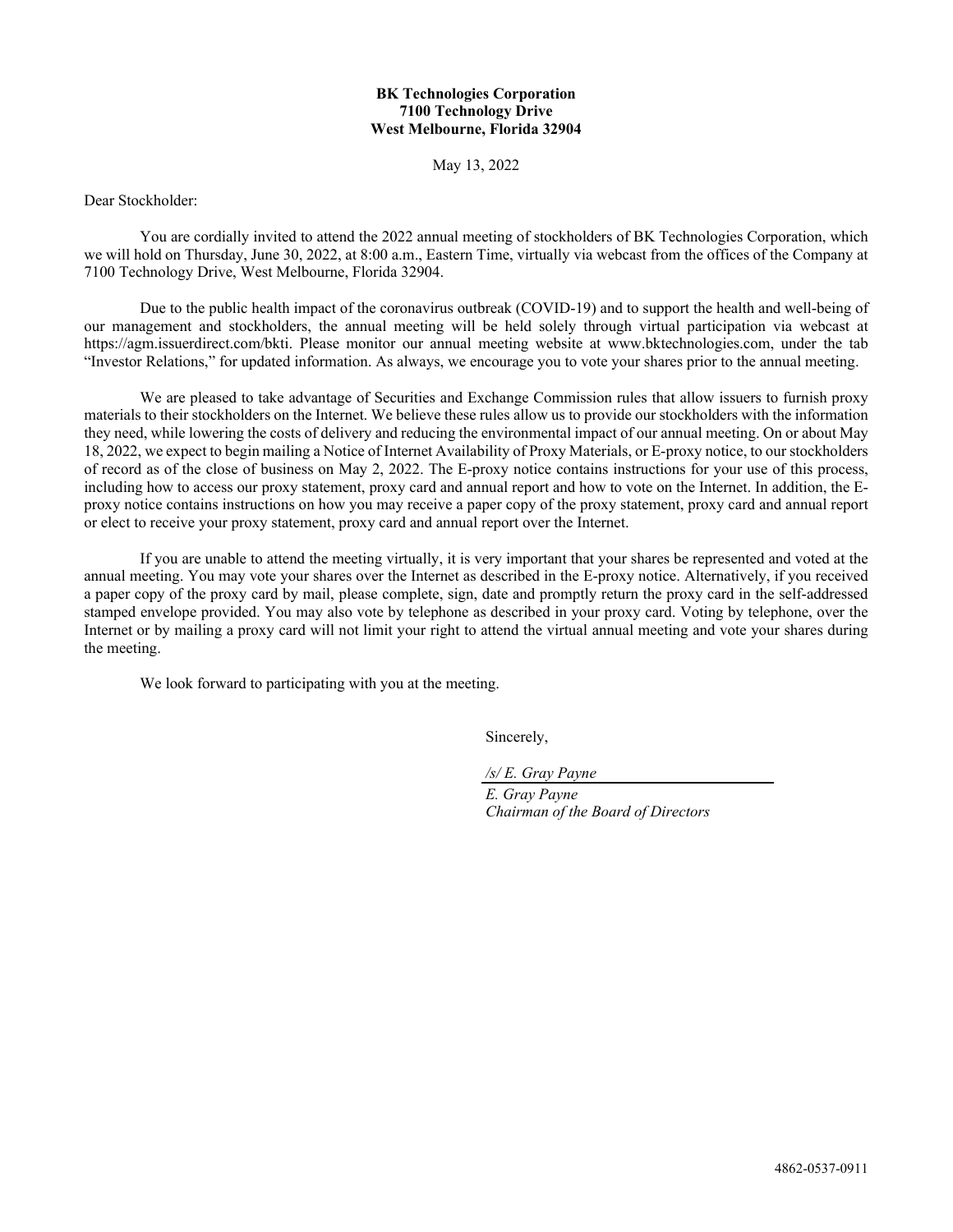# **BK TECHNOLOGIES CORPORATION 7100 Technology Drive West Melbourne, Florida 32904**

# **NOTICE OF 2022 ANNUAL MEETING OF STOCKHOLDERS**

#### **TO BE HELD ON JUNE 30, 2022**

To the stockholders of BK Technologies Corporation:

The 2022 annual meeting of stockholders of BK Technologies Corporation will be held on June 30, 2022, at 8:00 a.m., Eastern Time. Due to the public health impact of the coronavirus outbreak (COVID-19), in order to support the health and well-being of our management and stockholders, and to provide access to our stockholders regardless of geographic location, the meeting will be held solely through virtual participation via webcast (at https://agm.issuerdirect.com/bkti) for the following purposes:

- 1. To elect seven directors named in the proxy statement to serve on our Board of Directors until the next annual meeting of stockholders and until their respective successors are duly elected and qualified;
- 2. To ratify the appointment of MSL, P.A. as our independent registered public accounting firm for fiscal year 2022; and
- 3. To transact such other business properly brought before the meeting and any adjournment or postponement of the meeting.

Stockholders will not be able to attend the meeting in person; however, stockholders of record will be able to vote and submit questions electronically prior to the meeting by visiting www.iproxydirect.com/BKTI, and during the meeting by visiting https://agm.issuerdirect.com/bkti. You will also be able to dial-in via telephone to ask questions during the meeting. Specific instructions for accessing the meeting are provided in the accompanying proxy card or voting instruction form you received.

Only stockholders of record at the close of business on May 2, 2022, are entitled to notice of, and to vote at, the annual meeting and any adjournment or postponement of the meeting. Each share of common stock is entitled to one vote. A list of stockholders entitled to vote at the annual meeting will be available for inspection by our stockholders, for any purpose germane to the meeting, during the annual meeting and during ordinary business hours beginning 10 days prior to the date of the annual meeting, at our principal executive offices at 7100 Technology Drive, West Melbourne, Florida 32904.

Whether or not you plan to attend the meeting virtually, please vote your shares over the Internet, as described in the Notice of Internet Availability of Proxy Materials, or E-proxy notice. Alternatively, if you received a paper copy of the proxy card by mail, please complete, sign, date and promptly return the proxy card in the self-addressed stamped envelope provided. You may also vote your shares by telephone as described in your proxy card. Voting by telephone, over the Internet or by mailing a proxy card will not limit your right to attend the virtual annual meeting and vote your shares during the meeting.

All stockholders are cordially invited to attend the annual meeting.

By Order of the Board of Directors,

*/s/ William P. Kelly*

*William P. Kelly, Secretary*

West Melbourne, Florida May 13, 2022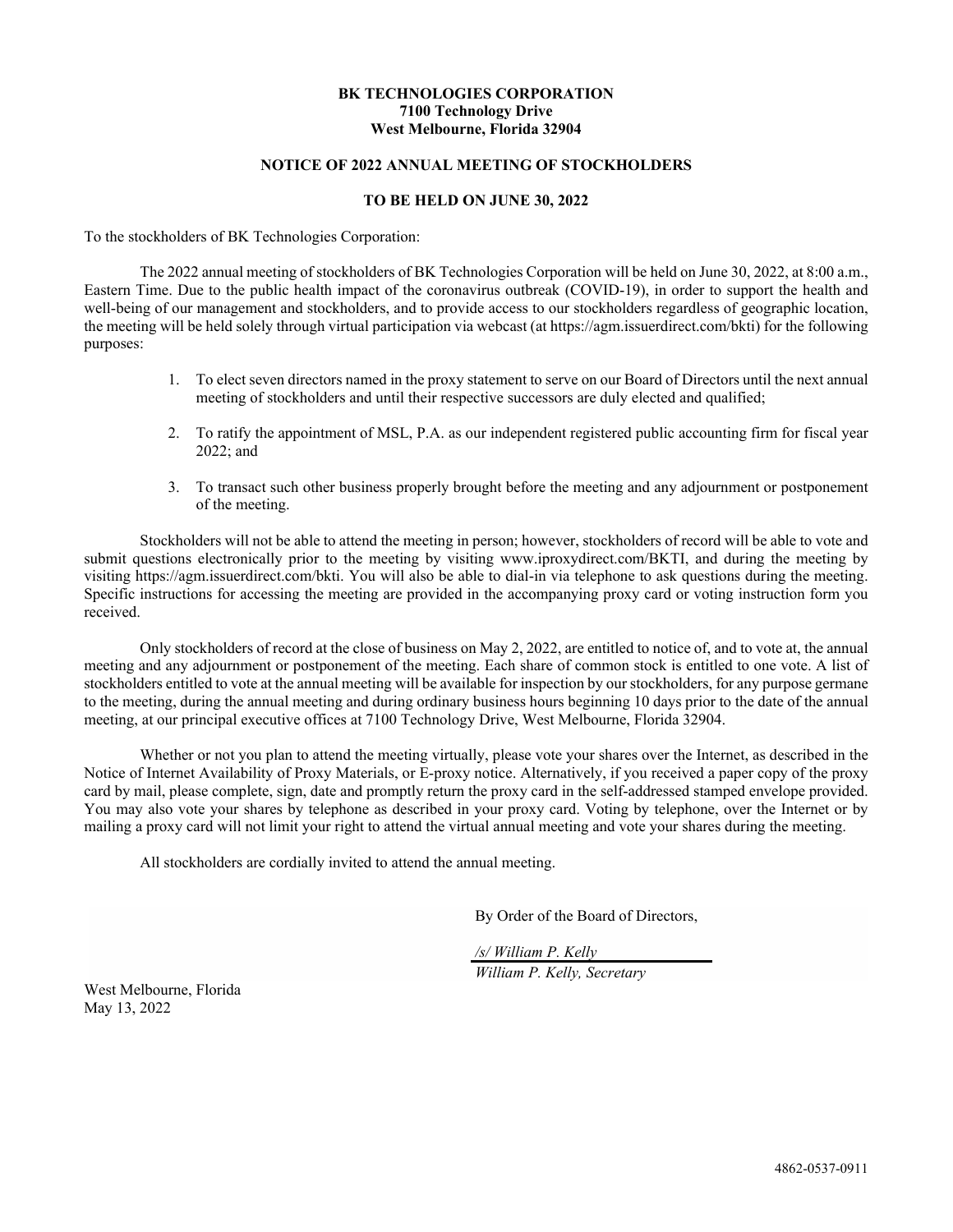**Important Notice Regarding the Availability of Proxy Materials for the Annual Stockholder Meeting to be held on June 30, 2022**: Our proxy statement, proxy card and annual report on Form 10-K (as amended by Form 10-K/A) for the year ended December 31, 2021, are available at www.iproxydirect.com/BKTI.

**IT IS IMPORTANT THAT YOUR SHARES BE REPRESENTED AT THE ANNUAL MEETING. WHETHER OR NOT YOU PLAN TO ATTEND THE VIRTUAL ANNUAL MEETING, PLEASE VOTE YOUR PROXY TODAY. YOU CAN VOTE BY INTERNET, BY TELEPHONE OR BY MAIL USING THE INSTRUCTIONS INCLUDED ON THE NOTICE OF INTERNET AVAILABILITY OF PROXY MATERIALS OR PROXY CARD.**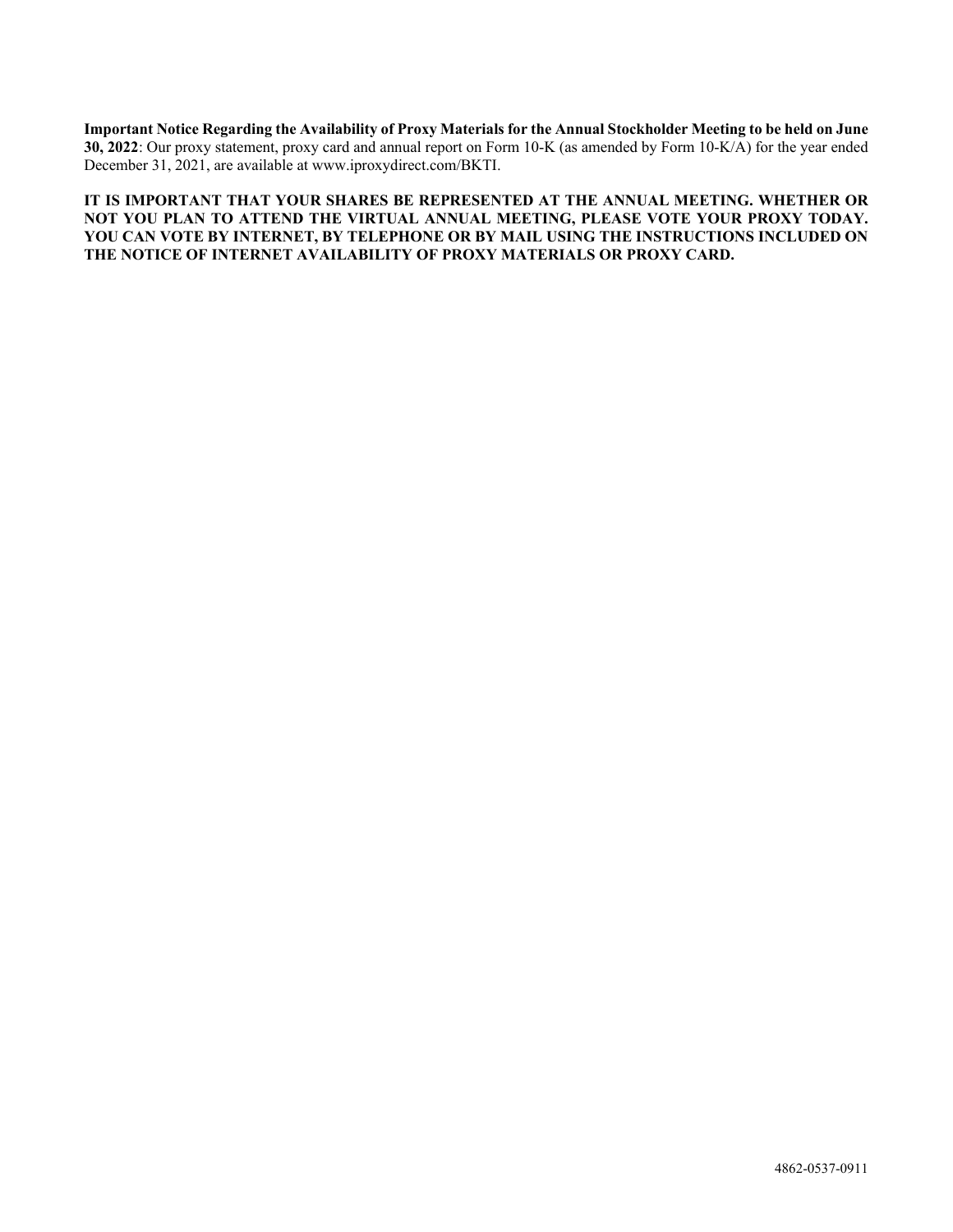#### **BK TECHNOLOGIES CORPORATION**

**\_\_\_\_\_\_\_\_\_\_\_\_\_\_\_\_\_\_\_\_\_\_\_\_\_\_\_\_\_\_\_\_\_\_\_\_\_\_\_\_\_\_\_\_\_\_\_\_\_\_\_\_\_\_\_\_**

## **2022 ANNUAL MEETING OF STOCKHOLDERS**

#### **JUNE 30, 2022**

**\_\_\_\_\_\_\_\_\_\_\_\_\_\_\_\_\_\_\_\_\_\_\_\_\_\_\_\_\_\_\_\_\_\_\_\_\_\_\_\_\_\_\_\_\_\_\_\_\_\_\_\_\_\_\_\_**

#### **PROXY STATEMENT**

**\_\_\_\_\_\_\_\_\_\_\_\_\_\_\_\_\_\_\_\_\_\_\_\_\_\_\_\_\_\_\_\_\_\_\_\_\_\_\_\_\_\_\_\_\_\_\_\_\_\_\_\_\_\_\_\_**

This proxy statement contains information related to the 2022 annual meeting of stockholders of BK Technologies Corporation, a Nevada corporation (together with its wholly owned subsidiaries, the "Company," "we," "our" or "us"), to be held virtually on the Internet at https://agm.issuerdirect.com/bkti, on June 30, 2022, at 8:00 a.m., Eastern Time, and at any adjournments or postponements thereof. We are using the Securities and Exchange Commission rules that allow issuers to furnish proxy materials to their stockholders on the Internet. On or about May 18, 2022, we expect to begin mailing a Notice of Internet Availability of Proxy Materials, which is referred to herein as the "E-proxy notice," to each holder of record of our common stock as of the close of business on May 2, 2022, the record date (the "Record Date") for the meeting. The E-proxy notice and this proxy statement summarize the information you need to know to vote by proxy or during the virtual annual meeting. You do not need to attend the virtual annual meeting in order to vote.

*Holding Company Reorganization*. On March 11, 2019, BK Technologies, Inc. (the "Predecessor Company," formerly known as RELM Wireless Corporation) announced that its board of directors had approved the implementation of a holding company reorganization (the "Reorganization"). On March 28, 2019, the Predecessor Company implemented the Reorganization, which resulted in us becoming the direct parent company of, and the successor issuer to, the Predecessor Company. At the effective time of the Reorganization, each share of common stock of the Predecessor Company issued and outstanding immediately prior such time automatically converted into an equivalent corresponding share of our common stock. Our common stock continues to be listed on the NYSE American under the ticker symbol "BKTI." In addition, our directors and executive officers immediately following the Reorganization were the same individuals who were directors and executive officers, respectively, of the Predecessor Company immediately prior to the Reorganization.

For the purpose of this proxy statement, references to the Company, the Board of Directors or any committee thereof, or our management or business at any period prior to the Reorganization refer to those of the Predecessor Company and thereafter to those of us, except as otherwise specified or to the extent the context otherwise indicates.

**\_\_\_\_\_\_\_\_\_\_\_\_\_\_\_\_\_\_\_\_\_\_\_\_\_\_\_\_\_\_\_\_\_\_\_\_\_\_\_\_\_\_\_\_\_\_\_\_\_\_\_\_\_\_\_\_**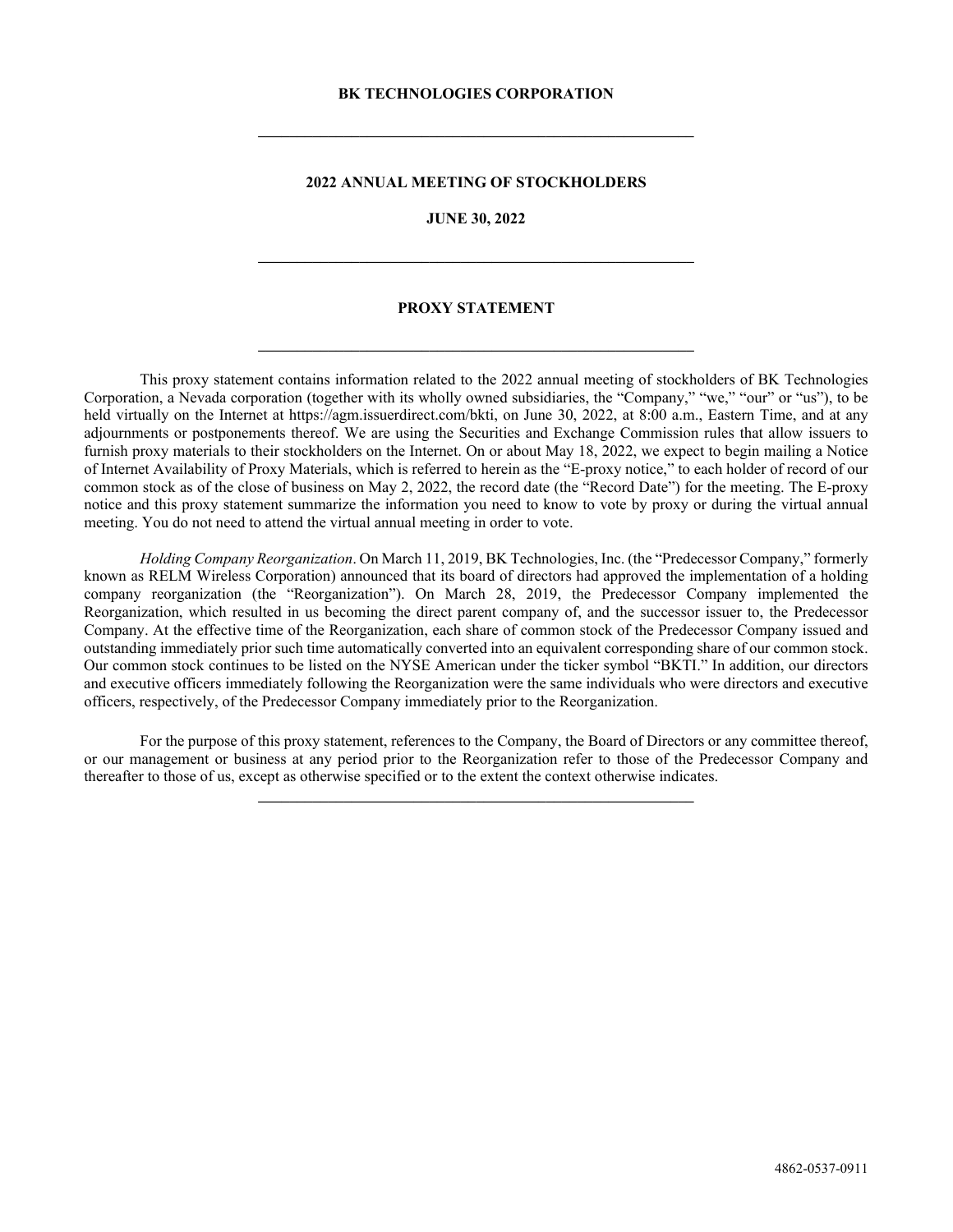# **TABLE OF CONTENTS**

| PROPOSAL 2: RATIFICATION OF APPOINTMENT OF INDEPENDENT REGISTERED PUBLIC ACCOUNTING |  |
|-------------------------------------------------------------------------------------|--|
|                                                                                     |  |
|                                                                                     |  |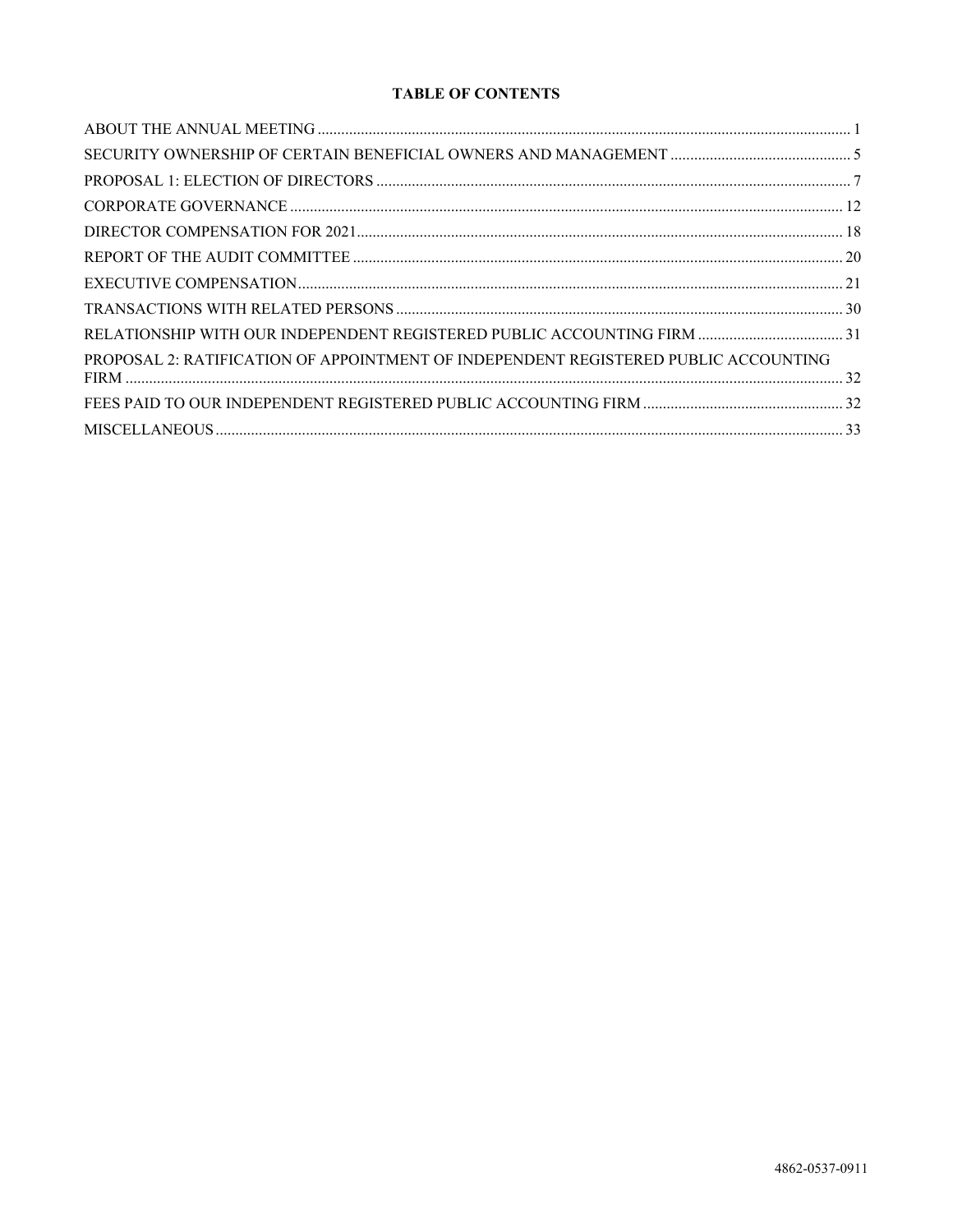### <span id="page-6-0"></span>**ABOUT THE ANNUAL MEETING**

#### *What is the purpose of the annual meeting?*

At the annual meeting, we are asking stockholders:

- 1. To elect seven directors named in this proxy statement to our Board of Directors until the next annual meeting of stockholders and until their respective successors are duly elected and qualified;
- 2. To ratify the appointment of MSL, P.A. ("MSL") as our independent registered public accounting firm for the fiscal year ending December 31, 2022 ("fiscal 2022"); and
- 3. To transact such other business properly brought before the meeting and any adjournment or postponement of the meeting.

#### *Why did I receive a Notice of Internet Availability of Proxy Materials?*

The rules of the Securities and Exchange Commission (the "SEC") permit us to make our proxy materials available to beneficial owners of our common stock electronically over the Internet without having to mail printed copies of the proxy materials. Accordingly, on or about May 18, 2022, we are sending a Notice of Internet Availability of Proxy Materials, which is referred to herein as the "E-proxy notice," to our beneficial owners. All beneficial owners will have the ability to access the proxy materials, including this proxy statement, the form of proxy card and our annual report for the fiscal year ended December 31, 2021 ("fiscal 2021"), on the website referred to in the E-proxy notice or to request a printed set of the proxy materials. Instructions on how to access the proxy materials over the Internet or to request a printed copy may be found in the E-proxy notice. In addition, beneficial owners may request to receive proxy materials in printed form by mail or electronically by email on an ongoing basis.

On or about May 20, 2022, we will begin mailing paper copies of our proxy materials to stockholders who have requested them. Those stockholders who do not receive the E-proxy notice, including stockholders who have previously requested to receive paper copies of proxy materials, will receive a copy of this proxy statement, the proxy card and our annual report for fiscal 2021 by mail.

## *Who is entitled to notice of, and to vote at, the annual meeting?*

You are entitled to notice of the annual meeting and to vote, either during the meeting or by proxy, at the annual meeting if you owned shares of our common stock as of the close of business (5:00 p.m. EDT) on the Record Date (May 2, 2022) of the annual meeting. On the Record Date, 18,314,999 shares of our common stock were issued and outstanding and held by 536 holders of record, including Cede & Co., which holds shares on behalf of the beneficial owners of the Company's common stock. The number of outstanding shares and the number of holders of record as of the record date are provided on pre-reverse stock split basis. Holders of record of our common stock on the record date are entitled to one vote per share at the annual meeting.

#### *Who can attend the meeting, and what are the rules for admission or voting at the meeting?*

All stockholders as of the record date, or their duly appointed proxies, may attend. Please note that if you hold shares in "street name" (that is, through a broker or other nominee), you will need to bring a copy of a brokerage statement reflecting your stock ownership as of the record date. If you want to vote shares that you hold in street name at the annual meeting, you must bring a legal proxy in your name from the broker or other nominee that holds your shares.

Due to the public health impact of the coronavirus outbreak (COVID-19), and to support the health and wellbeing of our management and stockholders, the annual meeting will be held by virtual meeting only. Our virtual Annual Meeting will be conducted on the internet via webcast. Stockholders will be able to attend and participate online and submit questions during the annual meeting by visiting https://agm.issuerdirect.com/bkti and then clicking on the document entitled "Virtual Meeting Instructions" which includes additional instructions necessary to access the meeting room*.* Stockholders will be able to vote their shares electronically during the annual meeting.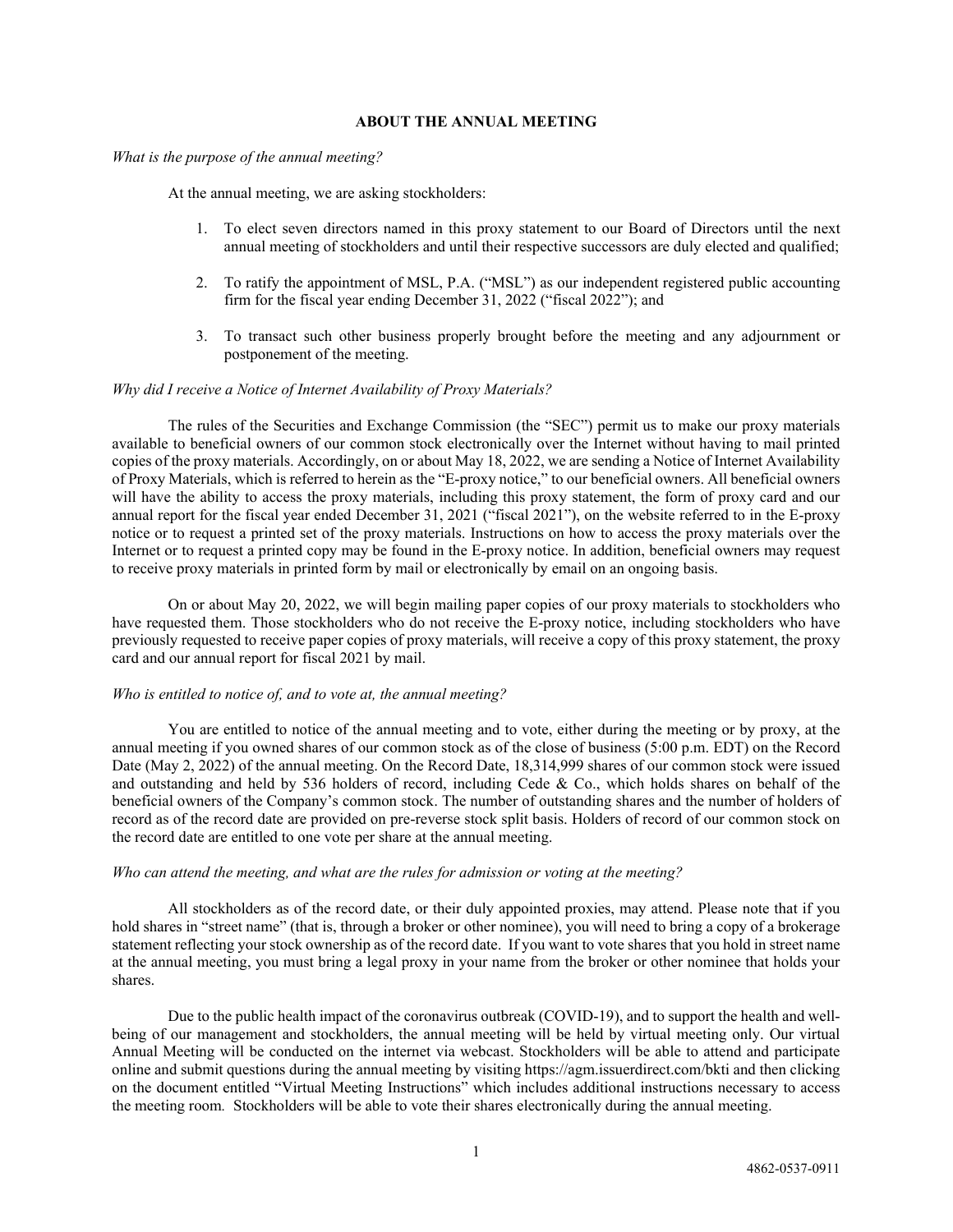#### *Virtual Meeting*

We are sensitive to the public health and travel concerns our stockholders may have and recommendations that public health officials have issued in light of the continued COVID-19 pandemic. As a result, our 2022 annual meeting will be a virtual meeting, which will be conducted via live webcast.

To participate in the annual meeting virtually via the Internet, please visit https://agm.issuerdirect.com/bkti. You will need the 8-digit control number included on your Notice, your proxy card or the instructions that accompanied your proxy materials.

Instructions should also be provided on the voting instruction card provided by your bank or brokerage firm. If you do not have your 8-digit control number and attend the meeting online, you will be able to listen to the meeting only – you will not be able to vote or submit questions during the meeting.

#### *Technical Assistance for the Virtual Meeting*

We will have technicians ready to assist you with any technical difficulties you may have accessing the virtual meeting website. If you encounter any difficulties accessing the virtual meeting website during the check-in or meeting time, please call the technical support number that will be posted on the annual meeting login page.

The virtual annual meeting platform is fully supported across browsers (Internet Explorer, Firefox, Chrome, and Safari) and devices (desktops, laptops, tablets, and cell phones) running the most updated version of applicable software and plugins. Stockholders should ensure that they have a strong internet connection if they intend to attend and/or participate virtually in the annual meeting. Attendees should allow plenty of time to log in and ensure that they can hear streaming audio prior to the start of the annual meeting.

We may also announce changes to the procedures for voting your shares at the annual meeting. Any such changes will be announced via press release and the filing of additional proxy materials with the SEC.

#### *What constitutes a quorum?*

If a majority of the shares of our common stock outstanding on the record date is represented either in person (virtually) or by proxy at the annual meeting, a quorum will be present at the annual meeting. Shares held by persons attending the annual meeting but not voting, shares represented in person (virtually) or by proxy and for which the holder has abstained from voting, and broker "non-votes" will be counted as present at the annual meeting for purposes of determining the presence or absence of a quorum.

#### *What are broker "non-votes"?*

A broker non-vote occurs when a brokerage firm or other nominee holding shares for a beneficial owner does not vote on a particular proposal because the brokerage firm or other nominee did not receive voting instructions from the beneficial owner and does not have authority to vote on that particular proposal. Brokers and other nominees are subject to the rules of the New York Stock Exchange (the "NYSE"). The NYSE rules direct that certain matters submitted to a vote of stockholders are considered "routine" proposals. Brokers or other nominees generally may vote on such proposals on behalf of beneficial owners who have not furnished voting instructions, subject to the rules of the NYSE concerning transmission of proxy materials to beneficial owners, and subject to any proxy voting policies and procedures of those brokerage firms or other nominees. For "non-routine" proposals, brokers or other nominees may not vote on such proposals unless they have received voting instructions from the beneficial owner, and, to the extent that they have not received voting instructions, brokers or other nominees report such number of shares as "nonvotes."

Under NYSE rules, the election of directors (Proposal 1) is considered a "non-routine" matter. This means that brokers or other nominees who have not been furnished voting instructions from their clients will not be authorized to vote in their discretion on this proposal. The ratification of the appointment of an independent registered public accounting firm (Proposal 2) is considered a "routine" matter. This means that brokers or other nominees who have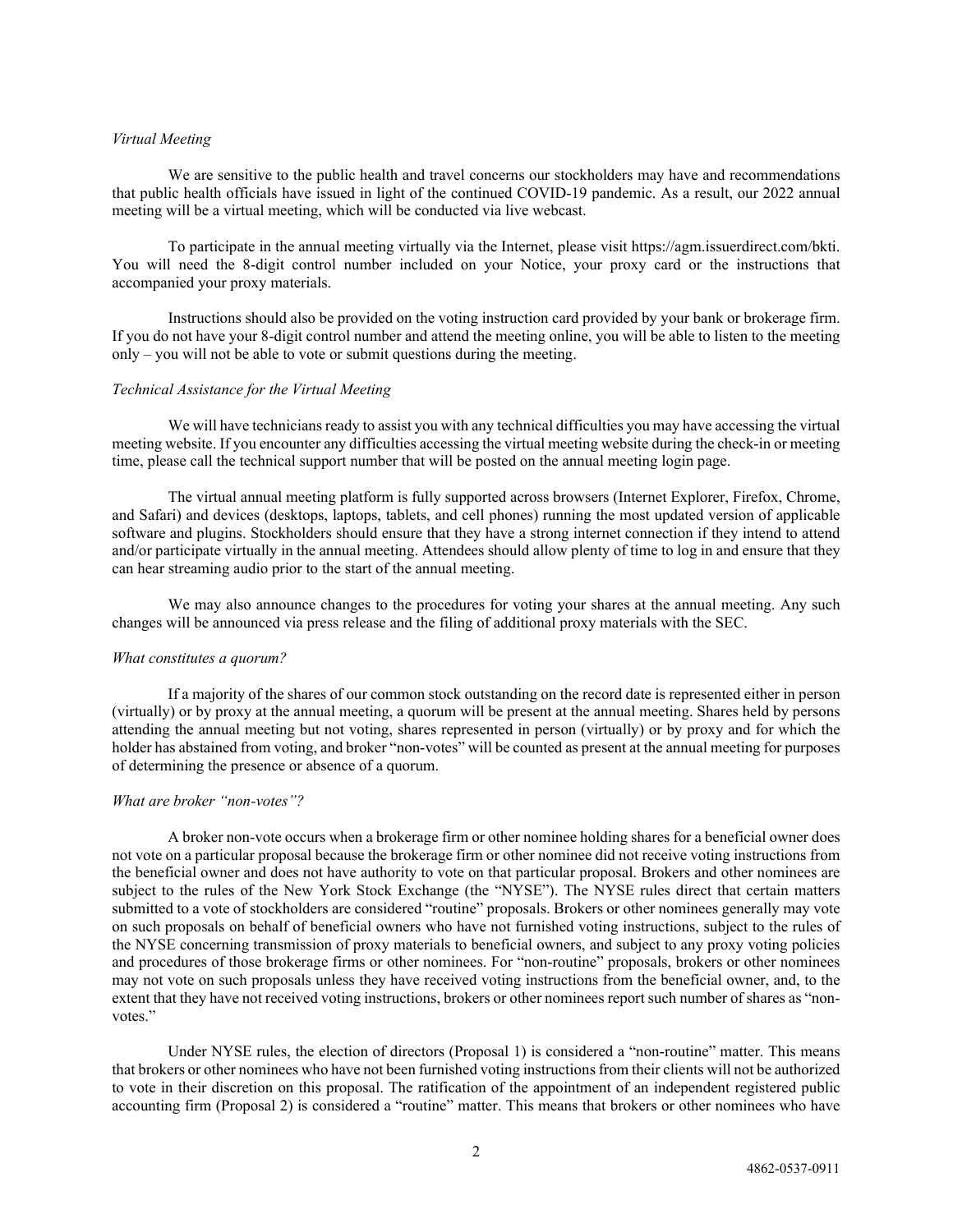not been furnished voting instructions from their clients will be authorized to exercise discretionary voting authority to vote your shares on Proposal 2. For beneficial stockholders, if you do not give your broker or other nominee specific instructions, your shares will not be voted on Proposal 1, but may be voted by the brokerage firm or other nominee on Proposal 2.

Broker non-votes, to the extent applicable, will have the effect of a vote AGAINST the ratification of the appointment of an independent registered public accounting firm (Proposal 2). Broker non-votes will have no effect on the outcome of the election of directors (Proposal 1). Because your broker will have discretionary voting authority with respect to Proposal 2, a broker non-vote would only arise in the event that your broker does not receive your voting instructions and chooses not to exercise its discretionary voting authority with respect to such matter. We understand that certain brokers have a policy not to exercise discretionary voting authority. Therefore, we encourage you to instruct your broker how to vote your shares.

#### *How will abstentions be counted?*

Because the election of directors requires only a plurality vote, abstentions will have no impact upon the election of directors. Abstentions will also have no impact on the outcome of Proposal 2 (ratification of the independent registered public accounting firm).

#### *How do I vote?*

Whether or not you plan to attend the virtual annual meeting, we urge you to vote your shares over the Internet as described in the E-proxy notice. Alternatively, if you received a paper copy of the proxy card by mail, please complete, sign, date and promptly return the proxy card in the self-addressed stamped envelope provided. You may also vote your shares by telephone as described in your proxy card. Authorizing your proxy over the Internet, by mailing a proxy card or by telephone will not limit your right to attend the virtual annual meeting and vote your shares during the meeting. Your proxy (one of the individuals named in your proxy card) will vote your shares per your instructions. If you fail to provide instructions on a proxy properly submitted via the Internet, mail or telephone, your proxy will vote, as recommended by the Board of Directors (sometimes referred to herein as the "Board"), (1) to elect to our Board of Directors the seven director nominees named in this proxy statement; and (2) to ratify the appointment of MSL as our independent registered public accounting firm for fiscal 2022.

If you have shares held by a broker or other nominee, you may instruct your broker or nominee to vote your shares by following the instructions that the broker or nominee provides to you. Most brokers and nominees allow you to vote by mail, telephone and on the Internet. As indicated above, under NYSE rules, Proposal 1 (the election of directors) is a "non-routine" matter, meaning that brokers or other nominees who have not been furnished voting instructions from their clients will not be authorized to vote in their discretion on this proposal. The ratification of the appointment of MSL as our independent registered public accounting firm for fiscal 2022 (Proposal 2) is considered a "routine" matter, meaning that brokers or nominees who have not been furnished voting instructions from their clients will be authorized to vote on that proposal.

#### *Can I change my vote after I have voted?*

Yes. Voting by telephone, over the Internet or by mailing a proxy card does not preclude a stockholder from voting during the virtual annual meeting. A stockholder may revoke a proxy, whether submitted via telephone, the Internet or mailed, at any time prior to its exercise by filing with our Corporate Secretary a duly executed revocation of proxy, by properly submitting, either by telephone, mail or Internet, a proxy to our Corporate Secretary bearing a later date or by attending the annual meeting and voting during the meeting. Attendance at the virtual annual meeting will not itself constitute revocation of a proxy.

#### *What are the Board's recommendations?*

The Board unanimously recommends a vote "FOR":

• election to our Board of each of the seven director nominees named in this proxy statement; and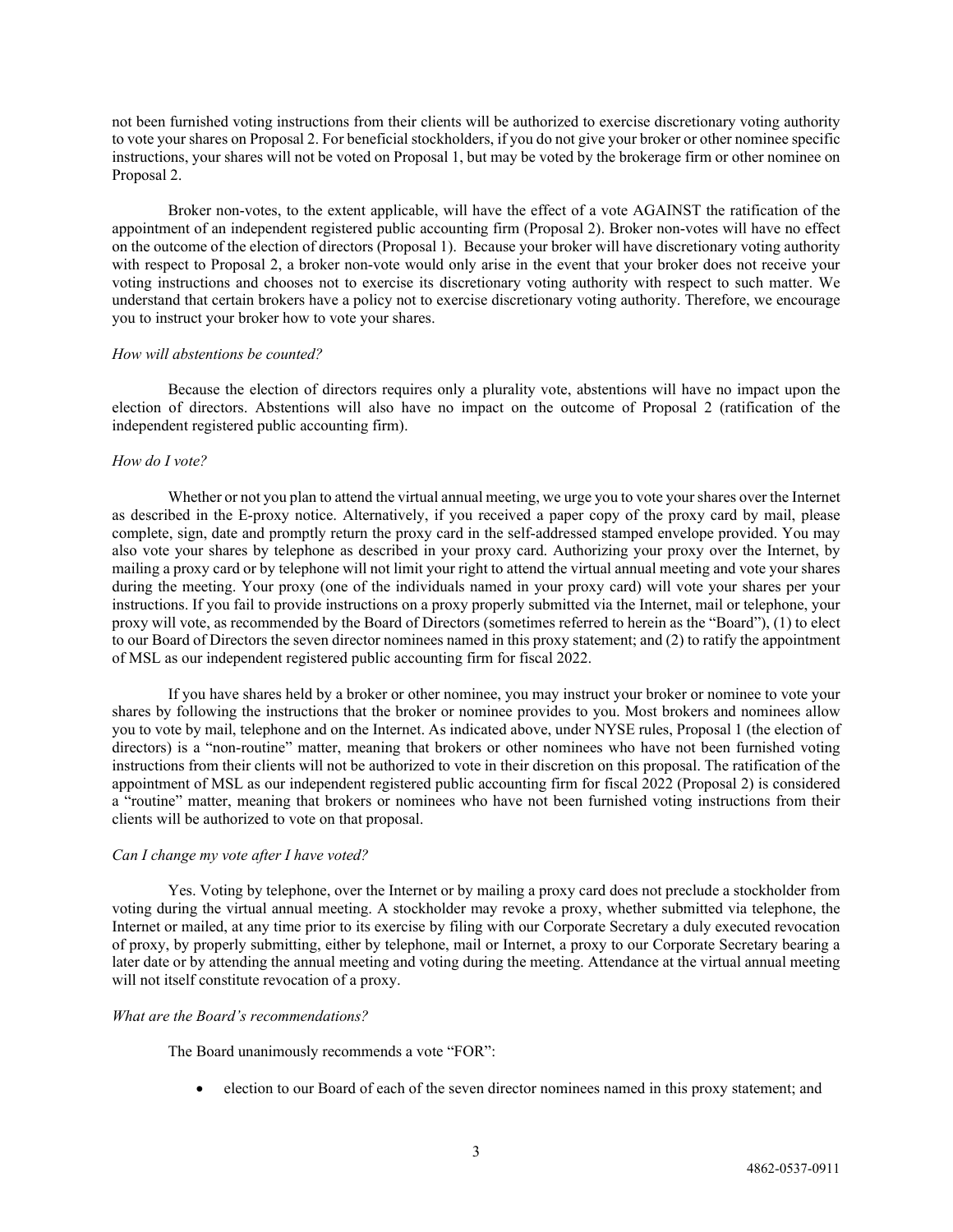• ratification of the appointment of MSL as our independent registered public accounting firm for fiscal 2022.

We do not expect that any other matters will be brought before the annual meeting. If, however, other matters are properly presented, the persons named as proxies will vote the shares represented by properly executed proxies in accordance with their judgment with respect to those matters, including any proposal to adjourn or postpone the annual meeting.

#### *What vote is required to approve the proposals?*

**Proposal 1: Election of Directors**. Directors will be elected by a plurality of the votes cast, either in person (virtually) or by proxy, at the annual meeting (meaning that the seven director nominees who receive the highest number of shares voted "for" their election are elected). You may vote "for" or "withhold" authority to vote for each of the director nominees. If you "withhold" authority to vote with respect to one or more director nominees, your vote will have no effect on the election of such nominees. Broker non-votes will also have no effect on the election of the director nominees.

**Proposal 2: Ratification of Appointment of MSL**. The number of votes cast "for" the ratification of the appointment of MSL as our independent registered public accounting firm for fiscal 2022, either in person (virtually) or by proxy, at the annual meeting must exceed the number of votes cast "against" ratification. Abstentions and broker non-votes will have no effect on the outcome of the vote.

**Other Items**. In the event that other items are properly brought before the annual meeting, under Nevada law, each matter other than the election of directors will be approved if the number of votes cast in favor of the item by the stockholders entitled to vote exceeds the number of votes cast in opposition to the matter. A properly executed proxy marked "abstain" with respect to any such matter will not be voted, although it will be counted for purposes of determining whether there is a quorum. Accordingly, an abstention will not be counted as a vote cast on the matter and therefore will not affect the outcome of the matter.

As of the Record Date, our directors and executive officers and their affiliates owned and were entitled to vote approximately 3,790,354 shares of our common stock, which represented approximately 22.48% of our common stock outstanding on that date. We currently anticipate that all of these persons will vote their and their affiliates' shares in favor of the director nominees and in favor of ratification of the appointment of MS.

#### *Who pays for the preparation of the proxy and soliciting proxies?*

We are making this solicitation of proxies and have paid the entire expense of preparing, printing and mailing the E-proxy notice and, to the extent requested by our stockholders, this proxy statement and any additional materials furnished to stockholders. We have retained Alliance Advisors LLC to assist in the solicitation of proxies for the annual meeting and will pay Alliance Advisors a fee of approximately \$12,500, including reimbursement of reasonable out-of-pocket expenses and disbursements incurred in connection with the proxy solicitation. It is anticipated that Alliance Advisors LLC will employ approximately 25 persons to solicit stockholders of the Company for the annual meeting. We have also agreed to indemnify Alliance Advisors LLC against certain losses, costs and expenses. In addition, our directors, officers and employees may solicit proxies from stockholders by telephone, e-mail or other electronic means, or in person. These persons will not receive additional compensation for soliciting proxies. Arrangements also will be made with brokerage houses and other custodians, nominees and fiduciaries for the forwarding of solicitation materials to the beneficial owners of stock held of record by these persons, and we will reimburse them for reasonable out-of-pocket expenses.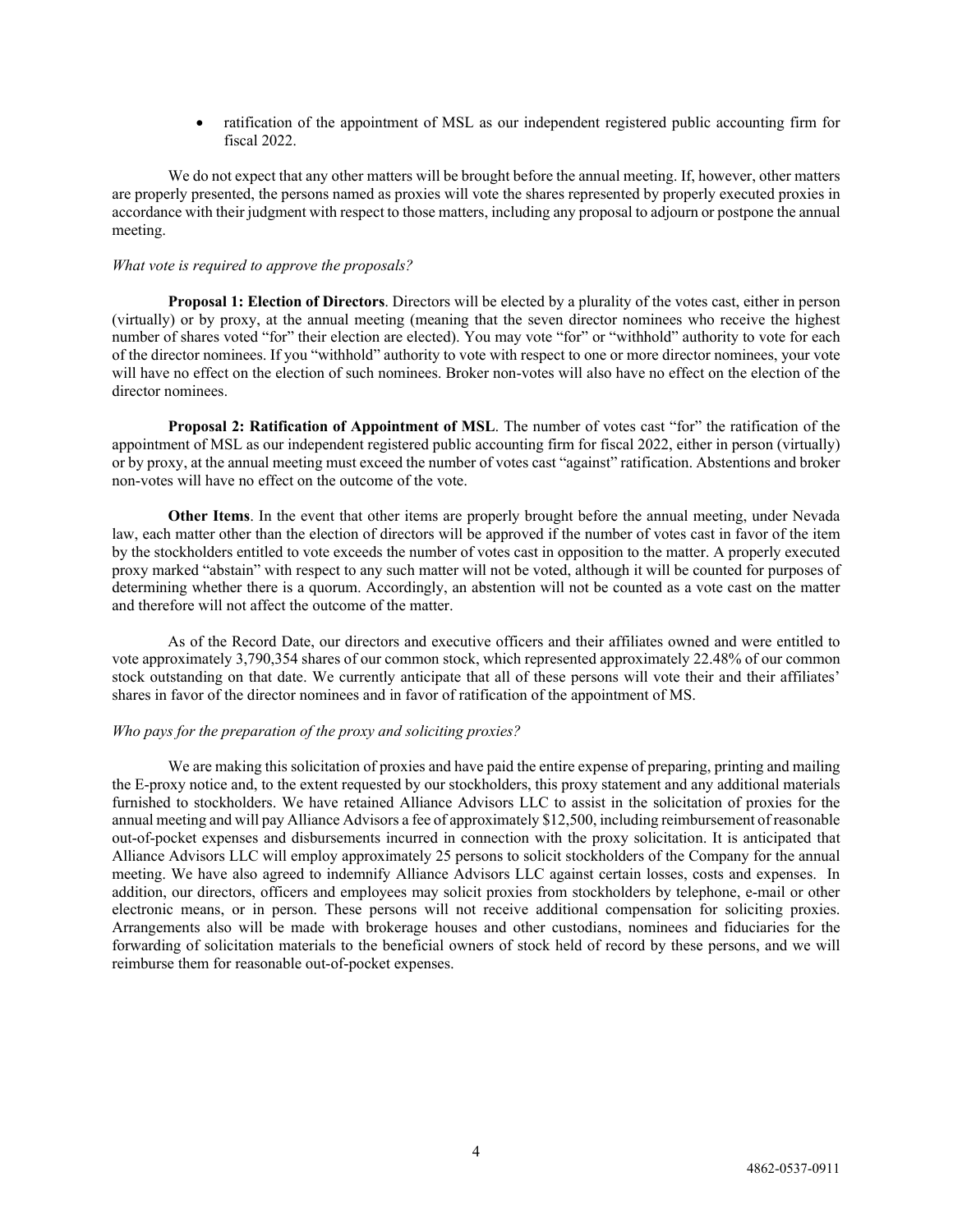# <span id="page-10-0"></span>**SECURITY OWNERSHIP OF CERTAIN BENEFICIAL OWNERS AND MANAGEMENT**

The table below sets forth information regarding the beneficial ownership of our common stock as of April 27, 2022, by the following individuals or groups:

- each person who is known by us to own beneficially more than 5% of our common stock;
- each of our directors:
- each of our named executive officers identified in the "Summary Compensation Table For 2021-2022" appearing in this report (the "Named Executive Officers"); and
- all of our current directors and executive officers as a group.

Beneficial ownership is determined in accordance with the rules of the SEC and generally includes voting or investment power with respect to securities. Shares of our common stock that are subject to our stock options that are presently exercisable or exercisable within 60 days of April 27, 2022, as well as shares of common stock issuable within 60 days of April 27, 2022, upon vesting of restricted stock units ("RSUs"), are deemed to be outstanding and beneficially owned by the person holding the stock options or RSUs, as applicable, for the purpose of computing the percentage of ownership of that person, but are not treated as outstanding for the purpose of computing the percentage of any other person.

Unless indicated otherwise below, the address of our directors and executive officers is c/o BK Technologies Corporation, 7100 Technology Drive, West Melbourne, Florida 32904. Except as indicated below, the persons named in the table have sole voting and investment power with respect to all shares of common stock beneficially owned by them. As of April 27, 2022, we had outstanding 16,864,599 shares of our common stock.

|                                                                                              | <b>Shares of Common Stock Beneficially</b><br>Owned |                         |
|----------------------------------------------------------------------------------------------|-----------------------------------------------------|-------------------------|
| <b>Name and Address of Beneficial Owner</b>                                                  | <b>Number of Shares</b>                             | <b>Percent of Class</b> |
| <b>Beneficial Owners of More Than 5% of Our Common Stock:</b>                                |                                                     |                         |
| Fundamental Global GP, LLC                                                                   | $2,628,313^{(1)(10)}$                               | 15.58%                  |
| D. Kyle Cerminara, Director                                                                  | $2,650,284^{(2)(10)}$                               | 15.72%                  |
| <b>Benchmark Capital Advisors</b>                                                            | $1,526,473^{(3)}$                                   | 9.05%                   |
| AIGH Capital Management, LLC                                                                 | $1,373,750^{(4)}$                                   | 8.15%                   |
| Donald F.U. Goebert                                                                          | $1,264,508^{(5)}$                                   | 7.50%                   |
| Directors, Director Nominees and Named Executive Officers (not otherwise<br>included above): |                                                     |                         |
| John M. Suzuki, Chief Executive Officer and Director                                         | $142,410^{(6)(10)}$                                 | *                       |
| Timothy A. Vitou, President                                                                  | $105,500^{(6)(10)}$                                 | $\ast$                  |
| William P. Kelly, Executive Vice President and Chief Financial Officer                       | $102,827^{(6)(7)(10)}$                              | $\ast$                  |
| Randy Willis, Chief Operating Officer                                                        | $50,000^{(6)(10)}$                                  | $\ast$                  |
| Branko Avanic, Chief Technology Officer                                                      | $22,000^{(6)(10)}$                                  | *                       |
| Michael R. Dill, Director                                                                    | $15,062^{(10)}$                                     | $\ast$                  |
| R. Joseph Jackson, Director                                                                  | 650,915 $(8)$                                       | 3.86%                   |
| Charles T. Lanktree, Director                                                                | $22,764^{(9)(10)}$                                  | $\ast$                  |
| E. Gray Payne, Chairman of the Board                                                         | 28,592(6)(10)                                       | $\ast$                  |
| Inez M. Tenenbaum, Director                                                                  | $\overline{0}$                                      | 0%                      |
| Michael C. Mitchell, Director Nominee                                                        | $\theta$                                            | $0\%$                   |
| Lloyd R. Sams, Director Nominee                                                              | $\theta$                                            | $0\%$                   |
| All current directors, director nominees, and executive officers as a group (13<br>persons)  | $3,790,354^{(11)}$                                  | 22.48%                  |

\*Less than 1%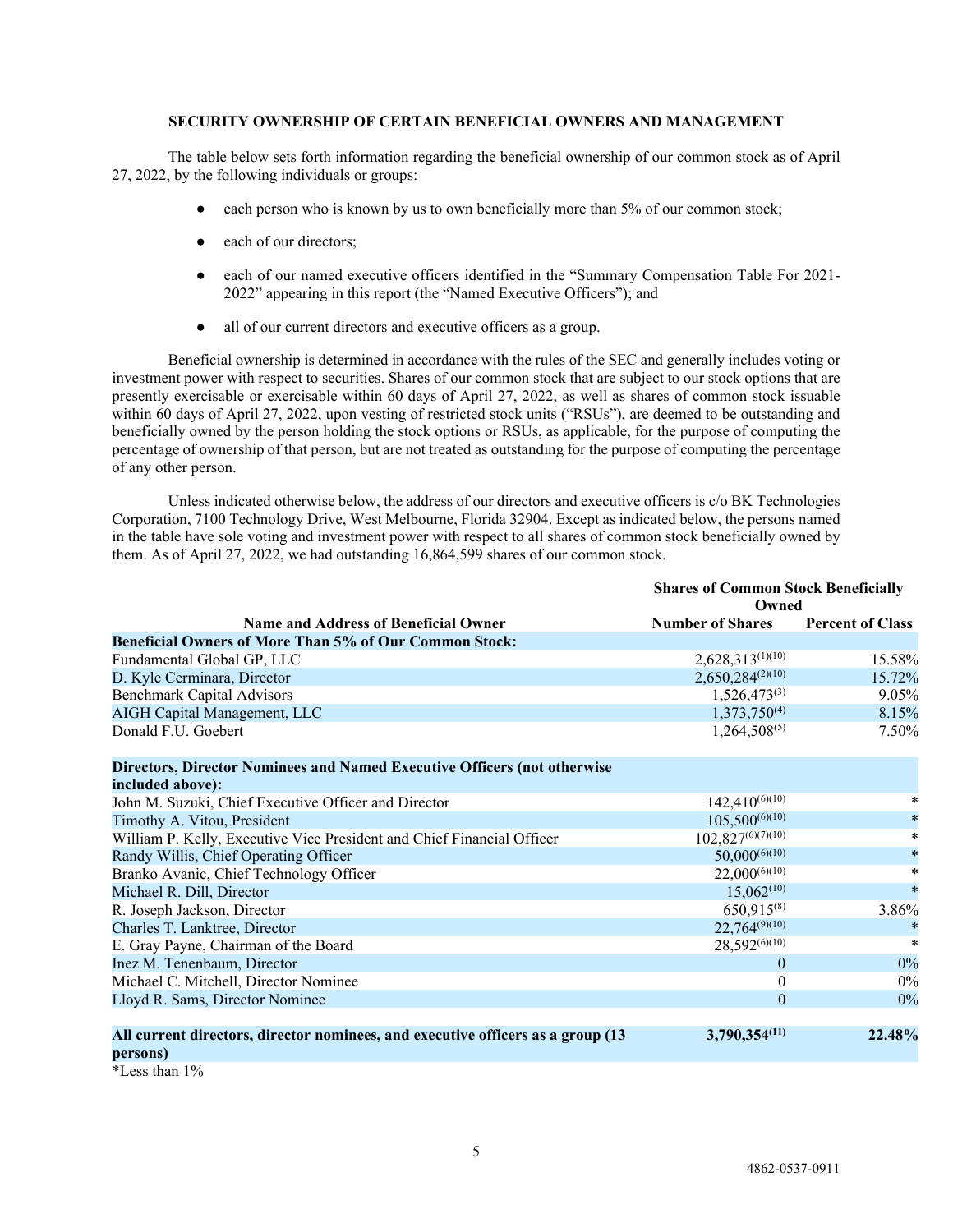- (1) The amount shown and the following information is derived from a Schedule 13D, as amended, filed with the SEC by Fundamental Global GP, LLC ("FG") and its affiliates on August 24, 2021, disclosing ownership of 2,628,313 shares. FG is deemed to beneficially own the shares disclosed as directly owned by certain of its affiliates. In addition, D. Kyle Cerminara, a member of our Board, and affiliate of FG, holds an additional 21,971 shares of common stock (including exercisable options), which increases the total number of shares beneficially owned by FG to 2,650,284, or 15.73% of outstanding shares. FG has shared voting and dispositive power with respect to all such shares. FG, on behalf of the funds managed by it, has entered into a stock trading plan in accordance with Rule 10b5-1 (the "10b5-1 Plan") of the Securities Exchange Act of 1934, as amended (the "Exchange Act"), for the purchase of up to 1.0 million shares of the Company's common stock. The 10b5-1 Plan became effective on April 2, 2020, and terminated on April 2, 2021. Transactions under the 10b5-1 Plan are reported to the SEC in accordance with applicable securities laws, rules and regulations. FG's business address is 108 Gateway Blvd., Suite 204, Mooresville, NC 28117.
- (2) Mr. Cerminara is the Chief Executive Officer, Co-Founder and Partner of FG. Due to his positions with FG, Mr. Cerminara is deemed to beneficially own the 3,374,321 shares disclosed as directly owned by certain affiliates of FG. Mr. Cerminara expressly disclaims beneficial ownership of these shares. The business addresses for Mr. Cerminara are c/o Fundamental Global GP, LLC, 108 Gateway Blvd., Suite 204, Mooresville, NC 28117; c/o Ballantyne Strong, Inc., 4201 Congress Street, Suite 175, Charlotte, North Carolina 28209; and 131 Plantation Ridge Drive, Suite 100, Mooresville, North Carolina 28117.
- (3) The amount shown and the following information is derived from a Schedule 13G/A filed by Benchmark Capital Advisors ("Benchmark") on April 27, 2018. According to the Schedule 13G/A, Benchmark beneficially owns 1,526,473 shares, and has sole voting and dispositive power with respect to 933,924 of these shares and shared voting and dispositive power with respect to 592,549 of these shares. Benchmark's business address is 14 Wall Street, Suite 2087, New York, New York 10005.
- (4) The amount shown and the following information is derived from a Schedule 13G/A filed by AIGH Capital Management, LLC ("AIGH") on February 11, 2022. According to the Schedule 13G/A, AIGH beneficially owns 1,373,750 shares, over which it has sole voting and dispositive power. Also according to the Schedule 13G/A, each of AIGH Investment Partners, L.L.C. ("AIGHIP"), and Mr. Orin Hirschman may be deemed to beneficially own, and have sole voting and dispositive power over, such shares. The principal business address of AIGH, AIGHIP, and Mr. Hirschman is 6006 Berkeley Avenue, Baltimore, Maryland 21209.
- (5) The amount shown is based on Mr. Goebert's Form 4 filed on December 30, 2016, plus 6,225 shares acquired upon option exercises since the filing of the Form 4, and reflects the repurchase by the Company on December 12, 2018 of 200,000 shares of common stock held by Mr. Goebert. Mr. Goebert's primary address is 3382 Harbor Road S., Tequesta, Florida 33469.
- (6) Share ownership of the following persons includes options to purchase our common shares presently exercisable or exercisable within 60 days of April 27, 2022, as follows: for Mr. Suzuki – 117,000 shares; for Mr. Vitou  $-73,000$  shares; for Mr. Kelly  $-73,000$  shares; for Mr. Willis  $-50,000$  shares; for Dr. Avanic  $-$ 22,000 shares; and for General Payne – 5,000 shares.
- (7) Includes 26,827 shares held jointly by Mr. Kelly with his wife.
- (8) Includes 20,000 shares owned by Robert Joseph Jackson SEP-IRA and 630,915 shares owned by Metrolina Capital Investors, LLC ("Metrolina Capital"). Because Mr. Jackson currently serves as the Managing Partner of Metrolina Capital, Mr. Jackson is deemed to beneficially own the 630,915 shares disclosed. Mr. Jackson expressly disclaims beneficial ownership of these shares.
- (9) Includes 7,702 shares directly owned by the Donna B. Lanktree Family Trust, the trustee of which is Donna B. Lanktree, the spouse of Mr. Lanktree.
- (10) The following options are not reflected in the table, as they are not presently exercisable or exercisable within 60 days of April 27, 2022: options to purchase 68,000 common shares held by Mr. Suzuki; options to purchase 57,000 common shares held by Mr. Vitou; options to purchase 27,000 common shares held by Mr.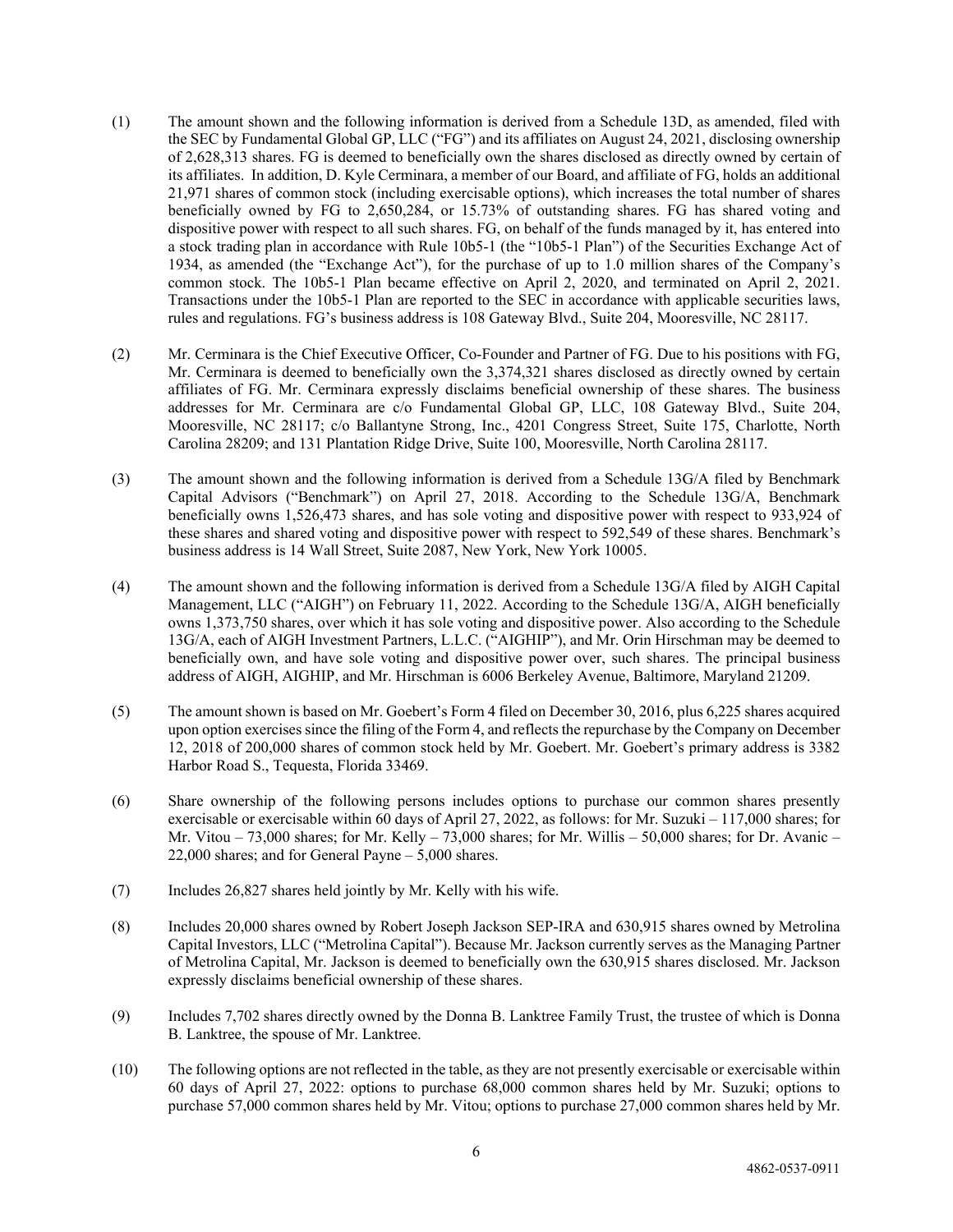Kelly; options to purchase 35,000 shares held by Mr. Willis; and options to purchase 38,000 common shares held by Dr. Avanic.

The table also does not include the following RSUs held by each of Messrs. Cerminara, Dill, Lanktree, and General Payne: 2,024 RSUs remaining pursuant to a grant made on September 6, 2018 (not including 1,013 RSUs that vested as of September 6, 2019, 1,013 RSUs that vested as of September 6, 2020, and 1,013 RSUs that vested as of September 6, 2021); 6,233 RSUs remaining pursuant to a grant made on September 6, 2019 (not including 2,078 RSUs that vested as of September 6, 2020, and 2,078 RSUs that vested as of September 6, 2021); 10,526 RSUs remaining pursuant to a grant made on August 24, 2020, (not including 2,631 RSUs that vested as of August 24, 2021), and 15,480 RSUs granted on July 30, 2021. The RSUs vest in five equal annual installments, beginning on the first anniversary of the respective grant date, in each case subject to the director's continued service as a director of the Company through such date. All RSUs were granted under the Company's 2017 Incentive Compensation Plan (the "2017 Plan"). Each RSU represents a contingent right to receive one share of common stock of the Company.

(11) Includes 2,628,313 shares reported as beneficially owned by FG, of which Mr. Cerminara is deemed to have beneficial ownership by virtue of his position with FG. Includes 26,827 shares held jointly by Mr. Kelly with his wife. Includes 630,915 shares reported as beneficially owned by Metrolina Capital, of which Mr. Jackson is deemed to have beneficial ownership by virtue of his position with Metrolina Capital. Includes 7,702 shares directly owned by the Donna B. Lanktree Family Trust, the trustee of which is Donna B. Lanktree, the spouse of Mr. Lanktree. Includes options to purchase common shares presently exercisable or exercisable within 60 days of April 27, 2022, as follows: for Mr. Suzuki – 117,000 shares; for Mr. Vitou – 73,000 shares; for Mr. Kelly – 73,000 shares; for Mr. Willis – 50,000 shares; for Dr. Avanic – 22,000 shares; and for General Payne – 5,000 shares.

## <span id="page-12-0"></span>**PROPOSAL 1: ELECTION OF DIRECTORS**

#### **General**

At the annual meeting, seven nominees will be elected as directors. Our Board of Directors currently consists of seven members, five of whom are standing for re-election at the annual meeting. At the 2021 annual meeting, our stockholders elected D. Kyle Cerminara, Michael R. Dill, R. Joseph Jackson, Charles T. Lanktree, E. Gray Payne, John M. Suzuki, and Inez M. Tenenbaum as directors.

Our Board of Directors, based on the recommendation of the Nominating and Governance Committee, nominated five of our current directors, **D. Kyle Cerminara, R. Joseph Jackson, Charles T. Lanktree, E. Gray Payne**, and **John M. Suzuki**, to stand for re-election at the annual meeting, and nominated two new candidates, **Michael C. Mitchell** and **Lloyd R. Sams**, for the remaining two seats.

We expect each nominee for director to be able to serve if elected. If any nominee is not able to serve, proxies will be voted in favor of the remainder of those nominated and may be voted for substitute nominees, unless our Board of Directors chooses to reduce the number of directors serving on the Board.

The directors elected at the annual meeting will serve until the next annual meeting of stockholders and until their respective successors are duly elected and qualified.

We are of the view that the continuing service of qualified incumbent directors promotes stability and continuity in the function of the Board of Directors, contributing to the Board's ability to work as a collective body, while giving us the benefit of the familiarity and insight into our affairs that our directors have accumulated during their tenure. When analyzing whether directors and nominees have the desired experience, qualifications, attributes and skills, individually and taken as a whole, the Nominating and Governance Committee and the Board of Directors focus on the information as summarized in each of the directors' individual biographies set forth below. In particular, the Board selected General Payne, the current Chairman of the Board, to serve as a director because he brings extensive strategic, operational and leadership experience and valuable insight into the military sector, having over 40 years of military operational and strategic expertise. Mr. Cerminara brings his extensive experience in the financial industry, including investing, capital allocation, finance and financial analysis of public companies, and operational experience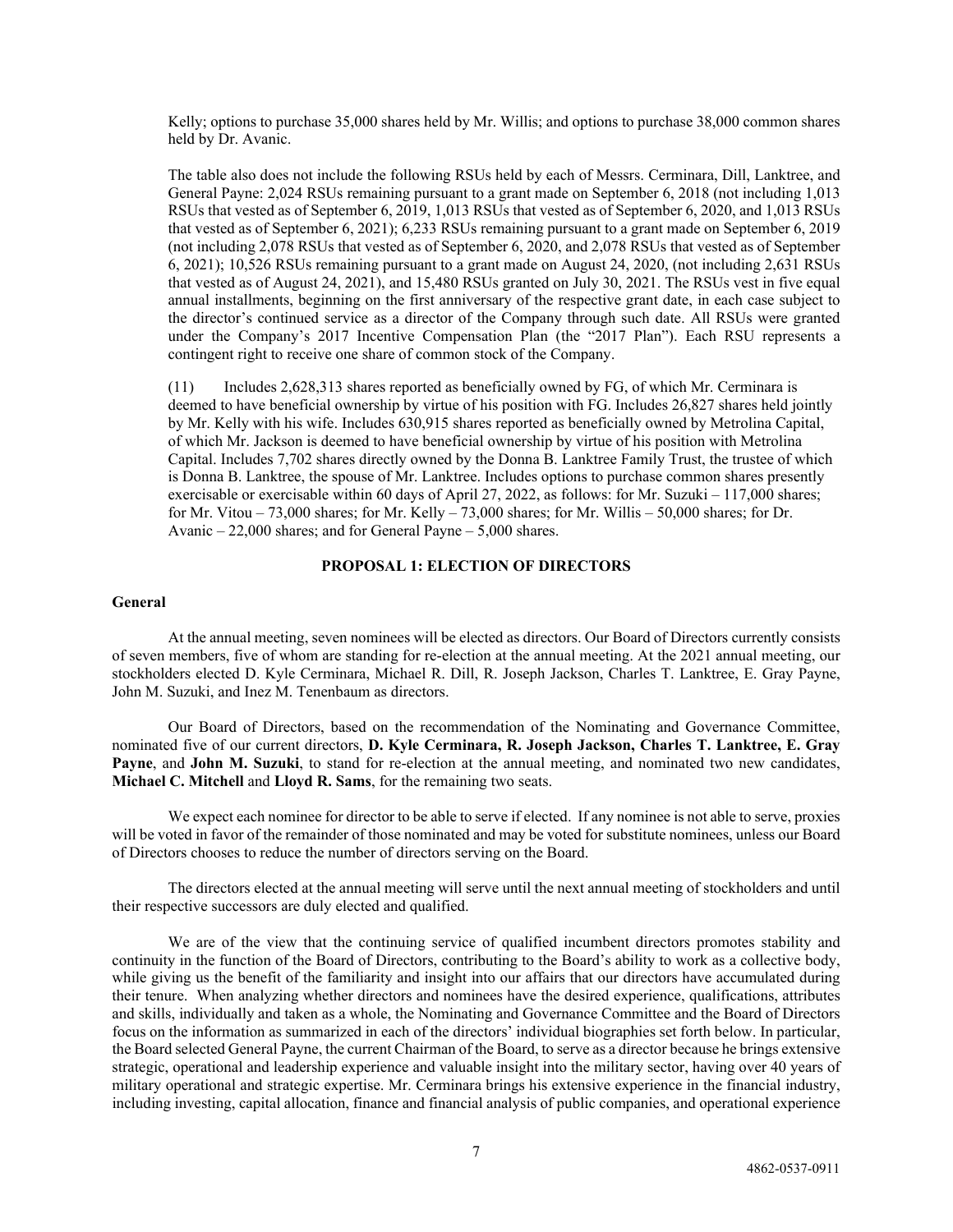as the Chief Executive Officer of a publicly-traded company. He also brings the perspective of one of our most significant stockholders. Mr. Jackson provides extensive experience in the accounting and finance field and the experience of serving on the boards of directors of five other organizations. Mr. Lanktree brings extensive operational and leadership experience, wireless communications industry experience and public company experience to the Board, including experience as a Chief Executive Officer. Mr. Suzuki brings extensive experience in the land mobile radio industry and executive leadership in the industry. Mr. Mitchell offers the Board valuable insights obtained through his extensive experience in the financial industry, including investing, capital allocation, finance and financial analysis of public companies. And Mr. Sams offers valuable insights obtained through his extensive experience in the private equity and banking industries, as well as his background and experience originating, underwriting, structuring, and ultimately exiting debt and equity transactions.

## **Vote Required**

The affirmative vote of a plurality of the votes cast, either in person or by proxy, at the annual meeting is required for the election of these nominees as directors.

#### **Recommendation of the Board**

Our Board of Directors unanimously recommends that stockholders vote "**FOR**" the election of the seven nominees named in this proxy statement as directors.

#### **Nominees for Election as Directors**

The following table sets forth the nominees to be elected at the annual meeting, the year each nominee was first elected as a director and each nominee's age as of May 2, 2022:

| <b>Name and Year First Elected</b> | Age | <b>Position</b>  |
|------------------------------------|-----|------------------|
| E. Gray Payne $(2017)$             | 73  | Director (Chair) |
| D. Kyle Cerminara (2015)           | 43  | Director         |
| R. Joseph Jackson (2021)           | 56  | Director         |
| Charles T. Lanktree (2017)         | 72  | Director         |
| John M. Suzuki (2021)              | 57  | Director         |
| Michael C. Mitchell                | 42  | Director         |
| Lloyd R. Sams                      | 65  | Director         |

The business experience of each nominee for director is set forth below as of September 30, 2021.

*E. Gray Payne* was appointed to the Board of Directors in January 2017 and has served as Chairman of the Board since July 2021. He served as Senior Vice President of The Columbia Group ("TCG") from September 2010 to September 2017, where he was responsible for managing the Marine Corps and Navy Programs Divisions. TCG is a federal consulting firm working with the Department of Defense, the Department of Homeland Security, the National Oceanic and Atmospheric Administration, and private clients. TCG consults in the areas of logistics, acquisitions, program management, information technology, training, marine architecture and engineering, and command and control systems. Since December 2011, General Payne has also provided consulting services to and served on the Advisory Council of Marstel-Day, LLC, located in Fredericksburg, Virginia, which consults in the areas of conservation, environmental compliance, and encroachment. Prior to September 2010, General Payne was on active duty with the Marine Corps for 10 years, retiring as a Major General. His three commands as a General Officer included the Marine Corps Mobilization Command, the Marine Corps Logistics Command, and the 4<sup>th</sup> Marine Logistics Group. In his last tour with the Marine Corps, he served as Assistant Deputy Commandant for Facilities, where he was responsible for 28 installations and an annual budget exceeding \$5.5 billion. Prior to March 2001, he worked with a number of companies in various capacities, including as a management consultant, Chief Financial Officer, Chief Operating Officer, and Chief Executive Officer of companies ranging in size from \$2.5 million to \$100 million. General Payne currently serves on the board of directors of FG Financial Group, Inc. (Nasdaq: FGF), a publicly traded reinsurance and financial services company (since May 2018), VetCV (since December 2017), and National Wildlife Refuge Association (since June 2018). He is a prior chairman of the board of the Marine Corps Association and Foundation and served on the Advisory Council of Marstel-Day, LLC. He received a B.S. in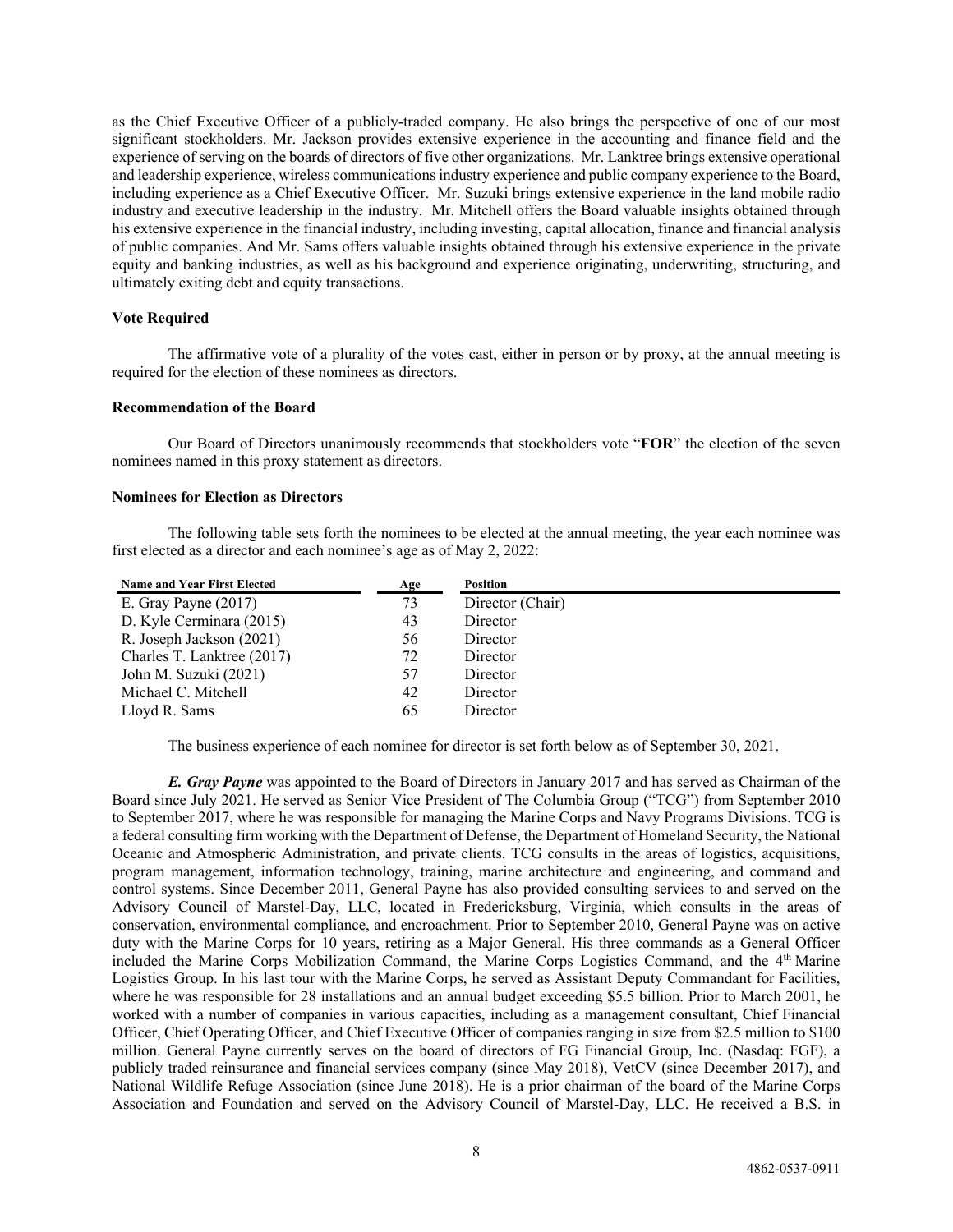Economics from North Carolina State University and a M.S. in Strategic Studies from U.S. Army War College. A member of the National Association of Corporate Directors, he has also earned the Professional Director designation from the American College of Corporate Directors.

*D. Kyle Cerminara* was appointed to the Board of Directors in July 2015 and served as Chairman from March 2017 until April 2020. Mr. Cerminara has over 20 years' experience as an institutional investor, asset manager, director, chief executive, founder and operator of multiple financial services and technology businesses. Mr. Cerminara co-founded Fundamental Global in 2012, which is the largest stockholder of the Company, and serves as its Chief Executive Officer.

Mr. Cerminara is a member of the board of directors of a number of companies focused in the reinsurance, investment management, technology and communication sectors. These include FG Financial Group, Inc. (Nasdaq: FGF) (formerly known as 1347 Property Insurance Holdings, Inc.), which operates as a diversified reinsurance and investment management company, since December 2016; Aldel Financial Inc. (NYSE: ADF), a special purpose acquisition company co-sponsored by Fundamental Global, which has entered into a definitive business combination agreement with Hagerty, a leading specialty insurance provider focused on the global automotive enthusiast market, since April 2021; Ballantyne Strong, Inc. (NYSE American: BTN), a holding company with diverse business activities focused on serving the entertainment and retail markets, since February 2015; and Firefly Systems Inc., a venturebacked digital advertising company, since August 2020. He has also served as President of FG New America Acquisition II Corp., a special purpose acquisition company in the process of going public and focused on merging with a company in the InsureTech, FinTech, broader financial services and insurance sectors since February 2021.

From July 2020 to July 2021, Mr. Cerminara served as Director and President of FG New America Acquisition Corp. (NYSE: FGNA), a special purpose acquisition company, which merged with OppFi Inc. (NYSE: OPFI), a leading financial technology platform that powers banks to help everyday consumers gain access to credit. Mr. Cerminara was appointed Chairman of FG Financial Group, Inc. in May 2018. He was also appointed Chairman of GreenFirst Forest Products Inc. (TSXV: GFP) (formerly Itasca Capital Ltd.), from June 2018 to June 2021, and served as a member of its board of directors from June 2016 to October 2021. Mr. Cerminara has served as the Chairman of Ballantyne Strong, Inc. since May 2015. He also previously served as its Chief Executive Officer from November 2015 to April 2020. He also served on the board of directors of Limbach Holdings, Inc. (Nasdaq: LMB), a company which provides building infrastructure services, from March 2019 to March 2020; Iteris, Inc. (Nasdaq: ITI), a publicly-traded, applied informatics company, from August 2016 to November 2017; Magnetek, Inc., a publicly-traded manufacturer, in 2015; and blueharbor bank, a community bank, from October 2013 to January 2020. He served as a Trustee and President of StrongVest ETF Trust, which was an open-end management investment company, from July 2016 to March 2021. Previously, Mr. Cerminara served as the Co-Chief Investment Officer of CWA Asset Management Group, LLC, a position he held from January 2013 to December 2020.

Prior to these roles, Mr. Cerminara was a portfolio manager at Sigma Capital Management, an independent financial adviser, from 2011 to 2012, a director and sector head of the Financials Industry at Highside Capital Management from 2009 to 2011, and a portfolio manager and director at CR Intrinsic Investors from 2007 to 2009. Before joining CR Intrinsic Investors, Mr. Cerminara was a vice president, associate portfolio manager and analyst at T. Rowe Price (Nasdaq: TROW) from 2001 to 2007, where he was named amongst Institutional Investor's Best of the Buy Side Analysts in November 2006, and an analyst at Legg Mason from 2000 to 2001.

Mr. Cerminara received an MBA degree from the Darden Graduate School of Business at the University of Virginia and a B.S. in Finance and Accounting from the Smith School of Business at the University of Maryland, where he was a member of Omicron Delta Kappa, an NCAA Academic All American and Co-Captain of the men's varsity tennis team. He also completed a China Executive Residency at the Cheung Kong Graduate School of Business in Beijing, China. Mr. Cerminara holds the Chartered Financial Analyst (CFA) designation.

*R. Joseph Jackson* was nominated to the Board of Directors for the 2021 Annual Meeting. Mr. Jackson currently serves as the Managing Partner of Metrolina Capital, a firm that is in the business of providing private lending, structured equity, and making real estate investments. Mr. Jackson founded Metrolina Capital, which is the evolution of various Metrolina entities that started in 1996, and has served as Managing Partner since its inception. His background and experience include commercial real estate investments, private lending, structured equity, analytics, development, and consulting.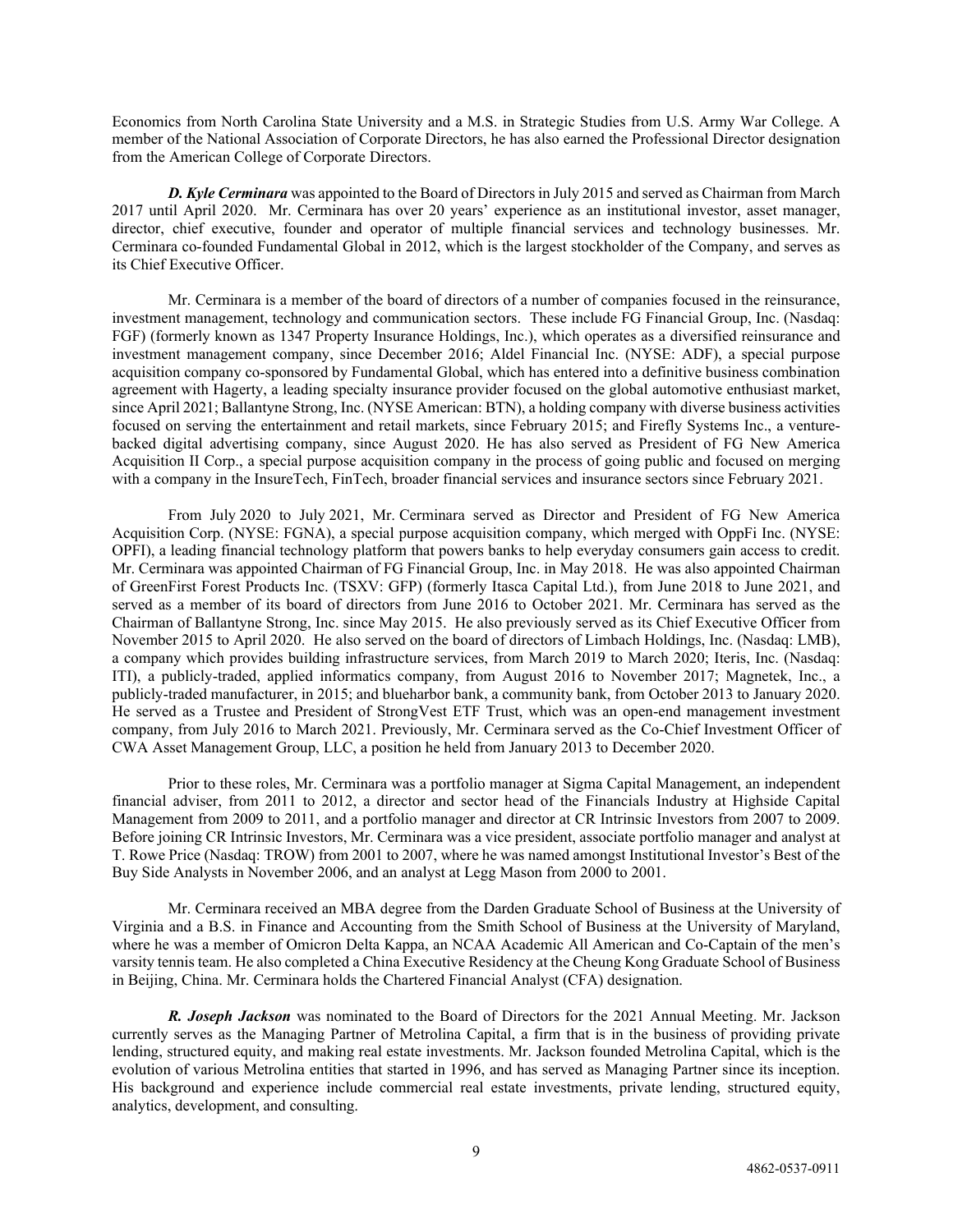Mr. Jackson completed his Bachelor of Arts degree in Economics and a Master of Business Administration degree from the University of North Carolina at Charlotte. He has been a licensed Real Estate Broker since 1984 (NC Broker #93412/SC Broker #59906) and has been a State Certified General Real Estate Appraiser since 1990 (NC #A3241/SC #CG1838).

Mr. Jackson earned the MAI (#41604) membership designation from the Appraisal Institute, which is held by professionals who can provide a wide range of services relating to all types of real property, such as providing opinions of value, evaluations, reviews, and consulting regarding investment decisions. He also holds the CCIM (Certified Commercial Investment Member) designation, a globally recognized designation with members across North America and in more than 30 countries. His CCIM designation number is #19213. In addition, Mr. Jackson also holds an MRICS (#6208909) designation. The Royal Institution of Chartered Surveyors (RICS) is a professional body promoting and enforcing the highest international standards in the valuation, management and development of land, real estate, construction and infrastructure.

Mr. Jackson currently serves on the following boards: 1) Carolinas Business Capital, a regional Small Business Administration Certified Development Corporation, for over 20 years and has served as board chair for the last 4 years; 2) Community First Bancorporation and Community First Bank in South Carolina; 3) SeaTrust Mortgage, a subsidiary of Community First Bancorporation, where he is currently board chair; and 4) Camino Community Center, a non-profit organization serving the Latino community. He previously served on the finance committee of First Baptist Church in Blowing Rock, North Carolina, and as an investment manager for a private REIT.

*Charles T. Lanktree* was appointed to the Board of Directors in March 2017. Mr. Lanktree has served as Chief Executive Officer of Eggland's Best, LLC, a joint venture between Eggland's Best, Inc. and Land O'Lakes, Inc. distributing nationally branded eggs, since 2012 and also served as its President from 2012 to 2018. Since 1997, Mr. Lanktree has served as President and Chief Executive Officer of Eggland's Best, Inc., a franchise-driven consumer egg business, where he previously served as the President and Chief Operating Officer from 1995 to 1996 and Executive Vice President and Chief Operating Officer from 1990 to 1994. Mr. Lanktree currently serves on the board of directors of Eggland's Best, Inc. and several of its affiliates and on the board of directors of Ballantyne Strong, Inc. (NYSE American: BTN), a holding company with diverse business activities focused on serving the cinema, retail, financial and government markets. From 2010 to 2013, he served on the board of directors of Eurofresh Foods, Inc., a privately-held company, and, from 2004 to 2013, he was on the board of directors of Nature's Harmony Foods, Inc. Prior to joining Eggland's Best, Inc., Mr. Lanktree served as the President and Chief Executive Officer of American Mobile Communications, Inc. from 1987 to 1990 and as the President and Chief Operating Officer of Precision Target Marketing, Inc. from 1985 to 1987. From 1976 to 1985, he held various executive-level marketing positions with The Grand Union Company and BeechNut Foods Corporation. Mr. Lanktree received an MBA from the University of Notre Dame and a B.S. in Food Marketing from St. Joseph's College. He also served in the U.S. Army and U.S. Army Reserves from 1971 to 1977.

*John M. Suzuki* was appointed to the Board of Directors in July 2021. From May 2019 until accepting the position of Chief Executive Officer of the Company, Mr. Suzuki served as Chief Strategy Officer of Imperium Leadership, where he has overseen the development and growth of the business. From May 2015 through May 2019, he served as President and CEO of EFJohnson Technologies, a two-way radio manufacturer. From 2011 through 2015, Mr. Suzuki served in a variety of leadership positions, including as Senior Vice President of Sales for AVTEC Incorporated, and Vice President of Sales and Marketing for 3eTechnologies International, a subsidiary of UltraElectronics. From 2004 through 2011, Mr. Suzuki served as Senior Vice President, Sales of EFJohnson Technologies. Mr. Suzuki has a broad background in general management, strategy, product development, sales, marketing, supply chain, operations and engineering, and mergers and acquisitions. He is a strategic thinker with extensive experience in developing and growing new business opportunities. Mr. Suzuki holds a bachelor's degree in electrical engineering from the University of Ottawa and an MBA from Duke University.

*Michael C. Mitchell* was nominated to the Board of Directors for the 2022 Annual Meeting. Mr. Mitchell has served as a director of Ballantyne Strong Inc. (NYSE American: BTN), a holding company with diverse business activities focused on serving the entertainment and retail markets since October 2021. Mr. Mitchell has also served as a director of GreenFirst Forest Products Inc. (TSX: GFP), a public company focused on investments in the forest products industry, since October 2021. Mr. Mitchell most recently served as a Partner at Locust Wood Capital, which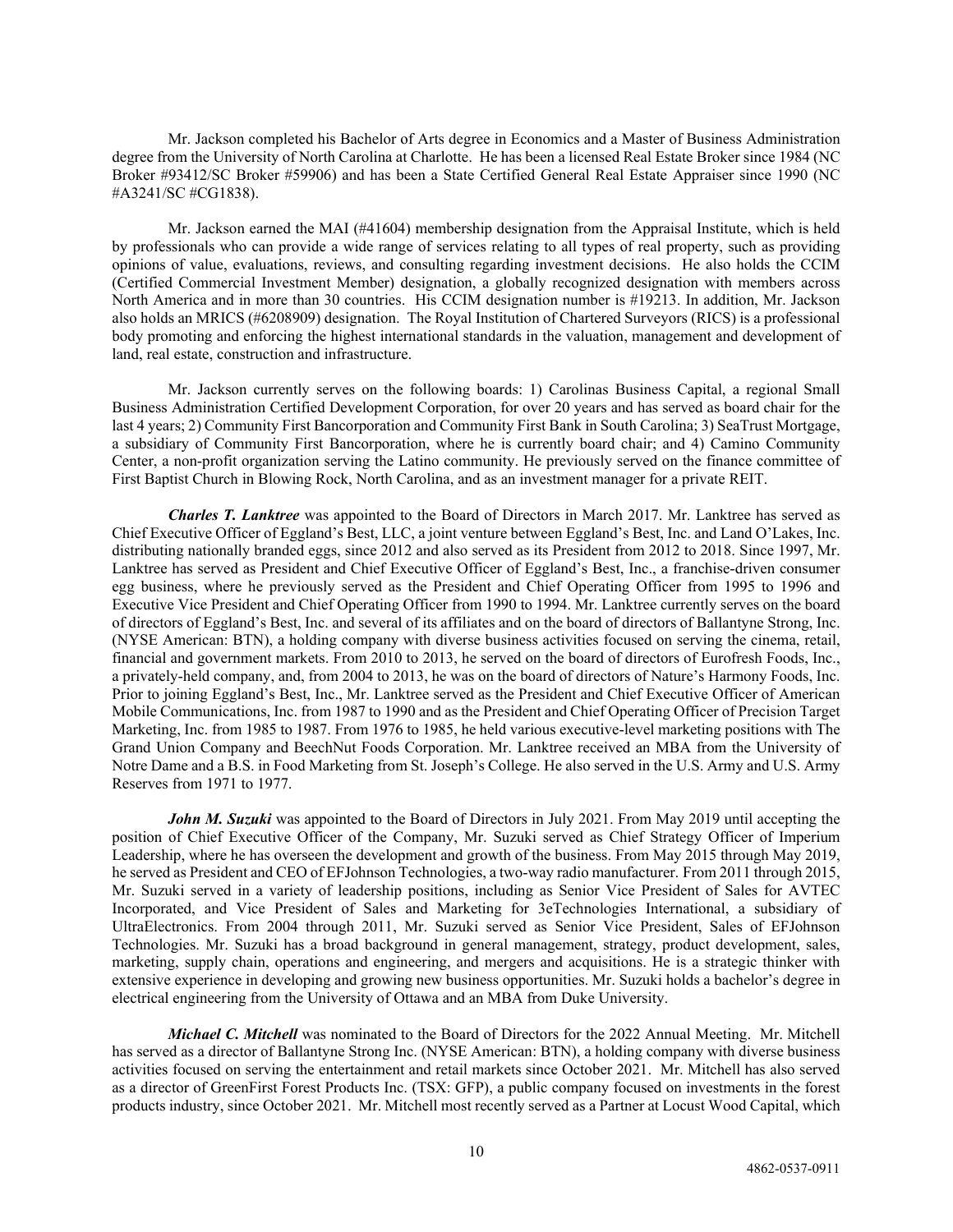he retired from in 2019 after nine years with the firm in analytical positions in the consumer, industrial, real estate and media industries. From 2006 to 2011, Mr. Mitchell was a senior analyst at Breeden Capital LP, working with former SEC Chairman Richard C. Breeden, where Mr. Mitchell was primarily focused on consumer business and was actively involved in board engagements at Applebee's, a then-Nasdaq-listed restaurant operating company and franchisor and Zale Corporation, a then-NYSE-listed leading specialty retailer of fine jewelry as an advisor to the board. From 2005 to 2006, Mr. Mitchell worked as an analyst for Kellogg Capital Group, LLC, the private investment firm founded by Peter Kellogg, From 2004 to 2005, Mr. Mitchell served as an equity research analyst at Jefferies and Company, Inc. covering post-reorganization equities. Mr. Mitchell is currently the Chief Operating Officer of Children's Eye Care of Northern Colorado, P.C., a Pediatric Ophthalmology practice based in Fort Collins, CO, which he cofounded and operates with his wife Dr. Carolyn G. Mitchell. Additionally, Mr. Mitchell serves on the advisory board of the Michael F. Price College of Business at the University of Oklahoma. Mr. Mitchell received an MBA from the Michael F. Price College of Business at the University of Oklahoma and a B.S. in Marketing from the Spears College of Business at Oklahoma State University.

We believe Mr. Mitchell is qualified to serve on our Board of Directors as he offers the Board valuable insights obtained through his extensive experience in the financial industry, including investing, capital allocation, finance and financial analysis of public companies.

*Lloyd R. Sams* was nominated to the Board of Directors for the 2022 Annual Meeting. Since 1999, Mr. Sams has been a Managing Principal of BIA Digital Partners, a private equity group focused on investments in the media, telecommunications, business services and information segments. From 2020 to 2021, Mr. Sams was a Director of Aceyus Inc., a private software company. From 2018 to 2019, he was the President of Every Income Holdings, LLC, a financial services holding company. Mr. Sams was Managing Director of MoonSail Capital, a private equity group, from 2017 to 2018. From 2013 through 2015, he was a Managing Director and Head of Lower Middle Market Investing at Business Development Corporation of America, a non-traded BDC headquartered in New York. Previously, Mr. Sams had an 18-year banking career, principally with First Union (now Wells Fargo) and First Chicago (now J.P. Morgan). Ms. Sams received his B.S. in Business Administration from Washington and Lee University and a MBA from the University of North Carolina at Chapel Hill.

We believe Mr. Sams is qualified to serve on our Board of Directors as he offers the Board valuable insights obtained through his extensive experience in the private equity and banking industries, as well as his background and experience originating, underwriting, structuring, and ultimately exiting debt and equity transactions.

#### **Information about our Executive Officers**

Set forth below is certain information regarding our executive officers as of April 25, 2022. Each executive officer serves at the discretion of the Board of Directors.

| Name                    | Age | <b>Position</b>                                                 |
|-------------------------|-----|-----------------------------------------------------------------|
| John M. Suzuki          | 58  | Chief Executive Officer, Director                               |
| Timothy A. Vitou        | 65  | President                                                       |
| William P. Kelly        | 65  | Executive Vice President, Chief Financial Officer and Secretary |
| Henry R. (Randy) Willis | 63  | Chief Operating Officer                                         |
| Branko Avanic, Ph.D.    | 61  | <b>Chief Technology Officer</b>                                 |

*John M. Suzuki* was appointed as our Chief Executive Officer on July 19, 2021. From May 2019 until accepting the position of Chief Executive Officer of the Company, Mr. Suzuki served as Chief Strategy Officer of Imperium Leadership, where he has overseen the development and growth of the business. From May 2015 through May 2019, he served as President and CEO of EFJohnson Technologies, a two-way radio manufacturer. From 2011 through 2015, Mr. Suzuki served in a variety of leadership positions, including as Senior Vice President of Sales for AVTEC Incorporated, and Vice President of Sales and Marketing for 3eTechnologies International, a subsidiary of UltraElectronics. From 2004 through 2011, Mr. Suzuki served as Senior Vice President, Sales of EFJohnson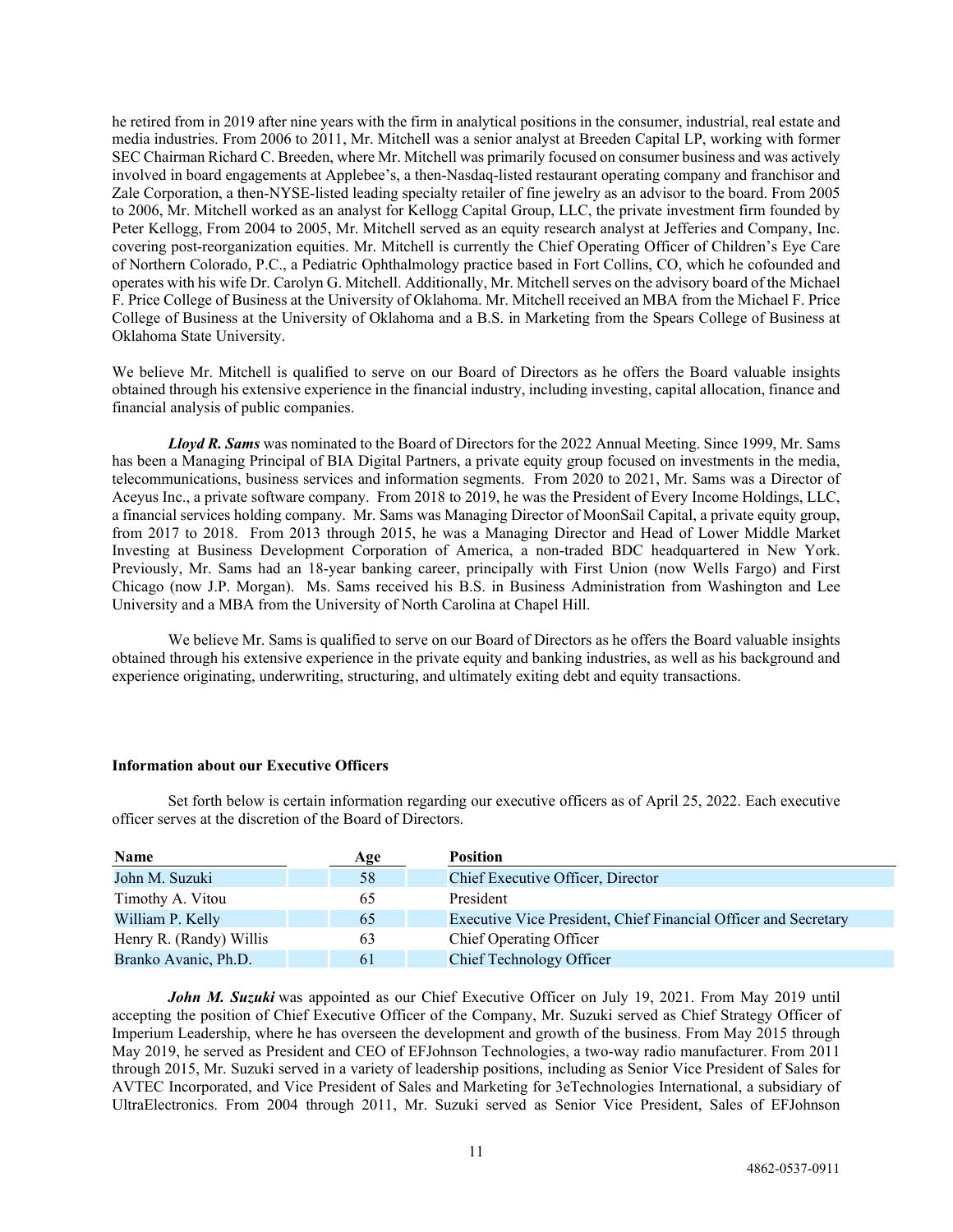Technologies. Mr. Suzuki has a broad background in general management, strategy, product development, sales, marketing, supply chain, operations and engineering, and mergers and acquisitions. He is a strategic thinker with extensive experience in developing and growing new business opportunities. Mr. Suzuki holds a bachelor's degree in electrical engineering from the University of Ottawa and an MBA from Duke University.

*Timothy A. Vitou* has been our President since January 17, 2017. He previously served as the Company's Senior Vice President of Sales and Marketing since May 2008. Prior to that, he served as Vice President of Sales for Mobility Electronics, Inc., from August 2006 to May 2007, Senior Director of Global Go-To-Market, for Motorola Solutions, Inc., from April 2002 to April 2006, and General Manager, Americas Region, for Motorola Solutions, from April 2000 to April 2002.

*William P. Kelly* has been our Executive Vice President and Chief Financial Officer since July 1997, and Secretary since June 2000. From October 1995 to June 1997, he was Vice President and Chief Financial Officer of our subsidiary, RELM Communications, Inc. From January 1993 to October 1995, he was the Financial Director of Harris Corp. Semiconductor Sector. On January 11, 2022, we announced Mr. Kelly's plans to retire. The Company anticipates that Mr. Kelly's retirement will be effective when his replacement begins full time work with the Company, but no later than June 30, 2022.

*Henry R. (Randy) Willis* has been our Chief Operating Officer since March 14, 2018. He previously served as the Company's Vice President of Operations since August 2017, overseeing all aspects of manufacturing and quality. Prior to joining the Company, he held leadership positions in manufacturing, operations, quality, supply chain, industrial engineering and program management, including founding and serving as President of Target Velocity Consulting, Inc., a "Lean/Six Sigma" firm specializing in operational improvements, from December 2009 to August 2017 and Vice President, Continuous Improvement, for CIRCOR International, Inc. (NYSE: CIR), from August 2007 to December 2009. He also served in leadership positions for Parker-Hannifin Corporation (NYSE: PH) from January 2005 to August 2007 and Honeywell International Inc. (NYSE: HON) from June 1998 to January 2005. Mr. Willis holds certifications as a Lean Master and Six Sigma Black Belt and B.S. and M.S. degrees in Industrial Technology from East Carolina University.

*Branko Avanic, Ph.D.,* has been our Chief Technology Officer since October 30, 2019. Dr. Avanic previously served as Senior Vice President of Engineering of BK Technologies, Inc., our wholly-owned subsidiary, since August 13, 2019. Prior to joining the Company, he served in a number of roles at Motorola Solutions, Inc. (NYSE: MSI), including Director, Head Architect – Devices Engineering for several different projects from 2015 through June 2019 and a variety of other roles from 1999 to 2015. Dr. Avanic also serves as President of Ph.D. Research Group Inc. Dr. Avanic has previously served as an adjunct professor at the University of Miami and Florida Atlantic University. He received a B.S., M.S. and Ph.D. in Electrical Engineering from the University of Miami.

#### <span id="page-17-0"></span>**CORPORATE GOVERNANCE**

*The Board of Directors is committed to good business practices, transparency in financial reporting and the highest level of corporate governance. The Board of Directors, which is elected by the stockholders, is our ultimate decision-making body, except with respect to those matters reserved to our stockholders. The Board selects the senior management team, which is charged with the conduct of our business. Having selected the senior management team, the Board of Directors acts as an advisor and counselor to senior management and ultimately monitors its performance.*

#### **Board of Directors Independence**

The NYSE American corporate governance listing standards provide that the Company, as a smaller reporting company, may have a board of directors consisting of at least fifty percent (50%) independent directors. Our Board of Directors reviews the relationships that each director has with us and other parties. Only those directors who do not have any of the categorical relationships that preclude them from being independent within the independence requirements of the NYSE American corporate governance listing standards and who the Board of Directors affirmatively determines have no relationships that would interfere with the exercise of independent judgment in carrying out the responsibilities of a director are considered to be independent directors. The Board of Directors reviews a number of factors to evaluate the independence of each of its members. These factors include its members'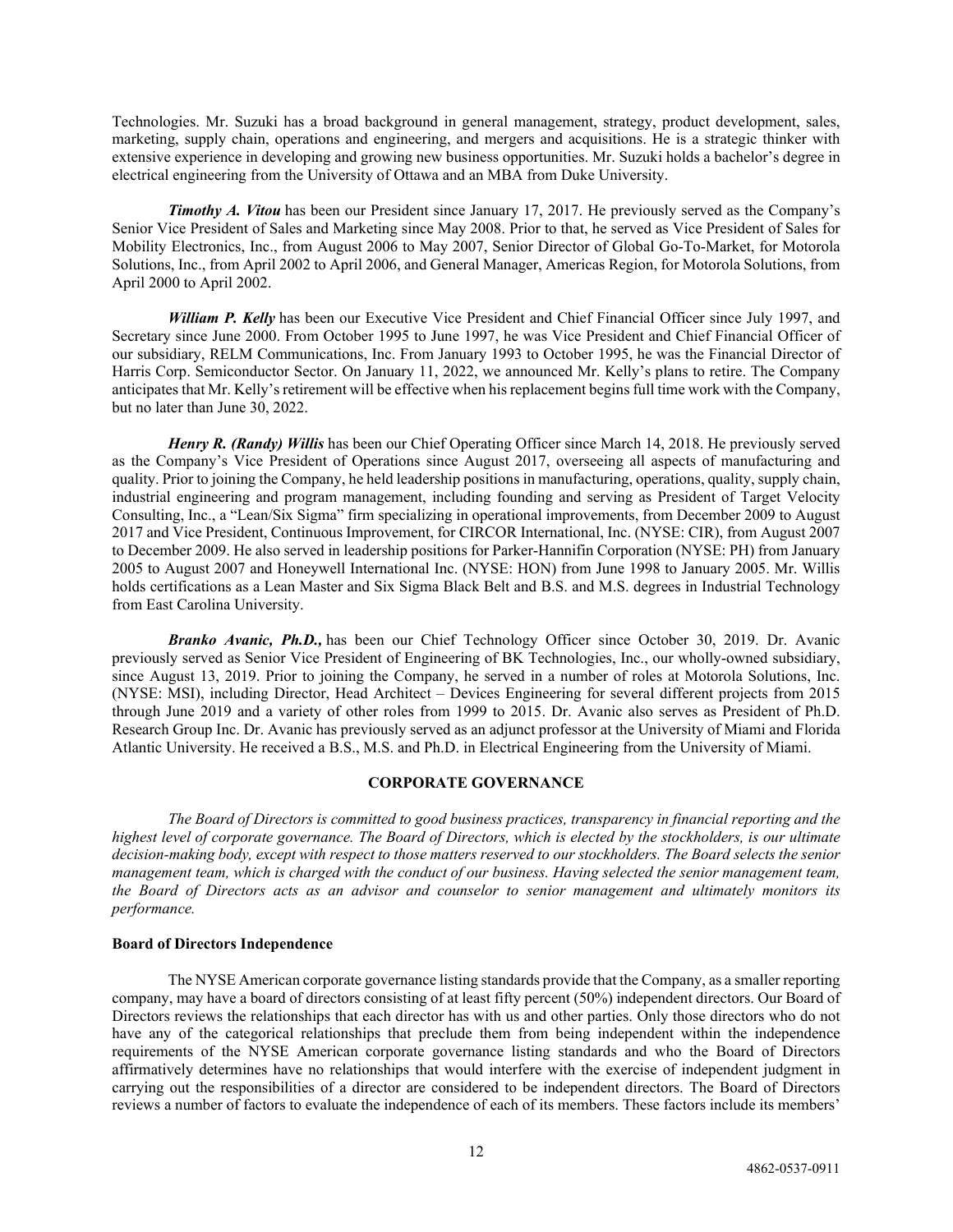current and historic relationships with us and our subsidiaries; their relationships with management and other directors; the relationships their current and former employers have with us and our subsidiaries; and the relationships between us and other companies of which our Board members are directors or executive officers. The Board of Directors reviewed the various factors described above in April 2021, including an evaluation of the holdings of FG, one of our most significant stockholders, and Mr. Cerminara's positions as its Chief Executive Officer, Co-Founder and Partner, and our investment in FG Financial Group, Inc. (Nasdaq: FGF), through our investment in FGI 1347 Holdings, LP, a consolidated variable interest entity of which we are the sole limited partner. Pursuant to such evaluation, the Board of Directors determined that Messrs. Dill, Jackson, Lanktree, General Payne, and Ms. Tenenbaum were "independent" directors within the independence requirements of the NYSE American corporate governance listing standards and all applicable rules and regulations of the SEC. All Board committee members during 2021 were, and all current Board committee members are, independent for the purpose of the committees on which they served or serve.

Independent members of our Board of Directors meet in executive session without the presence of nonindependent directors and management, and are scheduled to do so at least once per year.

#### **Stockholder Communications**

Our Board of Directors believes that it is important for our stockholders and other interested parties to have a process to send communications to the Board. Accordingly, stockholders and other interested parties desiring to send a communication to the Board of Directors or to a specific director may do so by delivering a letter to our Corporate Secretary at 7100 Technology Drive, West Melbourne, Florida 32904. The mailing envelope must contain a clear notation indicating that the enclosed letter is a "stockholder-board communication" or "stockholder-director communication" (or "interested party-board communication" or "interested party-director communication," as appropriate). All such letters must identify the author as the stockholder or interested party and clearly state whether the intended recipients of the letter are all members of our Board of Directors or certain specified individual directors. The secretary will open such communications and make copies, and then circulate them to the appropriate director or directors and such other individuals in accordance with our corporate governance policies.

#### **Policy Concerning Director Attendance at Annual Stockholders' Meetings**

While we encourage all members of our Board of Directors to attend our annual stockholders' meetings, there is no formal policy as to their attendance at annual stockholders' meetings. All seven of our directors serving at the time of the 2021 annual stockholders' meeting attended such meeting.

#### **Codes of Ethics**

Our Board of Directors has adopted the Code of Business Conduct and Ethics (the "Code of Conduct") that applies to all of our directors, officers and employees, including our principal executive officer, principal financial officer and principal accounting officer, and the Code of Ethics for the CEO and Senior Financial Officers (the "Code of Ethics") containing additional specific policies. The Code of Conduct and the Code of Ethics are posted on our Internet website at www.bktechnologies.com/investor-relations and are available free of charge, upon request to Corporate Secretary, 7100 Technology Drive, West Melbourne, Florida 32904; telephone number: (321) 984-1414.

Any amendment to, or waiver from, a provision of the codes of ethics applicable to our directors and executive officers will be disclosed in a current report on Form 8-K within four business days following the date of the amendment or waiver, unless the rules of the NYSE American then permit website posting of such amendments and waivers, in which case we would post such disclosures on our Internet website.

# **Hedging and Pledging Policy**

Our insider trading policy prohibits our officers, other employees and directors from hedging or pledging our shares.

#### **Legal Proceedings**

No director or executive officer has been involved in any legal proceeding during the past ten years that is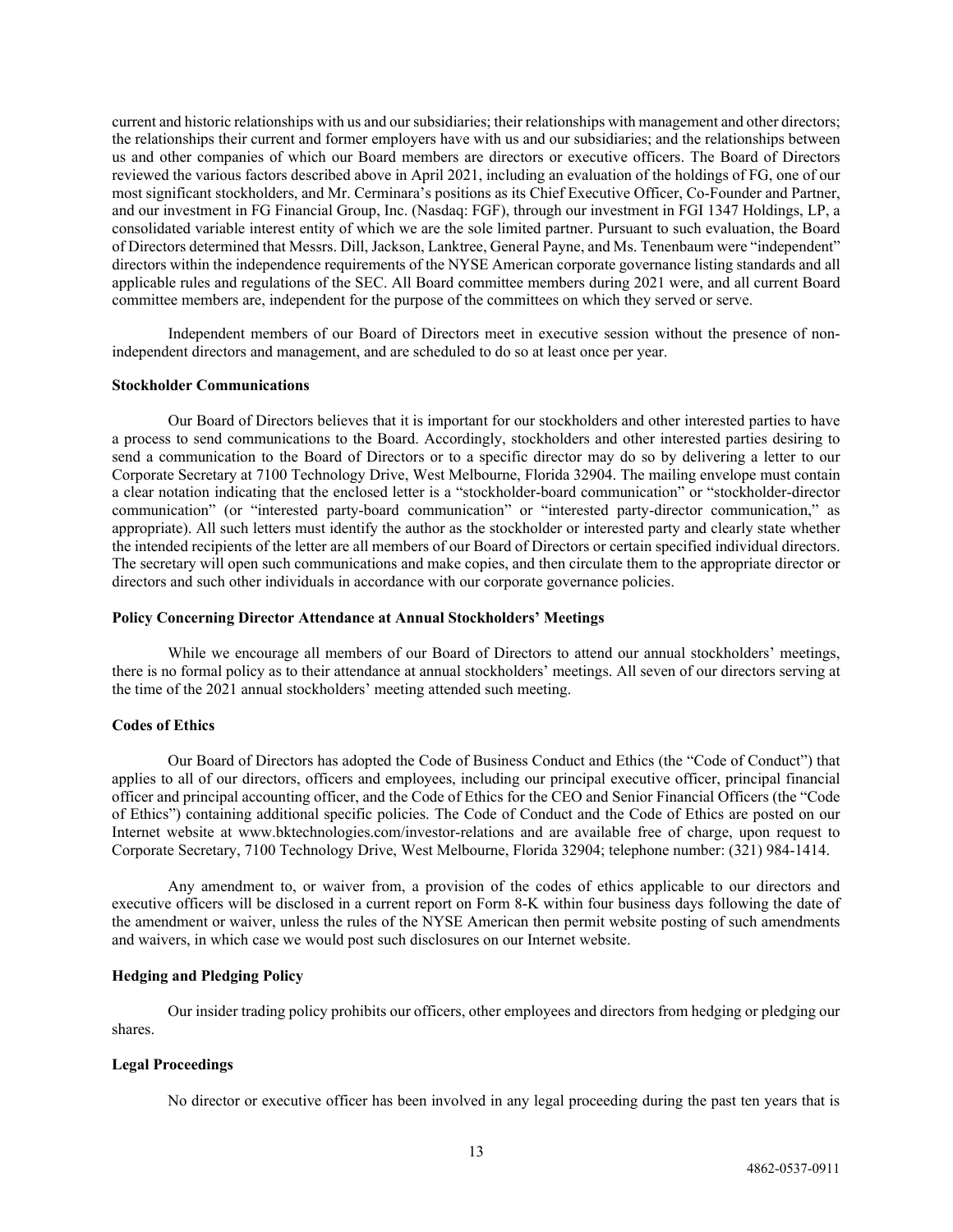material to an evaluation of his or her ability or integrity.

## **Family Relationships**

There are no family relationships among any of our directors, director nominees or executive officers.

#### **Meetings and Committees of the Board of Directors**

The Board of Directors held 13 meetings during 2021, and each of the directors attended at least seventy-five percent (75%) of the total number of meetings of the Board of Directors held during the period for which he was a director and the total number of meetings held by all committees of the Board of Directors on which he served during the periods that he was a member of that committee.

The Board of Directors has a standing Audit Committee, Compensation Committee and Nominating and Governance Committee. As of December 31, 2021, the members of the committees of the Board of Directors were as follows:

| <b>Director</b>        | <b>Audit Committee</b> | <b>Compensation Committee</b> | <b>Nominating and Governance</b><br>Committee |
|------------------------|------------------------|-------------------------------|-----------------------------------------------|
| E. Gray Payne $^{(1)}$ | Chair                  |                               | Chair                                         |
| D. Kyle Cerminara      |                        |                               |                                               |
| Michael R. Dill        |                        | Chair                         | Χ                                             |
| Charles T. Lanktree    | X                      | X                             |                                               |
| John M. Suzuki         |                        |                               |                                               |
| R. Joseph Jackson      | X                      |                               |                                               |
| Inez M. Tenenbaum      |                        | X                             | Х                                             |
|                        |                        |                               |                                               |

(1) Chairman of the Board.

*Audit Committee.* The Audit Committee has a written charter, which is available at our website at www.bktechnologies.com/investor-relations. The Audit Committee Charter requires that the Audit Committee consist of two or more members of the Board of Directors, each of whom are independent, as defined by the corporate governance listing standards of the NYSE American.

The Board of Directors has determined that each member of the Audit Committee is, and was during 2021, independent, as defined by Rule 10A-3 of the Exchange Act, and the corporate governance listing standards of the NYSE American. The Board of Directors also has determined that General Payne is an "audit committee financial expert," as defined in Item  $407(d)(5)$  of Regulation S-K.

The Audit Committee has oversight responsibility for the quality and integrity of our consolidated financial statements and is directly responsible for the appointment, compensation, retention and oversight of our independent registered public accounting firm. The committee meets privately with members of our independent registered public accounting firm, which has unrestricted access and reports directly to the committee, and annually reviews their performance and independence from management in deciding whether to continue to retain the accounting firm or engage a different accounting firm. The Audit Committee also evaluates the lead partner designated by the independent auditor. As required by the SEC's rules, the committee is directly involved in the review and selection of the audit partners serving on the auditor's engagement team during mandated five-year partner rotations. The Audit Committee also oversees audit fee negotiations associated with our retention of the independent auditor and has the sole authority to approve such fees. The Audit Committee met five times during 2021. The primary functions of the Audit Committee are to oversee: (i) the audit of our consolidated financial statements provided to the SEC and our stockholders; (ii) our internal financial and accounting processes; (iii) the independent audit process; and (iv) compliance with our Code of Conduct and Code of Ethics, as well as conflicts of interest and related party transactions. Additionally, the Audit Committee has responsibilities and authority necessary to comply with Rules 10A-3(b)(2), (3), (4), and (5) of the Exchange Act, concerning the responsibilities relating to: (a) registered public accounting firms, (b) complaints relating to accounting, internal accounting controls or auditing matters, (c) authority to engage advisors, and (d) funding. These and other aspects of the Audit Committee's authority are more particularly described in the Audit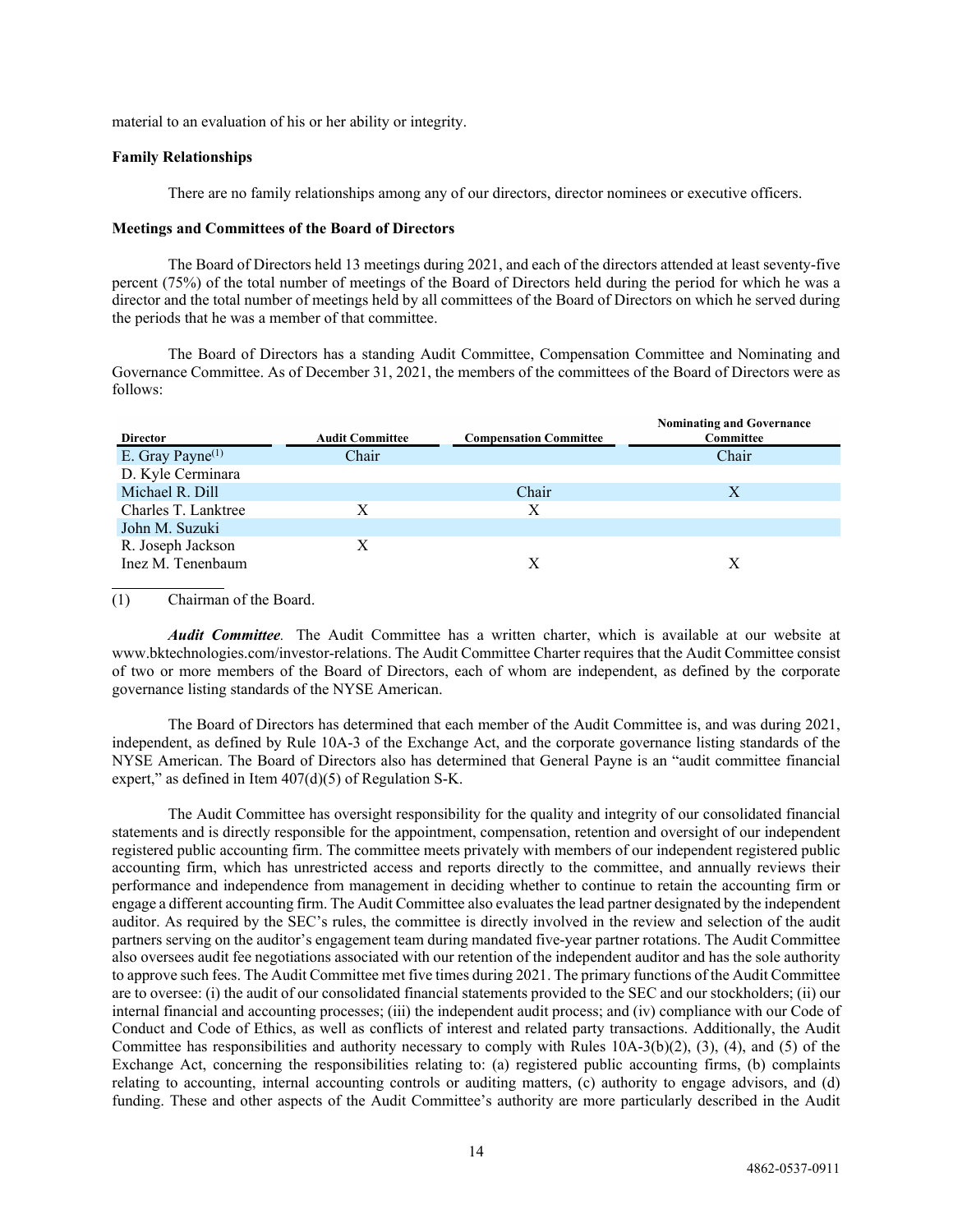#### Committee Charter.

The Audit Committee has adopted a formal policy concerning approval of audit and non-audit services to be provided to us by our independent registered public accounting firm, MSL. The policy requires that all services to be provided by MSL, including audit services and permitted audit-related and non-audit services, must be pre-approved by the audit committee. The Audit Committee approved all audit services provided by MSL to us during 2021. MSL did not provide any non-audit services to us during 2021.

*Compensation Committee.* All members of the Compensation Committee are, and were during fiscal 2021, independent under the corporate governance listing standards of the NYSE American and applicable SEC rules and regulations. The Compensation Committee has a written charter, which is available at our website at www.bktechnologies.com/investor-relations. The functions performed by the Compensation Committee include reviewing and approving all compensation arrangements for our executive officers and administering our equity incentive plans and programs. The Compensation Committee makes all final compensation decisions for our executive officers, including equity grants. The Compensation Committee reviews the performance of our executive officers, including the principal executive officer. Our principal executive officer annually reviews the performance of each of our executive officers and other officers, and makes recommendations regarding our executive officers and other officers and managers to the Compensation Committee for its consideration and approval. The Compensation Committee can exercise its discretion in modifying any of our principal executive officer's recommendations. In performing its functions, the Compensation Committee may retain and terminate outside counsel, compensation and benefits consultants or other experts. During 2021, the Compensation Committee met 11 times.

*Nominating and Governance Committee*. All members of the Nominating and Governance Committee are, and were during fiscal 2021, independent under the corporate governance listing standards of the NYSE American. The Nominating and Governance Committee has a written charter, which is available at our website at www.bktechnologies.com/investor-relations. During 2021, the Nominating and Governance Committee met one time.

The functions of the Nominating and Governance Committee include determining and recommending to the Board of Directors the slate of director nominees for election to the Board of Directors at each annual stockholders' meeting and identifying and recommending director candidates to fill vacancies occurring between annual stockholders' meetings. In addition, the Nominating and Governance Committee reviews, evaluates and recommends changes to our corporate governance policies and monitors our compliance with these corporate policies.

## **Board Leadership and Board's Role in Risk Oversight**

During 2021, we had a separate Chairman of the Board and Principal Executive Officer. Our Board of Directors believed this Board leadership structure was best for the Company and our stockholders at the time. Mr. Struble served as our Chairman of the Board until July 8, 2021, at which time the Board appointed General Payne as the Chairman of the Board. Our Principal Executive Officer was our President, Timothy A. Vitou, until the appointment of John M. Suzuki as our Chief Executive Officer on July 19, 2021. The Board believed it was in the Company's best interest to have a separate Chairman of the Board and Principal Executive Officer so that the Principal Executive Officer could devote his time and energy on the day-to-day management of the business, while the Chairman of the Board could focus on providing advice and oversight of management. Because our Chairman is appointed annually by our non-management directors, such directors are able to evaluate the leadership and performance of our Chairman each year. The Board believes that it remains in the Company's best interests to have a separate Chairman of the Board and Principal Executive Officer at this time for the reasons described above, and the Chairman will continue to be appointed annually by our non-management directors. The Board does not believe that one particular leadership structure is appropriate at all times and will continue to evaluate the Board's leadership structure from time to time.

The Board of Directors has not named a lead independent director, as it receives strong leadership from all of its members. Our Board committees consist of only independent members, and our independent directors meet at least annually in executive session without the presence of non-independent directors and management. In addition, our directors take active and substantial roles in the activities of our Board of Directors at the full Board meetings. Our Board believes that this open structure, as compared to a system in which there is a designated lead independent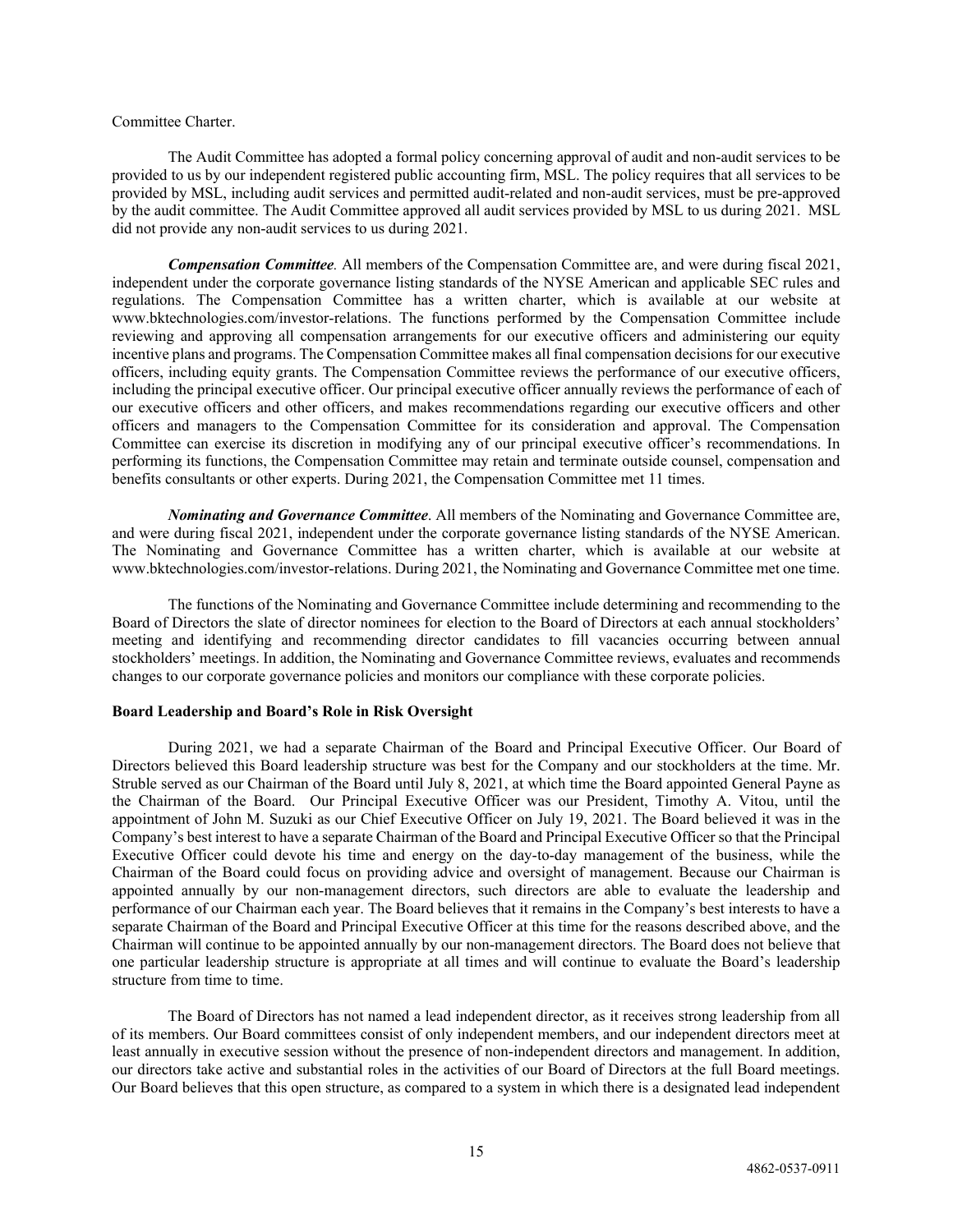director, facilitates a greater sense of responsibility among our directors and facilitates active and effective oversight by the independent directors of the Company's operations and strategic initiatives, including any risks.

Our Board of Directors, both as a whole and through its three standing committees, has an advisory role in the Company's risk management process. The Board of Directors does not have a standing risk management committee. The Board typically reviews and discusses with management at each of its regular quarterly meetings, information presented by management relating to our operational results and outlook, including information regarding risks related to our business and operations, as well as risks associated with the markets we serve. In particular, the Board is responsible for monitoring and assessing strategic and operational risk exposure, which may include financial, legal and regulatory, human capital, environmental, information technology, security and reputational risks. In addition, management and the Board of Directors have recently focused on risks relating to, and impact on the Company from, the COVID-19 pandemic, and will continue to do so while the situation remains in flux. Our management team maintains primary responsibility for the Company's risk management, and the Board and its committees rely on the representations of management, the external audit of our financial and operating results, our systems of internal controls and our historically conservative practices when assessing the Company's risks. The Audit Committee considers and discusses financial risk exposures and the steps management has taken to monitor and control these exposures, and also provides oversight of the performance of the internal audit function. The Nominating and Governance Committee monitors the effectiveness of our corporate governance policies and the selection of prospective Board members and their qualifications, as well as environmental, social and governance ("ESG")-related risks. The Compensation Committee, in conjunction with the Audit Committee, assesses and monitors whether any of the Company's compensation policies and programs have the potential to encourage excessive risk-taking. In addition, the Compensation Committee reviews and monitors matters related to human capital management, including diversity and inclusion initiatives and management of human capital risks. Each committee must report findings regarding material risk exposures to the Board as quickly as possible. The Board believes that its role in risk oversight does not affect the Board's leadership structure.

Like all businesses, we also face threats to the Company's cybersecurity, as the Company is reliant upon information systems and the Internet to conduct its business activities. In light of the pervasive and increasing threat from cyberattacks, the Board and the Audit Committee, with input from management, assess the Company's cybersecurity threats and the measures implemented by the Company to mitigate and prevent cyberattacks. The Audit Committee consults with management regarding ongoing cybersecurity initiatives, and requests management to report to the Audit Committee or the full Board regularly on their assessment of the Company's cybersecurity program and risks. With input from management, the Audit Committee assesses the Company's cybersecurity risks and the measures implemented by the Company to mitigate and prevent cyberattacks and respond to data breaches, and periodically reports on the Company's cybersecurity program to the Board of Directors.

#### **Director Nomination Process**

In accordance with the Nominating and Governance Committee's written charter, the Nominating and Governance Committee has established policies and procedures for the nomination of director candidates to the Board of Directors. The committee determines the required selection criteria and qualifications of director candidates based upon our needs at the time director candidates are considered. Minimum qualifications for director candidates are set forth in the committee's "Policy Regarding Minimum Qualifications of Director Candidates" and include threshold criteria, such as integrity, absence of conflicts of interest that would materially impair a director's ability to exercise independent judgment or otherwise discharge the fiduciary duties owed as a director to the Company and our stockholders, ability to represent fairly and equally all stockholders, demonstrated achievement in one or more fields of business, professional, governmental, communal, scientific or educational endeavors, sound judgment, as a result of management or policy-making experience, that demonstrates an ability to function effectively in an oversight role, general appreciation regarding major issues facing public companies of a size and operational scope similar to the Company, and adequate time to serve. The Nominating and Governance Committee does not have a formal diversity policy. However, as noted in the committee's "Policy Regarding Minimum Qualifications of Director Candidates", the committee, as one of its considerations, considers the extent to which the membership of the candidate on the Board will promote diversity among the directors, and seeks to promote through the nominations process an appropriate diversity on the Board of professional background, experience, expertise, perspective, age, gender, ethnicity and country of citizenship. The committee also considers the overall composition of the Board and its committees, compliance with the NYSE American listing standards, and the contributions that a candidate can be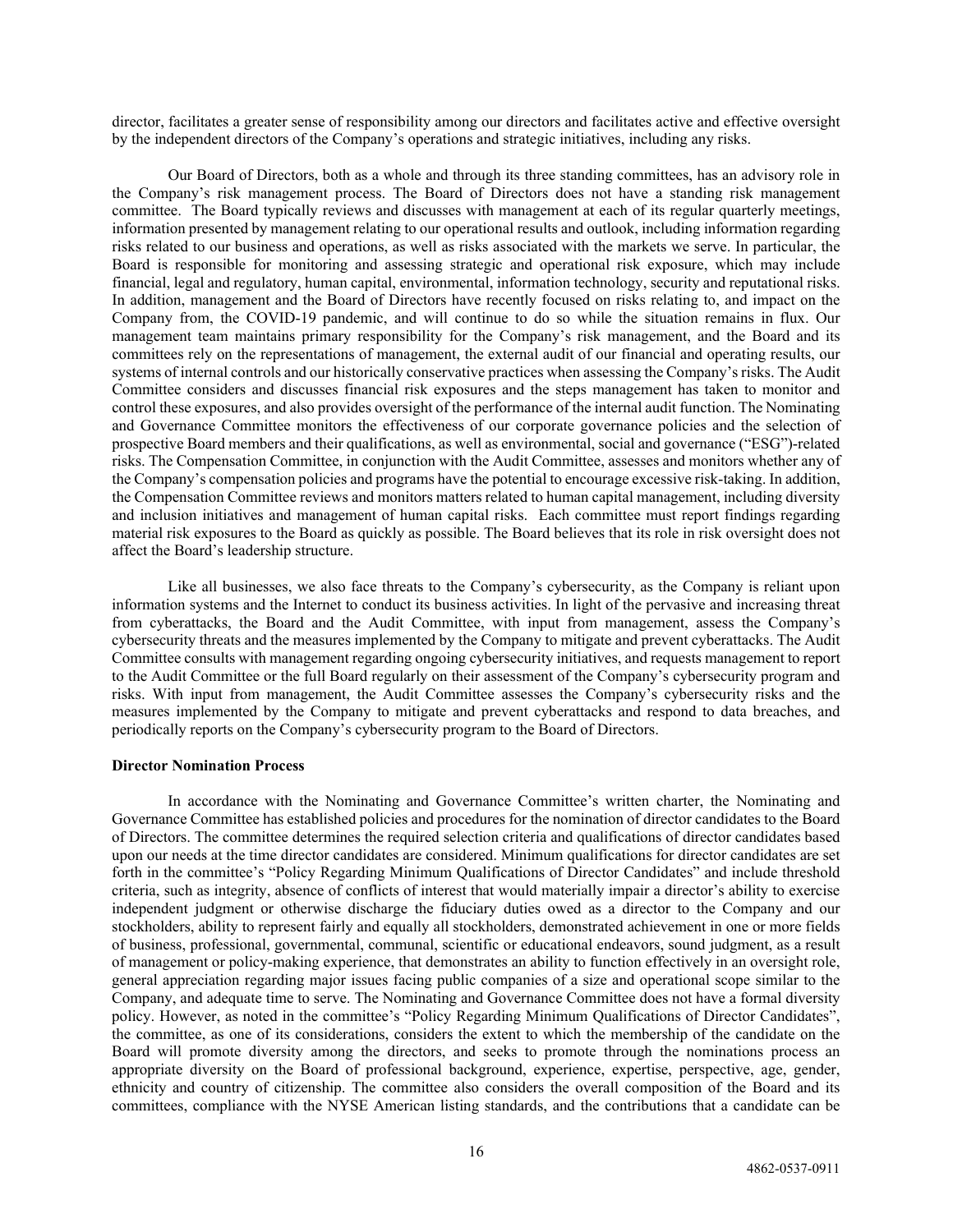expected to make to the collective functioning of the Board based upon the totality of the candidate's credentials, experience and expertise, the composition of the Board at the time, and other relevant circumstances.

We are of the view that the continuing service of qualified incumbent directors promotes stability and continuity in the function of the Board of Directors, contributing to the Board's ability to work as a collective body, while giving us the benefit of the familiarity and insight into our affairs that our directors have accumulated during their tenure.

The Nominating and Governance Committee has adopted procedures consistent with the practice of renominating incumbent directors who continue to satisfy the committee's criteria for membership on the Board, who the committee believes continue to make important contributions to the Board and who consent to continue their service on the Board. These procedures are set forth in the committee's "Procedures for Identifying and Evaluating Director Candidates" policy. When evaluating the qualifications and performance of the incumbent directors that desire to continue their service on our Board, the committee will (i) consider whether the director continues to satisfy the minimum qualifications for director candidates adopted by the committee, (ii) review the assessments of the performance of the director during the preceding term made by the committee, and (iii) determine whether there exist any special, countervailing considerations against re-nomination of the director. When there is no qualified and available incumbent, the committee will also solicit recommendations for nominees from persons that the committee believes are likely to be familiar with qualified candidates. These persons may include members of our Board of Directors and management of the Company. The committee may also determine to engage a professional search firm to assist in identifying candidates. As to each recommended candidate that the committee believes merits consideration, the committee will consider, among other things, whether the candidate possesses any of the specific qualities or skills that under the committee's policies must be possessed by one or more members of the Board, the contribution that the candidate can be expected to make to the overall functioning of the Board and the extent to which the membership of the candidate on the Board will promote diversity among the directors.

The Nominating and Governance Committee has adopted a policy with regard to the consideration of director candidates submitted by stockholders. This policy is set forth in the committee's "Policy Regarding Director Candidate Recommendations Submitted by Stockholders." The committee will only consider director candidates submitted by stockholders who satisfy the minimum qualifications prescribed by the committee for director candidates, including that a director must represent the interests of all stockholders and not serve for the purpose of favoring or advancing the interests of any particular stockholder group or other constituency.

In accordance with this policy, the Nominating and Governance Committee will consider director candidates recommended by stockholders only where the committee has determined to not re-nominate an incumbent director. In addition, the committee will not consider any recommendation by a stockholder or an affiliated group of stockholders unless such stockholder or group of stockholders has owned at least five percent (5%) of our common stock for at least one year as of the date the recommendation is made. Any eligible stockholder (or affiliated group of stockholders) who desires to recommend a director candidate for consideration by the Nominating and Governance Committee generally must ensure that it is received by the Company no later than 120 days prior to the first anniversary of the date of the proxy statement for the prior annual meeting of stockholders. In the event that the date of the annual meeting of stockholders for the current year is more than 30 days following the first anniversary date of the annual meeting of stockholders for the prior year, the submission of a recommendation will be considered timely if it is submitted a reasonable time in advance of the mailing of the Company's proxy statement for the annual meeting of stockholders for the current year. Any eligible stockholder (or affiliated group of stockholders) who desires to recommend a director candidate for consideration by the Nominating and Governance Committee for the 2023 annual meeting of stockholders is required to do so prior to March 2, 2023.

Any such eligible stockholder (or affiliated group of stockholders) is required to submit complete information about itself and the recommended director candidate as specified in the committee's "Procedures for Stockholders Submitting Director Candidate Recommendations" policy and as set forth in the advance notice provisions in our bylaws. Such information must include, among other things, (i) the number of our common shares beneficially owned by the recommending stockholder and the length of time such shares have been held, (ii) the name, age and experience of the director candidate, (iii) whether the director candidate owns any of our securities, (iv) whether the director candidate has a direct or indirect material interest in any transaction in which we are a participant, (v) a description of all relationships between the director candidate and the recommending stockholder, and (vi) a statement setting forth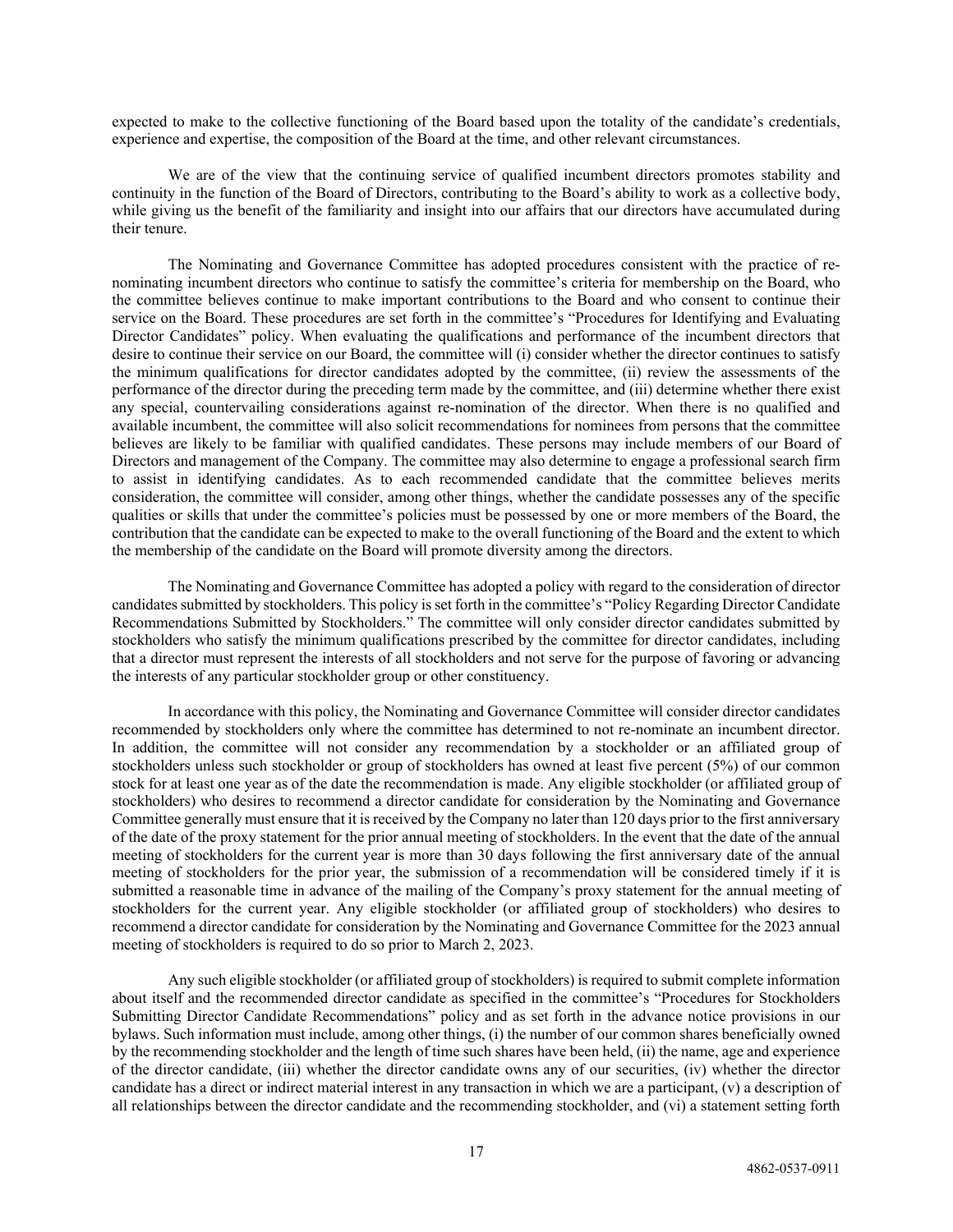the director candidate's qualifications. Submissions should be addressed to the Nominating and Governance Committee care of our Corporate Secretary at our principal headquarters, 7100 Technology Drive, West Melbourne, Florida 32904. Submissions must be made by mail, courier or personal delivery. E-mail submissions will not be considered.

Copies of the policies of the Nominating and Governance Committee are available on our website at www.bktechnologies.com/investor-relations.

The Nominating and Governance Committee evaluated General Payne, Messrs. Cerminara, Dill, Jackson, Lanktree, Suzuki and Ms. Tenenbaum, of whom General Payne and Messrs. Cerminara, Dill, Lanktree and Suzuki are incumbent directors, and recommended their nomination to the Board of Directors. The Board, in turn, nominated these seven persons for election as directors at the annual meeting.

## <span id="page-23-0"></span>**DIRECTOR COMPENSATION FOR 2021**

#### **Director Compensation Program**

On September 6, 2018, the Board, upon the recommendation of the Compensation Committee, adopted a new director compensation program for all non-employee directors, effective as of September 1, 2018. The program was adopted to remain competitive in attracting and retaining qualified Board members and to better align director compensation to other public companies of comparable size to the Company.

Under the program, each non-employee director receives an annual retainer fee of \$50,000, payable in quarterly cash installments. Each non-employee director also receives an annual grant of RSUs with a value of \$40,000 pursuant to the 2017 Plan. Each RSU represents a contingent right to receive one share of our common stock. The RSUs vest in five equal annual installments, beginning with the first anniversary of the grant date, subject to the recipient's continued service as a director of the Company through such date, provided that, if the director makes himself available and consents to be nominated by the Company for continued service as a director of the Company, but is not nominated for the Board of Directors for election by stockholders, other than for good reason, as determined by the Board in its discretion, then the RSUs will vest in full as of the director's last date of service as a director of the Company.

In addition, the director compensation program provides for an additional annual cash retainer of \$75,000, payable in quarterly cash installments, for the Chairman of the Board, \$3,000, payable in quarterly cash installments, for each Board committee served on, or an additional annual cash retainer of \$10,000, payable in quarterly cash installments, per committee for service as committee chairman. All non-employee directors are entitled to reimbursement of reasonable out-of-pocket expenses incurred by them in connection with their attendance at meetings of the Board and any committee thereof on which they serve. If a non-employee director does not serve on the Board or a Board committee, or as Chairman or as a Board committee chairman, for the full year, the Board and any applicable Board committee, Board Chairman, and any Board committee chairman retainers are prorated for the portion of the year served. If a non-employee director joins the Board after the grant of RSUs for that year, the nonemployee director's grant of RSUs will be prorated for the portion of the year to be served.

Our 2017 Plan provides that the aggregate grant date fair value of all awards granted to any single nonemployee director during any single calendar year (determined as of the applicable grant date(s) under applicable financial accounting rules), taken together with any cash fees paid to the non-employee director during the same calendar year, may not exceed \$200,000.

The following table shows the compensation paid to our non-employee directors for fiscal 2021:

|                                               | <b>Fees Earned or</b> |                                    |            |
|-----------------------------------------------|-----------------------|------------------------------------|------------|
| <b>Name</b>                                   | Paid in Cash (\$)     | Stock Awards $(\textbf{\$})^{(1)}$ | Total (\$) |
| E. Gray Payne <sup><math>(2)</math></sup>     | 110,500               | 20,003                             | 130,503    |
| D. Kyle Cerminara <sup>(2)</sup>              | 50,000                | 20,003                             | 70,003     |
| Michael R. $Dill^{(2)}$                       | 66,750                | 20,003                             | 86,753     |
| Charles T. Lanktree <sup>(2)</sup>            | 59,000                | 20,003                             | 79,003     |
| R. Joseph Jackson <sup><math>(2)</math></sup> | 12,500                |                                    | 12,500     |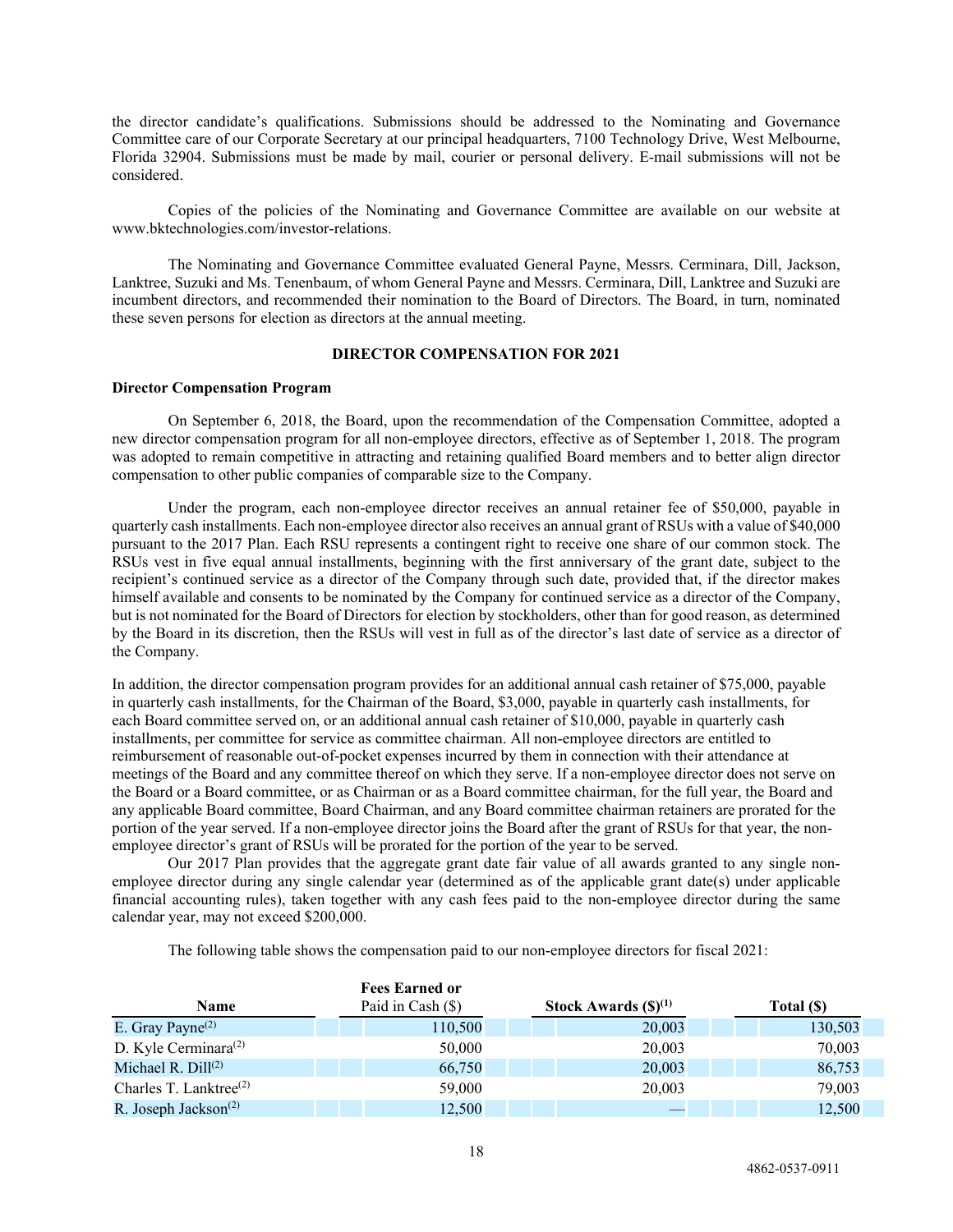| Inez M. Tenenbaum $^{(2)}$     | 12.500 |                | 12.500 |
|--------------------------------|--------|----------------|--------|
| John W. Struble <sup>(3)</sup> | 75,000 | $75,819^{(4)}$ | 50.819 |

 $\mathcal{L}$  , we have the set of the set of the set of the set of the set of the set of the set of the set of the set of the set of the set of the set of the set of the set of the set of the set of the set of the set of the

(1) Stock awards represent the aggregate grant date fair value of 15,480 RSUs granted on August 17, 2021, to each of Messrs. Cerminara, Dill, Lanktree, Struble, and General Payne. The RSUs were granted pursuant to the 2017 Plan and represent a portion of the compensation payable to our non-employee directors, as described above. Each RSU represents a contingent right to receive one share of our common stock. The RSUs vest in full in five equal annual installments, beginning on the first anniversary of the grant date, subject to the director's continued service as a director of the Company through such date, provided that, if the director makes himself available and consents to be nominated by the Company for continued service as a director of the Company, but is not nominated for the Board for election by stockholders, other than for good reason, as determined by the Board in its discretion, then the RSUs shall vest in full as of the director's last date of service as a director of the Company. In addition, the 2017 Plan and the RSU award agreements grant the compensation committee the discretion to accelerate vesting of the RSUs upon the occurrence of a "change in control" (as defined under the 2017 Plan) or in connection with the termination of the director's service for any reason prior to the vesting date.

The amounts shown represent the aggregate grant date fair value computed in accordance with FASB Accounting Standards Codification (ASC) Topic 718 "Compensation-Stock Compensation" ("FASB ASC Topic 718"). For a discussion of valuation assumptions, see Note 1 (Summary of Significant Accounting Policies) and Note 10 (Share-Based Employee Compensation) of our consolidated financial statements included in our Annual Report on Form 10-K for fiscal 2021.

(2) The aggregate number of option and stock awards outstanding (including exercised and unexercised stock options and unvested RSUs) as of December 31, 2021, for each non-employee director was as follows:

| Name                | <b>Option Awards (#)</b> | <b>Stock Awards (#)</b> |
|---------------------|--------------------------|-------------------------|
| E. Gray Payne       | 5,000 (all exercisable)  | 34,262 RSUs             |
| D. Kyle Cerminara   |                          | 34,262 RSUs             |
| Michael R. Dill     |                          | 34,262 RSUs             |
| Charles T. Lanktree |                          | 34,262 RSUs             |
| R. Joseph Jackson   |                          |                         |
| Inez M. Tenenbaum   |                          |                         |
| John W. Struble     |                          |                         |

The RSUs outstanding for each director listed above as of December 31, 2021 include 2,024 RSUs remaining pursuant to a grant made to General Payne and Messrs. Cerminara, Dill and Lanktree on September 6, 2018 (not including 3,039 RSUs that vested prior to December 31, 2021), 6,233 RSUs remaining pursuant to a grant made to General Payne and Messrs. Cerminara, Dill and Lanktree on September 6, 2019 (not including 4,156 RSUs that vested prior to December 31, 2021), 10,525 RSUs remaining pursuant to a grant made to General Payne and Messrs. Cerminara, Dill and Lanktree on August 24, 2020 (not including 2,632 RSUs that vested prior to December 31, 2021), and 15,480 RSUs remaining pursuant to a grant made to General Payne and Messrs. Cerminara, Dill and Lanktree on August 17, 2021. Such RSUs vest in full in five equal annual installments, beginning on the first anniversary of the respective grant date, in each case subject to the director's continued service as a director of the Company through such date, provided that, if the director makes himself available and consents to be nominated by the Company for continued service as a director of the Company, but is not nominated for the Board of directors for election by stockholders, other than for good reason, as determined by the Board in its discretion, then the RSUs will vest in full as of the director's last date of service as a director of the Company. See footnote 1 above for more information. On December 17, 2021, upon the resignation of Mr. Struble, the Company, at the direction of the Board of Directors, accelerated the vesting of Mr. Struble's unvested restricted stock units granted September 6, 2018, September 6, 2019, August 24, 2020, and July 30, 2021, and issued 34,264 shares of common stock to Mr. Struble.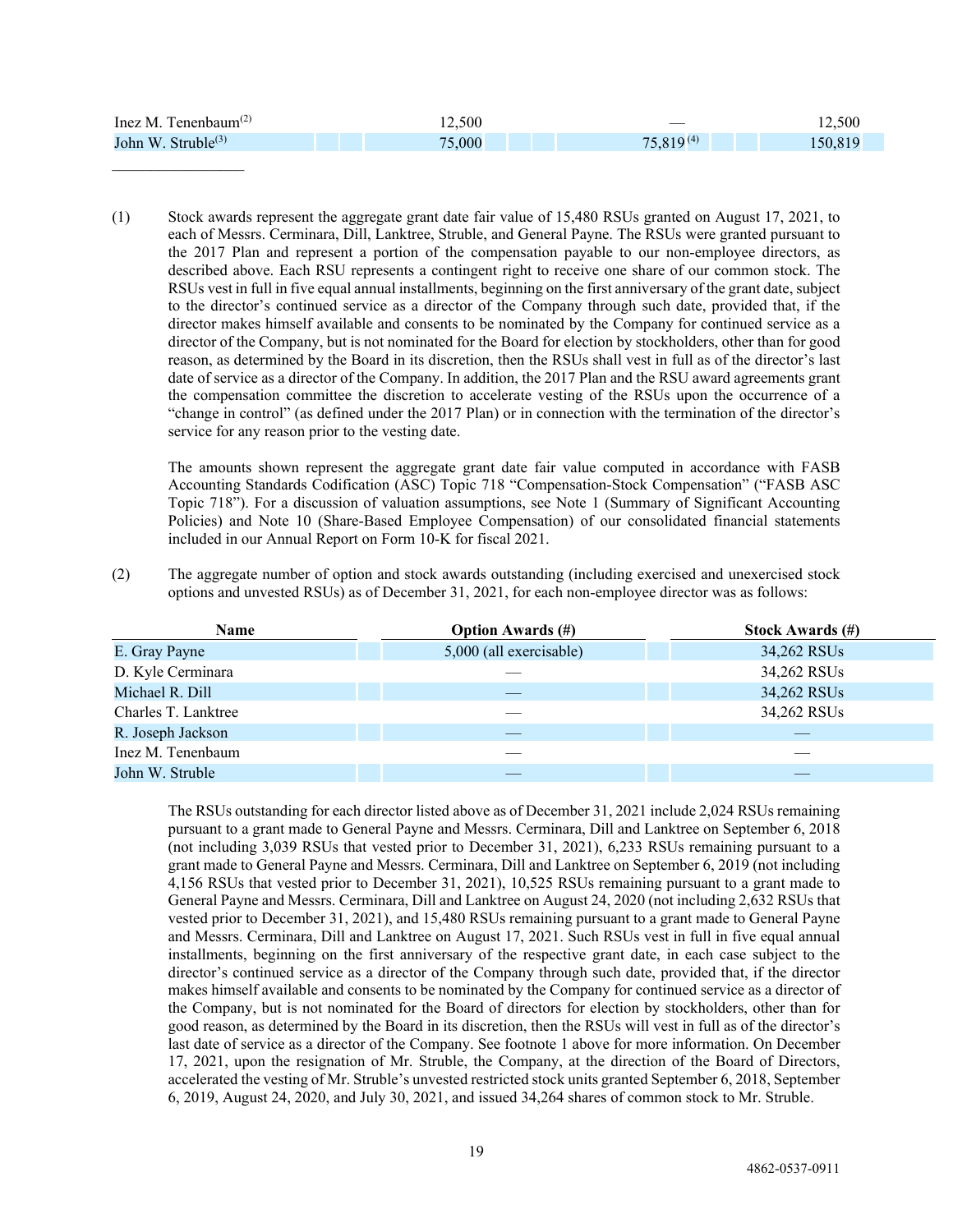(3) Mr. Struble was a member of the Board until the 2021 annual meeting of stockholders held on December 17, 2021, when he did not stand for re-election.

(4) The amounts shown includes 34,264 shares of the Company's common stock issued pursuant to accelerated vesting of outstanding awards as of December 17, 2021, the date of Mr. Struble's resignation from the Board.

# <span id="page-25-0"></span>**REPORT OF THE AUDIT COMMITTEE**

*The following report of the Audit Committee does not constitute soliciting material and should not be deemed filed with the Securities and Exchange Commission nor shall this report be incorporated by reference into any of our filings under the Securities Act of 1933 or the Securities Exchange Act of 1934.*

The Audit Committee oversees our financial reporting process on behalf of the Board of Directors. Management has the primary responsibility for the consolidated financial statements and the reporting process, including the systems of internal controls. In fulfilling its oversight responsibilities, the Audit Committee has reviewed and discussed the audited consolidated financial statements included in our Annual Report on Form 10-K, as amended by Form 10-K/A, for the fiscal year ended December 31, 2021, with management, including a discussion of the quality, not just the acceptability, of the accounting principles, the reasonableness of significant judgments, and the clarity of disclosures in the consolidated financial statements.

The Audit Committee also has reviewed and discussed with our independent registered public accounting firm, MSL, P.A., which is responsible for expressing an opinion on the conformity of those consolidated financial statements with accounting principles generally accepted in the United States, its judgments as to the quality, not just the acceptability, of our accounting principles and such other matters as are required to be discussed with the committee by applicable requirements of the Public Company Accounting Oversight Board and the Securities and Exchange Commission. In addition, the Audit Committee has received the written disclosures and the letter from MSL, P.A. required by the applicable requirements of the Public Company Accounting Oversight Board regarding the independent accountant's communications with the Audit Committee concerning independence, and has discussed with MSL, P.A. its independence.

Based on the considerations and discussions referred to above, the Audit Committee recommended to our Board of Directors (and the Board approved) that the audited consolidated financial statements for 2021 be included in our Annual Report on Form 10-K for the year ended December 31, 2021, as filed with the Securities and Exchange Commission.

This report is provided by the following independent directors, who comprise the Audit Committee:

E. Gray Payne (Chair) Michael R. Dill Charles T. Lanktree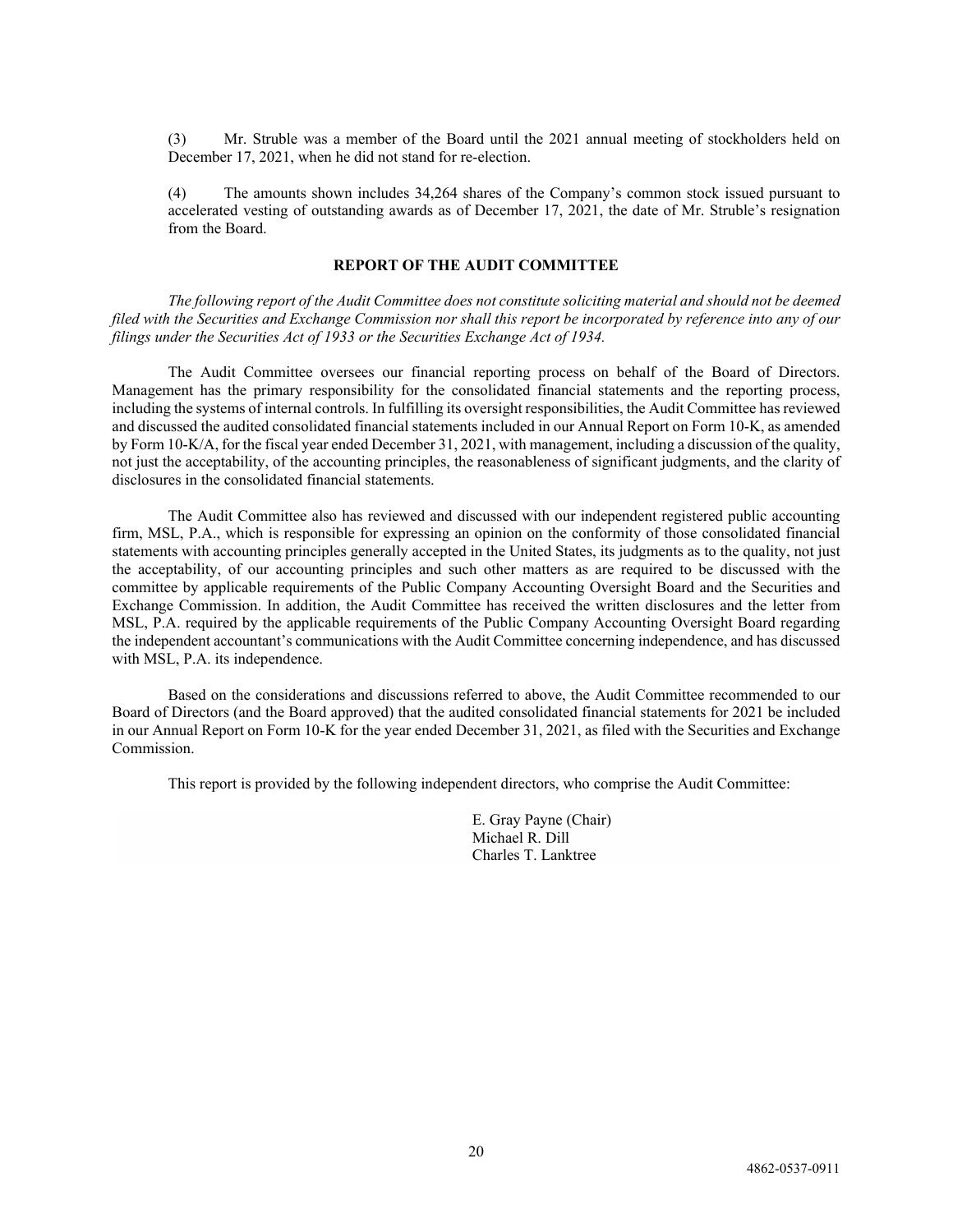# <span id="page-26-0"></span>**EXECUTIVE COMPENSATION**

#### **SUMMARY EXECUTIVE COMPENSATION TABLE FOR 2020-2021**

The following table provides certain summary information concerning the compensation of our named executive officers for the last two completed fiscal years ended December 31, 2021:

| <b>Name and Principal</b><br><b>Position</b>                   | Year | <b>Salary</b>              | <b>Bonus</b><br>$(S)^{(1)}$ | <b>Stock</b><br>Award | <b>Option</b><br>Awards<br>$({\mathbb S})^{(2)}$ | <b>Non-Equity</b><br><b>Incentive</b><br>Plan | <b>All Other</b><br> Compensat  Compensatio | <b>Total</b> |
|----------------------------------------------------------------|------|----------------------------|-----------------------------|-----------------------|--------------------------------------------------|-----------------------------------------------|---------------------------------------------|--------------|
| John M. Suzuki <sup>(8)</sup>                                  |      | $\left( \mathbb{S}\right)$ |                             | s( <sub>s</sub> )     |                                                  | ion $($ )                                     | n(S)                                        | $(\$)$       |
| Chief Executive Officer                                        | 2021 | 350,000                    |                             |                       | 64,345                                           |                                               | $5,035^{(3)}$                               | 419,380      |
|                                                                |      |                            |                             |                       |                                                  |                                               |                                             |              |
| <b>Timothy A. Vitou</b>                                        | 2021 | 275,000                    | 30,000                      |                       | 22,710                                           |                                               | $24,341^{(4)}$                              | 352,051      |
| President                                                      | 2020 | 275,000                    | 45,000                      |                       |                                                  |                                               | 21,980                                      | 341,980      |
|                                                                |      |                            |                             |                       |                                                  |                                               |                                             |              |
| William P. Kelly <sup>(9)</sup>                                | 2021 | 221,450                    |                             |                       |                                                  |                                               | $23,348^{(5)}$                              | 244,798      |
| <b>Executive Vice President</b><br>and Chief Financial Officer | 2020 | 215,000                    | 30,000                      |                       |                                                  |                                               | 28,367                                      | 273,367      |
|                                                                |      |                            |                             |                       |                                                  |                                               |                                             |              |
| <b>Randy Willis</b>                                            | 2021 | 222,400                    | 30,000                      |                       | 22,710                                           |                                               | $12,091^{(6)}$                              | 287,201      |
| Chief Operating Officer                                        | 2020 | 215,000                    | 60,000                      |                       |                                                  |                                               | 7,985                                       | 282,985      |
|                                                                |      |                            |                             |                       |                                                  |                                               |                                             |              |
| <b>Branko Avanic</b>                                           | 2021 | 244,445                    | 30,000                      |                       | 22,710                                           |                                               | $14,359^{(7)}$                              | 311,514      |
| Chief Technology Officer                                       | 2020 | 235,000                    | 75,000                      |                       |                                                  |                                               | 11,477                                      | 321,477      |

(1) On March 2, 2022, at the recommendation of the compensation committee, the Board approved payment of cash bonuses of \$30,000 to each of Mr. Vitou, Mr. Willis, and Dr. Avanic.

 $\mathcal{L}_\text{max}$ 

(2) The amounts in this column represent the aggregate grant date fair value of stock options granted to the Named Executive Officer computed in accordance with FASB ASC Topic 718. The value ultimately realized by the Named Executive Officer upon the actual exercise of the stock options may or may not be equal to the FASB ASC Topic 718 computed value. For a discussion of valuation assumptions, see Note 1 (Summary of Significant Accounting Policies) and Note 10 (Share-Based Employee Compensation) of our consolidated financial statements included in our Annual Report on Form 10-K for fiscal 2021.

On March 1, 2022, the compensation committee granted non-qualified stock options to Messrs. Suzuki, Vitou, Willis and Dr. Avanic to purchase 85,000, 30,000, 30,000 and 30,000 shares, respectively, of the Company's common stock, at an exercise price of \$2.33 per share. Additional information about the stock option awards can be found below under "—Stock Option Awards."

- (3) The amounts in this column for Mr. Suzuki represent the Company's matching contributions for fiscal 2021 of \$2,019, to Mr. Suzuki's account under the Company's 401(k) plan; and the Company's payments for fiscal 2021 of \$3,016, for long-term disability, life and health insurance premiums for the benefit of Mr. Suzuki.
- (4) The amounts in this column for Mr. Vitou represent the Company's matching contributions for fiscal 2021 and fiscal 2020 of \$5,534 and \$2,909, respectively, to Mr. Vitou's account under the Company's 401(k) plan; the Company's payments for fiscal 2021 and fiscal 2020 of \$8,231 and \$8,495, respectively, for long-term disability, life and health insurance premiums for the benefit of Mr. Vitou; and the Company's payment for fiscal 2021 and fiscal 2020 of \$10,576 and \$10,576, respectively, for accrued unused vacation time.
- (5) The amounts in this column for Mr. Kelly represent the Company's matching contributions for fiscal 2021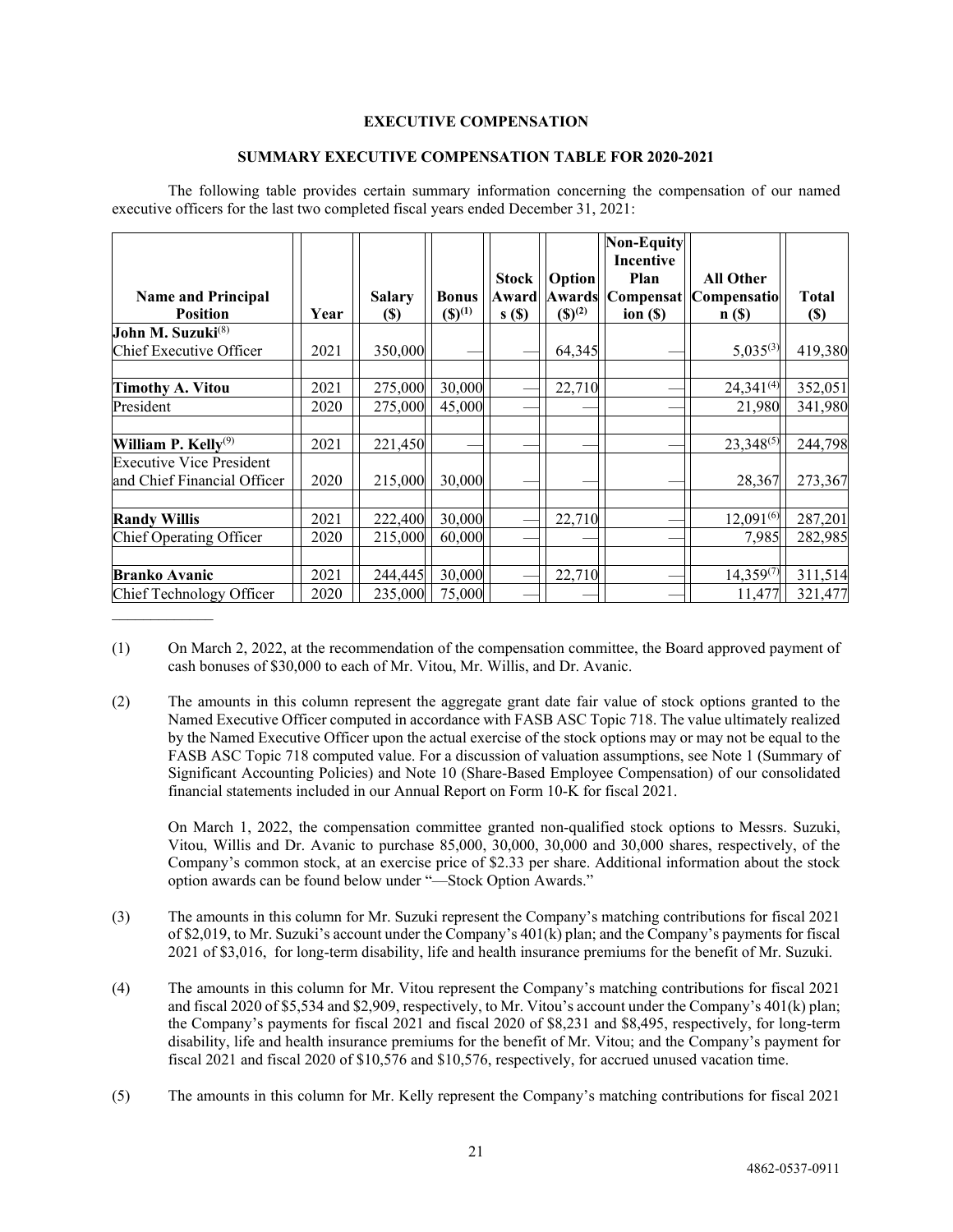and fiscal 2020 of \$6,776 and \$2,729, respectively, to Mr. Kelly's account under the Company's 401(k) plan; the Company's payments for fiscal 2021 and fiscal 2020 of \$8,055 and \$8,495, respectively, for long-term disability, life and health insurance premiums for the benefit of Mr. Kelly; and the Company's payment for fiscal 2021 and fiscal 2020 of \$8,517 and \$17,144, respectively for accrued unused vacation time.

- (6) The amounts in this column for Mr. Willis represent the Company's matching contribution for fiscal 2021 and fiscal 2020 of \$6,793 and of \$2,729, respectively, to Mr. Willis's account under the Company's 401(k) plan; the Company's payments for fiscal 2021 and fiscal 2020 of \$5,298 and \$5,256 for long-term disability, life and health insurance premiums for the benefit of Mr. Willis.
- (7) The amount in this column for Dr. Avanic represents the Company's matching contributions for fiscal 2021 and fiscal 2020 of \$6,088 and \$2,982, respectively, to Dr. Avanic's account under the Company's 401(k) plan; the Company's payments for fiscal 2021 and 2020 of \$8,271 and \$8,495 for long-term disability, life and health insurance premiums for the benefit of Dr. Avanic.
- (8) Effective July 19, 2021, Mr. Suzuki was appointed as Chief Executive Officer of the Company, effective immediately.
- (9) On January 11, 2022, the Company announced Mr. Kelly's plans to retire. The Company anticipates that Mr. Kelly's retirement will be effective when his replacement begins full time work with the Company, but no later than June 30, 2022.

Except as disclosed above, Mr. Suzuki, Mr. Vitou, Mr. Kelly, Mr. Willis and Dr. Avanic did not receive any other compensation during fiscal 2021 or fiscal 2020, except for perquisites and other personal benefits, of which the total aggregate value for each of them did not exceed \$10,000.

#### **Named Executive Officer Appointments and Agreements**

## *Appointment of Chief Executive Officer*

On July 19, 2021, the Board of Directors appointed Mr. Suzuki as Chief Executive Officer of the Company, effective immediately. In connection with such appointment, BK Technologies, Inc. entered into an employment agreement with Mr. Suzuki, executed July 19, 2021 (the "Suzuki Employment Agreement"), which is described below.

The Suzuki Employment Agreement provides for an annual base salary of \$350,000 for Mr. Suzuki.

Mr. Suzuki is eligible for performance-based compensation in the form of an annual bonus of 50% of his annual base salary, payable in cash, as determined by the compensation committee, and subject to the achievement of performance metrics and other criteria as determined by the compensation committee. Other equity incentive awards will be made to Mr. Suzuki based on performance as determined by the compensation committee. In the case of a Change of Control as such term is defined in the 2017 Plan, Mr. Suzuki will also be entitled to a bonus of 100% of his annual base salary, payable in a cash lump sum.

The Suzuki Employment Agreement provides for severance payments in the event Mr. Suzuki's employment is terminated by the Company without "cause." Mr. Suzuki will be entitled to an amount equal to twelve months of his base salary.

Any severance payable to Mr. Suzuki under the Suzuki Employment Agreement will be paid by the Company over a twelve-month period in accordance with the Company's normal payroll practices and subject to applicable law. Mr. Suzuki will not be entitled to severance payments in the event he is terminated for "cause." For purposes of the Suzuki Employment Agreement, "cause" will exist if Mr. Suzuki (i) acts dishonestly or incompetently or engages in willful misconduct in performance of his executive duties, (ii) breaches the Named Executive Officer's fiduciary duties owed to the Company, (iii) intentionally fails to perform duties assigned to him, (iv) is convicted or enters a plea of guilty or nolo contendere with respect to any felony crime involving dishonesty or moral turpitude, and/or (v) breaches his obligations under the Suzuki Employment Agreement.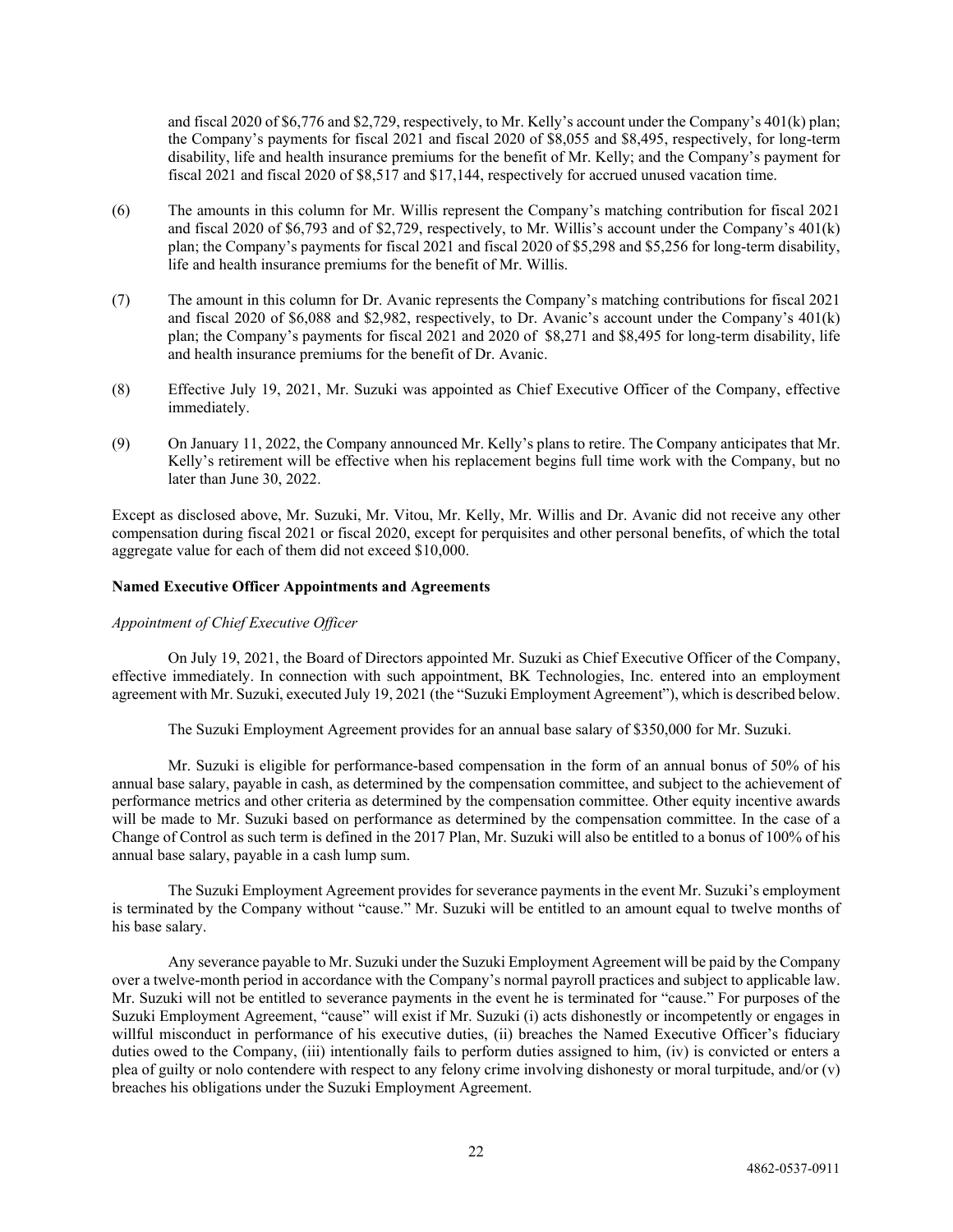Mr. Suzuki is also eligible to participate in the Company's benefit plans. The Suzuki Employment Agreement contains customary non-competition and non-solicitation covenants.

## *Other Employment Agreements*

The Company entered into employment agreements with each of the following (collectively, as amended, the "Other Employment Agreements" and, collectively with the Suzuki Employment Agreement, the "Employment Agreements"): (i) Timothy A. Vitou, President; (ii) William P. Kelly, Executive Vice President, Chief Financial Officer and Secretary; (iii) Branko Avanic, Ph.D, Chief Technology Officer and (iv) Randy Willis, Chief Operating Officer. The Other Employment Agreements provide for an annual base salary of \$275,000 for Mr. Vitou, \$235,000 for Dr. Avanic and \$215,000 for each of Messrs. Kelly and Willis, subject to adjustment by the Board.

Each Named Executive Officer in his respective Other Employment Agreement is eligible for performancebased compensation in the form of an annual bonus, payable in cash or through equity in the Company, as determined by the compensation committee, and subject to the achievement of performance metrics and other criteria as determined by the compensation committee.

The Other Employment Agreements provide for severance payments in the event the Named Executive Officer's employment is terminated by the Company without "cause." Each Named Executive Officer will be entitled to an amount equal to six months (twelve months for Mr. Vitou) of his base salary in effect at the time of termination or the original base salary set forth in his respective Other Employment Agreement, whichever is greater.

Any severance payable to a Named Executive Officer under his Other Employment Agreement will be paid by the Company over a twelve-month period in accordance with the Company's normal payroll practices and subject to applicable law. None of the Named Executive Officers will be entitled to severance payments in the event he is terminated for "cause." For purposes of the Other Employment Agreements, "cause" will exist if the Named Executive Officer (i) acts dishonestly or incompetently or engages in willful misconduct in performance of his executive duties, (ii) breaches the Named Executive Officer's fiduciary duties owed to the Company, (iii) intentionally fails to perform duties assigned to him, (iv) is convicted or enters a plea of guilty or nolo contendere with respect to any felony crime involving dishonesty or moral turpitude, and/or (v) breaches his obligations under his Other Employment Agreement.

The Named Executive Officers are also eligible to participate in the Company's benefit plans. The Other Employment Agreements contain customary non-competition and non-solicitation covenants.

On January 11, 2022, the Company announced Mr. Kelly's plans to retire. The Company anticipates that Mr. Kelly's retirement will be effective when his replacement begins full time work with the Company, but no later than June 30, 2022. In connection with Mr. Kelly's retirement, on January 11, 2022, the Company and Mr. Kelly entered into a Separation Agreement and General Release ("Separation Agreement"). Pursuant to the Separation Agreement, upon Mr. Kelly's retirement, the Company will pay to Mr. Kelly one hundred sixty-six thousand eighty-seven dollars and fifty cents (\$166,087.50), which amounts to nine months of compensation at Mr. Kelly's current normal base pay rate, less taxes, social security and other required withholdings, to be paid in bi-weekly increments in accordance with the Company's regular payroll practices. Also pursuant to the Separation Agreement, upon Mr. Kelly's retirement, the Company will pay or reimburse the monthly premium or cost of COBRA health care coverage (approximately \$1,119.96 monthly) for Mr. Kelly's wife, until August 7, 2022. Pursuant to the Separation Agreement, Mr. Kelly granted a general release to the Company from any and all claims (known or unknown), rights, or demands that Mr. Kelly has or may have against the Company and other released parties described in the Separation Agreement. In the Separation Agreement, Mr. Kelly was given required opportunities to seek advice of counsel and to revoke the Separation Agreement.

#### **Compensation Consultant**

In 2018, the compensation committee engaged Pay Governance LLC as an independent compensation consultant to assist the committee with the review and design of our executive compensation program, including providing the committee with pay data regarding the direct compensation program for our President, Chief Operating Officer, Chief Financial Officer and Chief Technology Officer. In connection with the committee's engagement of the consultant, the committee solicited information from Pay Governance LLC regarding any actual or perceived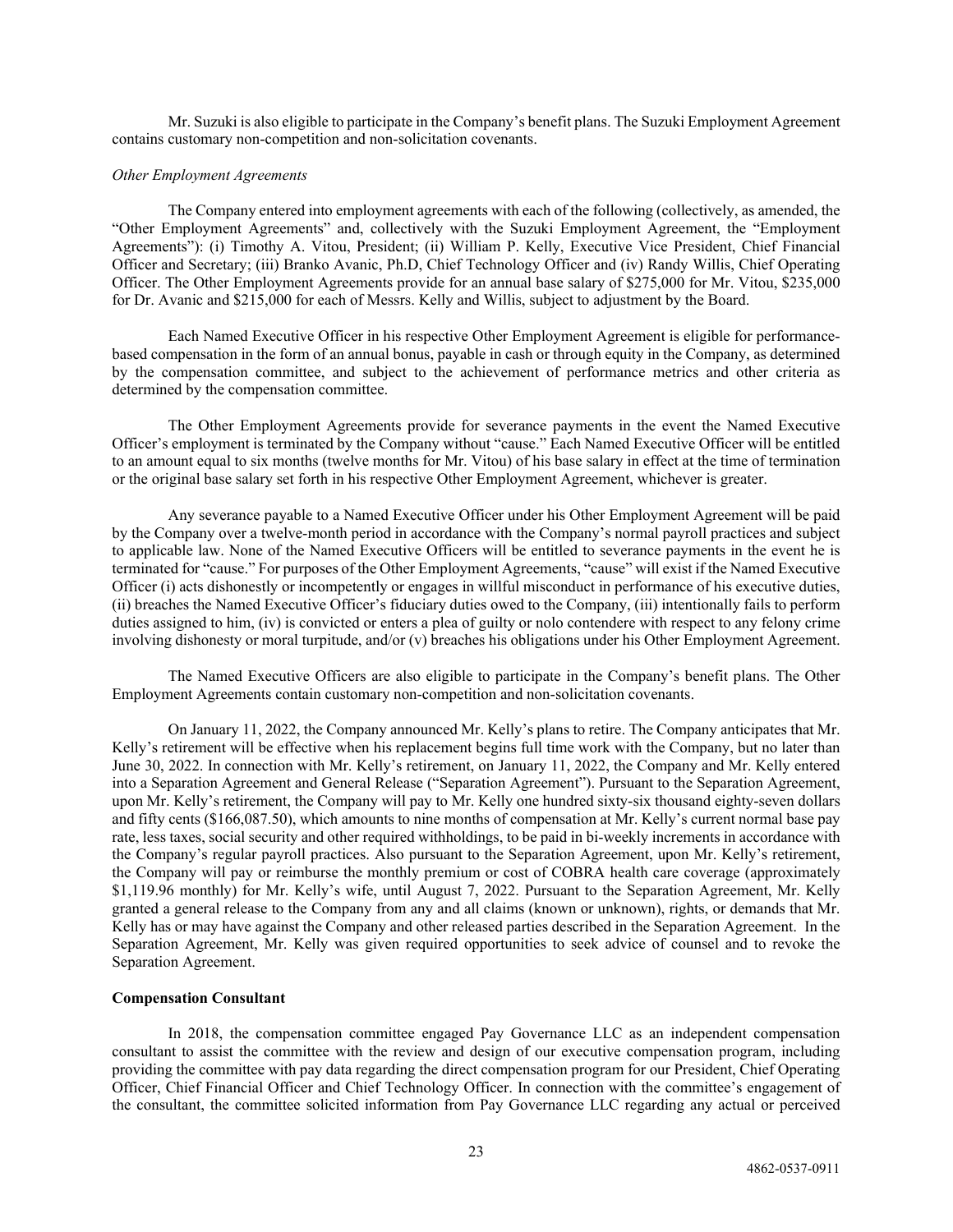conflicts of interest and to evaluate the firm's independence. Based on the information received from the consultant, the compensation committee believes that the work Pay Governance LLC performed in 2018 did not raise a conflict of interest and that it was independent.

#### **Base Salaries**

On March 17, 2021, the Compensation Committee approved base salaries of \$275,000, \$221,450, \$225,750, and \$246,750 to Messrs. Vitou, Kelly and Willis, and Dr. Avanic, respectively. On July 19, 2021, in connection with Mr. Suzuki's appointment as Chief Executive officer and the Suzuki Employment agreement, the Board of Directors approved a base salary of \$350,000 for Mr. Suzuki.

#### **Bonus Payments**

#### *2021 Discretionary Cash Bonuses*

On March 1, 2022, the compensation committee approved the payment of cash bonuses of \$30,000 to Mr. Vitou, \$30,000 to Mr. Willis, and \$30,000 to Dr. Avanic.

#### **Stock Option Awards**

#### *2021 Awards*

On July 19, 2021, the compensation committee granted non-qualified stock options to Mr. Suzuki to purchase 100,000 shares of the Company's common stock at an exercise price of \$3.08 per share. The options have a ten-year term and vested immediately.

On March 1, 2022, the compensation committee granted non-qualified stock options to Messrs. Suzuki, Vitou, Willis and Dr. Avanic to purchase 85,000, 30,000, 30,000 and 30,000 shares, respectively, of the Company's common stock, at an exercise price of \$2.33 per share. The options have a ten-year term. Mr. Suzuki's options vest in five equal annual installments beginning on the grant date and thereafter on March 1, 2023, March 1, 2024, March 1, 2025, and March 1, 2026. The options granted to Mr. Vitou, Mr. Willis, and Dr. Avanic vest in three equal annual installments beginning on the grant date and thereafter on March 1, 2023, and March 1, 2024.

#### **2017 Incentive Compensation Plan**

The Company's stockholders approved the 2017 Incentive Compensation Plan (as amended, the "2017 Plan") at the Company's 2017 annual meeting of stockholders held on June 15, 2017. The 2017 Plan replaced the 2007 Incentive Compensation Plan (the "2007 Plan" and, together with the 2017 Plan, the "Equity Plans"), which had been approved by the stockholders in 2007. No new awards will be granted under the 2007 Plan.

In connection with the Reorganization, we assumed the Equity Plans and all of the outstanding equity awards under such Equity Plans pursuant to the Omnibus Amendment to Incentive Compensation Plans, dated as of March 28, 2019 (the "Omnibus Amendment"). Each outstanding equity award assumed by us is issuable upon the same terms and conditions as were in effect immediately prior to the completion of the Reorganization, except that all such equity awards now entitle the holder thereof to acquire our common stock.

The Company's stockholders approved an amendment to the 2017 Plan at the Company's 2021 annual meeting of stockholders held on December 17, 2021, to increase the number of authorized shares under the 2017 Plan from 1,000,000 shares to 3,000,000 shares.

The objective of the 2017 Plan is to provide incentives to attract and retain key employees, non-employee directors and consultants and align their interests with those of the Company's stockholders. The 2017 Plan is administered by the compensation committee and has a term of ten years. All non-employee directors of the Company and employees and consultants of the Company and its subsidiaries designated by the committee are eligible to participate in the 2017 Plan and to receive awards, including stock options (which may be incentive stock options or non-qualified stock options), stock appreciation rights, restricted shares, RSUs, or other share-based awards and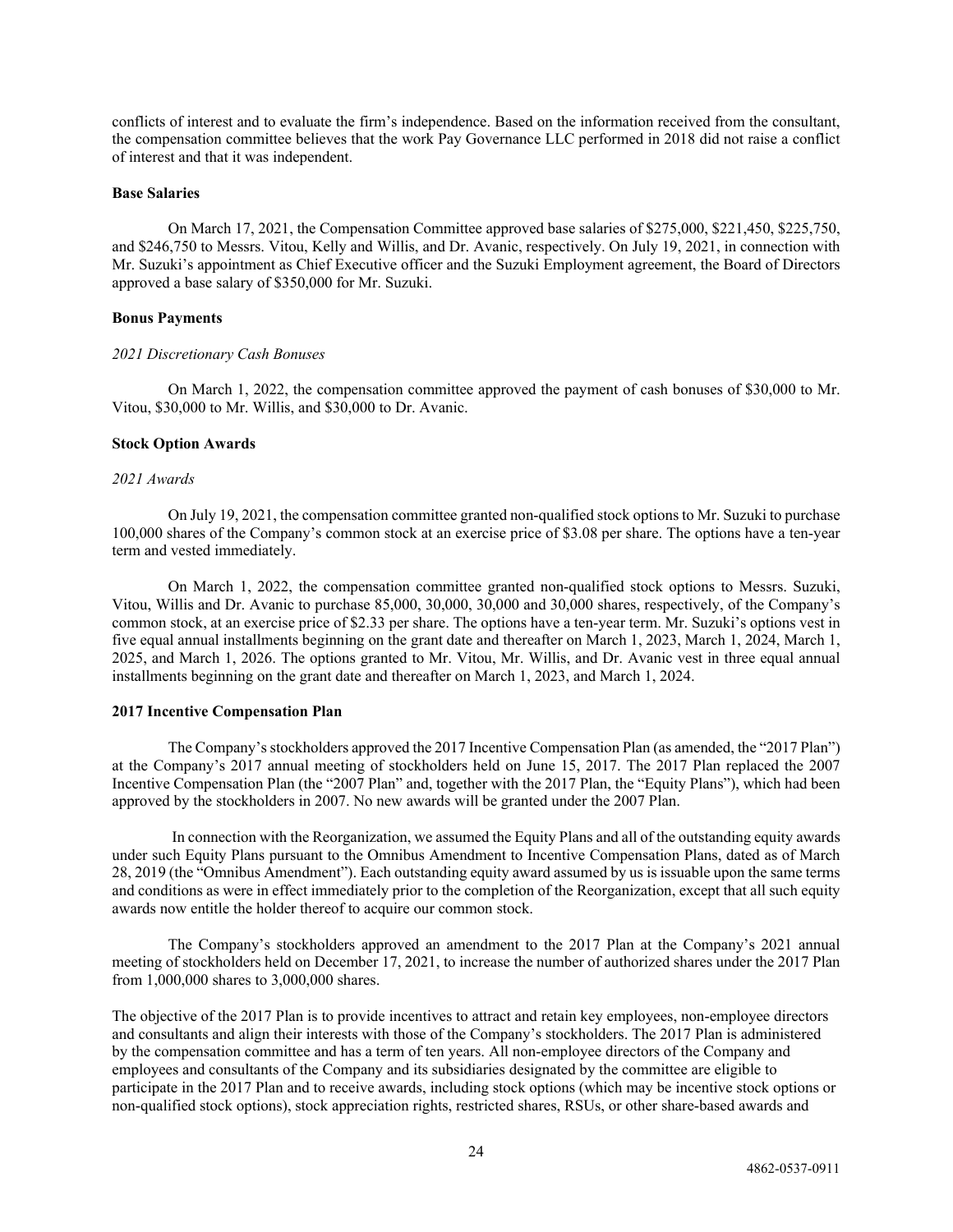cash-based awards.

## **OUTSTANDING EQUITY AWARDS AT 2021 FISCAL YEAR-END**

The following table provides information with respect to outstanding stock option awards for our shares of common stock classified as exercisable and unexercisable as of December 31, 2021, for the Named Executive Officers.

| Name                 | Number of<br><b>Securities</b><br>Underlying<br>Unexercised<br>Options $(\#)$<br>Exerciseable <sup>(9)</sup> | Number of<br><b>Securities</b><br>Underlying<br><b>Unexercised</b><br>Options $(\#)$<br>Unexercisable | Option<br><b>Exercise</b><br>Price<br>$(\$)$ | Option<br><b>Expiration Date</b>                               |
|----------------------|--------------------------------------------------------------------------------------------------------------|-------------------------------------------------------------------------------------------------------|----------------------------------------------|----------------------------------------------------------------|
| John M. Suzuki       | $100,000^{(1)}$                                                                                              |                                                                                                       | 3.08                                         | 7/19/31                                                        |
| Timothy A. Vitou     | $5,000^{(2)}$<br>$20,000^{(3)}$<br>$8,000^{(4)}$<br>$18,000^{(5)}$<br>$12,000^{(7)}$                         | 5,000<br>2,000<br>12,000<br>18,000                                                                    | 2.23<br>5.10<br>4.20<br>3.75<br>4.07         | 3/12/23<br>3/17/27<br>8/30/27<br>3/14/28<br>3/05/29            |
| William P. Kelly     | $15,000^{(2)}$<br>$10,000^{(6)}$<br>$20,000^{(3)}$<br>$8,000^{(4)}$<br>$12,000^{(5)}$<br>$8,000^{(7)}$       | 5,000<br>2,000<br>8,000<br>12,000                                                                     | 2.23<br>3.83<br>5.10<br>4.20<br>3.75<br>4.07 | 3/12/23<br>2/24/26<br>3/17/27<br>8/30/27<br>3/14/28<br>3/05/29 |
| Randy Willis         | $20,000^{(4)}$<br>$12,000^{(5)}$<br>$8,000^{(7)}$                                                            | 5,000<br>8,000<br>12,000                                                                              | 4.20<br>3.75<br>4.07                         | 8/30/27<br>3/14/28<br>3/05/29                                  |
| <b>Branko Avanic</b> | $12,000^{(8)}$                                                                                               | 18,000                                                                                                | 3.61                                         | 10/30/29                                                       |

- (1) The options were granted on July 19, 2021, and are fully vested and exercisable.
- (2) The options were granted on March 12, 2013, and are fully vested and exercisable.
- (3) The options were granted on March 17, 2017, and vest in five equal annual installments, beginning on March 17, 2018.
- (4) The options were granted on August 30, 2017, and vest in five equal annual installments, beginning on August 30, 2018.
- (5) The options were granted on March 14, 2018, and vest in five equal annual installments, beginning on March 14, 2019.
- (6) The options were granted on February 24, 2016, and vest in five equal annual installments, beginning on February 24, 2017.
- (7) The options were granted on March 5, 2019, and vest in five equal annual installments, beginning on March 5, 2020.
- (8) The options were granted on October 30, 2019, and vest in five equal annual installments, beginning on October 30, 2020.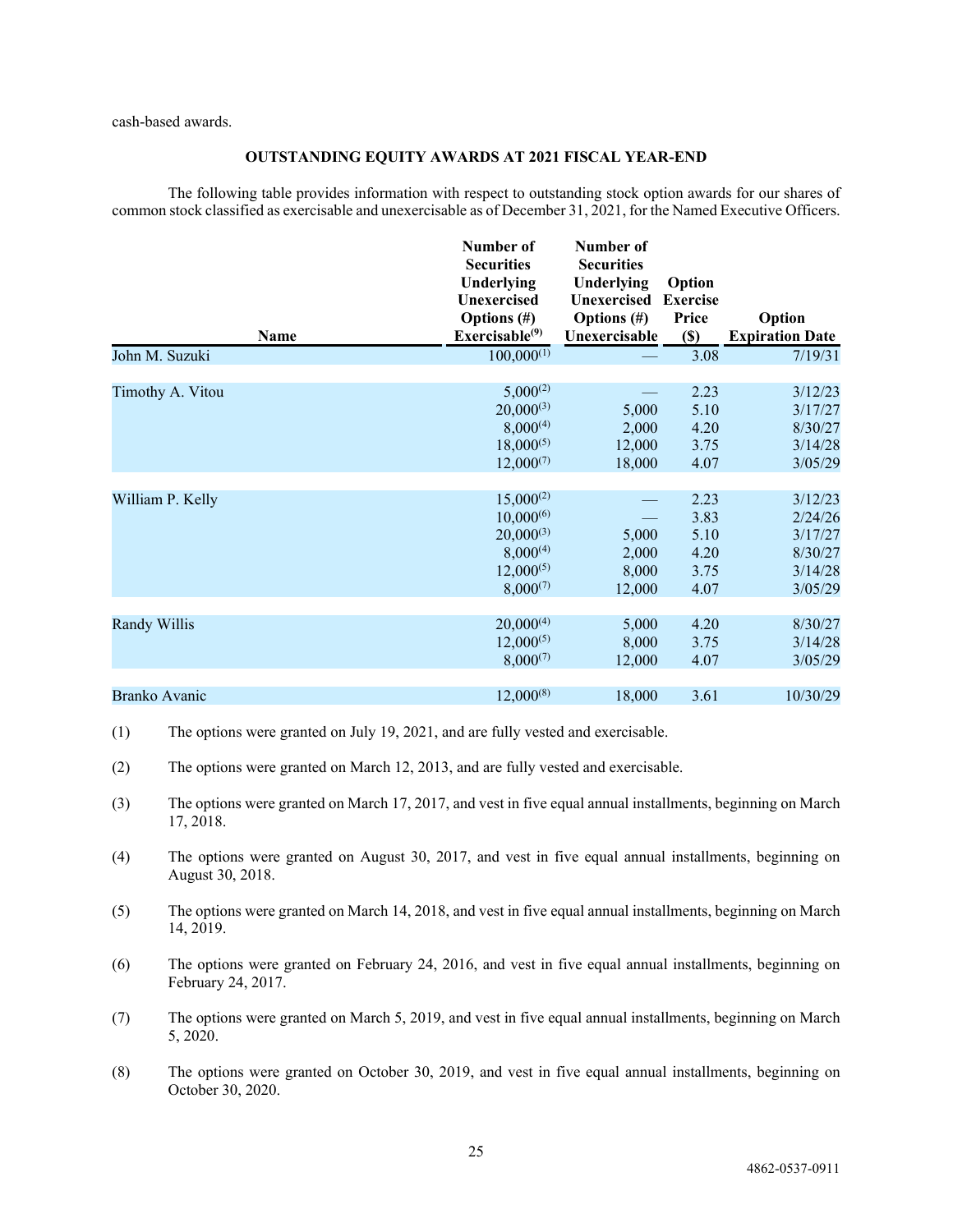(9) None of the Named Executive Officers exercised any options during fiscal 2021.

## **RETIREMENT BENEFITS FOR 2021**

We do not have a defined benefit plan for the Named Executive Officers or other employees. The only retirement plan available to the Named Executive Officers in 2021 was the qualified 401(k) retirement plan, which is available to all employees.

# **POTENTIAL PAYMENTS UPON TERMINATION OR IN CONNECTION WITH A CHANGE OF CONTROL**

#### **Employment Agreements**

The Employment Agreements provide for severance payments in the event the Named Executive Officer's employment is terminated by the Company without "cause." Each Named Executive Officer will be entitled to an amount equal to six months (twelve months for Mr. Vitou and Mr. Suzuki) of his base salary in effect at the time of termination or the original base salary set forth in his respective Employment Agreement, whichever is greater.

Any severance payable to a Named Executive Officer under his Employment Agreement will be paid by the Company over a twelve-month period in accordance with the Company's normal payroll practices and subject to applicable law. None of the Named Executive Officers will be entitled to severance payments in the event he is terminated for "cause." For purposes of the Employment Agreements, "cause" will exist if the Named Executive Officer (i) acts dishonestly or incompetently or engages in willful misconduct in performance of his executive duties, (ii) breaches the Named Executive Officer's fiduciary duties owed to the Company, (iii) intentionally fails to perform duties assigned to him, (iv) is convicted or enters a plea of guilty or nolo contendere with respect to any felony crime involving dishonesty or moral turpitude, and/or (v) breaches his obligations under his Employment Agreement. Additionally, in the case of a Change of Control as such term is defined in the 2017 Plan, Mr. Suzuki will also be entitled to a bonus of 100% of his annual base salary, payable in a cash lump sum.

On January 11, 2022, the Company announced Mr. Kelly's plans to retire. The Company anticipates that Mr. Kelly's retirement will be effective when his replacement begins full time work with the Company, but no later than June 30, 2022. In connection with Mr. Kelly's retirement, on January 11, 2022, the Company and Mr. Kelly entered into a Separation Agreement and General Release ("Separation Agreement"). Pursuant to the Separation Agreement, upon Mr. Kelly's retirement, the Company will pay to Mr. Kelly one hundred sixty-six thousand eighty-seven dollars and fifty cents (\$166,087.50), which amounts to nine months of compensation at Mr. Kelly's current normal base pay rate, less taxes, social security and other required withholdings, to be paid in bi-weekly increments in accordance with the Company's regular payroll practices. Also pursuant to the Separation Agreement, upon Mr. Kelly's retirement, the Company will pay or reimburse the monthly premium or cost of COBRA health care coverage (approximately \$1,119.96 monthly) for Mr. Kelly's wife, until August 7, 2022. Pursuant to the Separation Agreement, Mr. Kelly granted a general release to the Company from any and all claims (known or unknown), rights, or demands that Mr. Kelly has or may have against the Company and other released parties described in the Separation Agreement. In the Separation Agreement, Mr. Kelly was given required opportunities to seek advice of counsel and to revoke the Separation Agreement.

#### **Equity Plans and Award Agreements**

The Company's Equity Plans and award agreements entered into with its Named Executive Officers include change in control provisions.

# *2017 Incentive Compensation Plan – Change in Control Provisions*

Our 2017 Plan generally provides for "double-trigger" vesting of equity awards in connection with a change in control of the Company, as described below.

To the extent that outstanding awards granted under the 2017 Plan are assumed in connection with a change in control, then, except as otherwise provided in the applicable award agreement or in another written agreement with the participant, all outstanding awards will continue to vest and become exercisable (as applicable) based on continued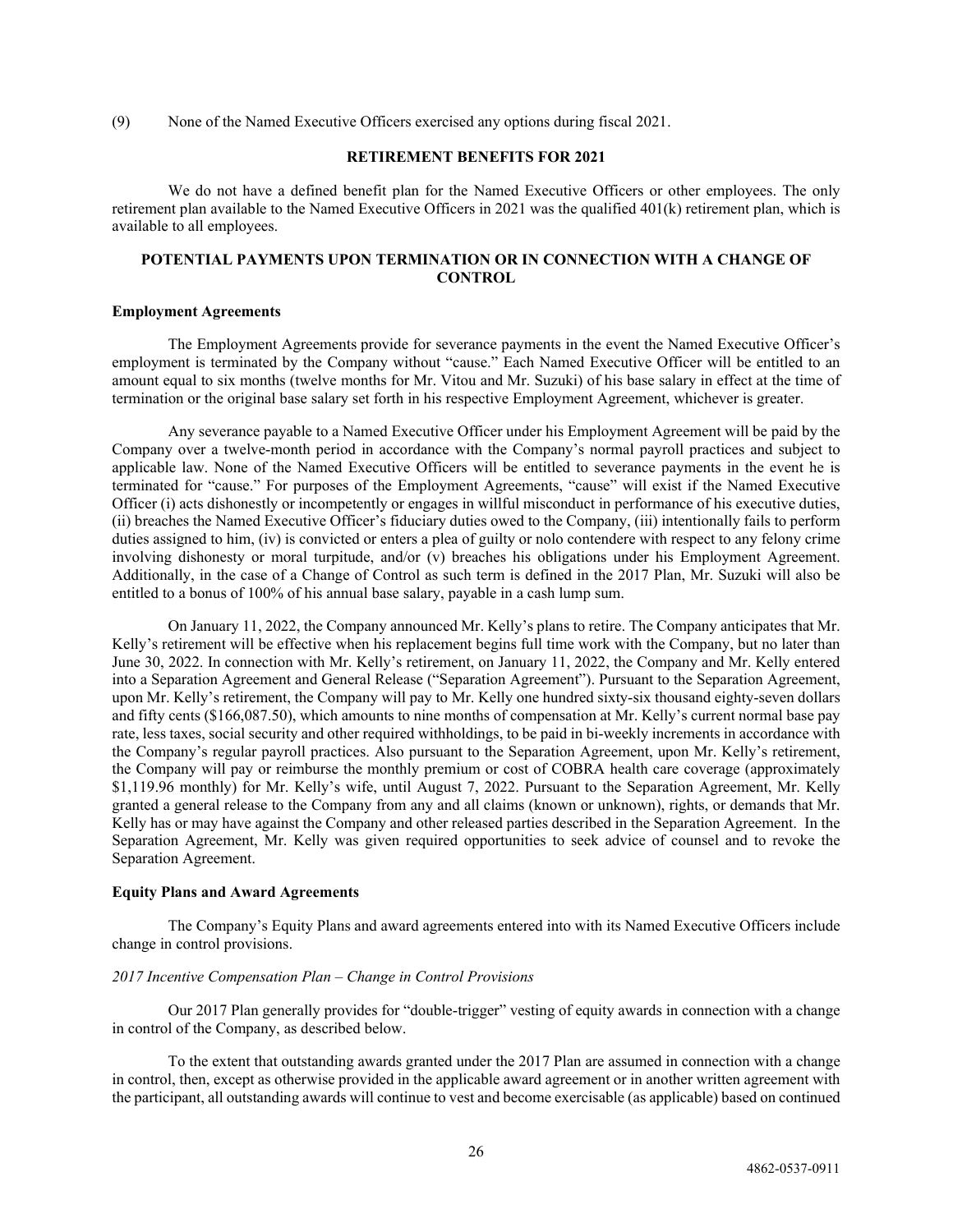service during the remaining vesting period, with performance-based awards being converted to service-based awards at the "target" level. Vesting and exercisability (as applicable) of awards that are assumed in connection with a change in control generally would be accelerated in full on a "double-trigger" basis, if, within two years after the change in control, the participant's employment is involuntarily terminated without cause, or by the participant for "good reason." Any stock options or stock appreciation rights ("SARs") that become vested on a "double-trigger" basis generally would remain exercisable for the full duration of the term of the applicable award.

To the extent outstanding awards granted under the 2017 Plan are not assumed in connection with a change in control, then such awards generally would become vested in full on a "single-trigger" basis, effective immediately prior to the change in control, with performance-based awards becoming vested at the "target" level. Any stock options or SARs that become vested on a "single-trigger" basis generally would remain exercisable for the full duration of the term of the applicable award.

The compensation committee has the discretion to determine whether or not any outstanding awards granted under the 2017 Plan will be assumed by the resulting entity in connection with a change in control, and the compensation committee has the authority to make appropriate adjustments in connection with the assumption of any awards. The compensation committee also has the right to cancel any outstanding awards in connection with a change in control, in exchange for a payment in cash or other property (including shares of the resulting entity) in an amount equal to the excess of the fair market value of the shares subject to the award over any exercise price related to the award, including the right to cancel any "underwater" stock options and SARs without payment therefor.

For purposes of the 2017 Plan, subject to exceptions set forth in the 2017 Plan, a "change in control" generally includes (a) the acquisition of more than 50% of the Company's common stock; (b) the incumbent board of directors ceasing to constitute a majority of the board of directors; (c) a reorganization, merger, consolidation or similar transaction, or a sale of substantially all of the Company's assets; and (d) the complete liquidation or dissolution of the Company. The full definition of "change in control" is set forth in the 2017 Plan.

Whether a participant's employment has been terminated for "cause" will be determined by the compensation committee. Unless otherwise provided in the applicable award agreement or in another written agreement with the participant, "cause," as a reason for termination of a participant's employment, generally includes (a) the participant's failure to perform, in a reasonable manner, his or her assigned duties; (b) the participant's violation or breach of his or her employment agreement, consulting agreement or other similar agreement; (c) the participant's violation or breach of any non-competition, non-solicitation, non-disclosure and/or other similar agreement; (d) any act of dishonesty or bad faith by the participant with respect to the Company or a subsidiary; (e) the participant's breach of fiduciary duties owed to the Company; (f) the use of alcohol, drugs or other similar substances in a manner that adversely affects the participant's work performance; or (g) the participant's commission of any act, misdemeanor, or crime reflecting unfavorably upon the participant or the Company or any subsidiary.

For purposes of the 2017 Plan, unless otherwise provided in the applicable award agreement or in another written agreement with the participant, "good reason" generally includes (a) the assignment to the participant of any duties that are inconsistent in any material respect with his or her duties or responsibilities as previously assigned by the Company or a subsidiary, or any other action by the Company or a subsidiary that results in a material diminution of the participant's duties or responsibilities, other than any action that is remedied by the Company or a subsidiary promptly after receipt of notice from the participant; or (b) any material failure by the Company or a subsidiary to comply with its obligations to the participant as agreed upon, other than an isolated, insubstantial and inadvertent failure which is remedied by the Company or subsidiary promptly after receipt of notice from the participant.

Except as described above with respect to a change in control, unexercisable stock options generally become forfeited upon termination of employment. The stock options that are exercisable at the time of termination of employment expire (a) twelve months after the termination of employment by reason of death or disability or (b) three months after the termination of employment for other reasons. With respect to unvested restricted shares and RSUs, unless otherwise provided in the applicable award agreement, the compensation committee, in its sole discretion, may provide for the full or partial acceleration of vesting of the restricted shares or RSUs, as applicable, in connection with the termination of the grantee's employment for any reason prior to a vesting date, including, but not limited to, termination of employment as a result of the grantee's death or disability. Unless action is otherwise taken by the compensation committee, any restricted shares or RSUs that have not yet vested will be forfeited automatically in the event of the termination of the grantee's employment for any reason prior to a vesting date.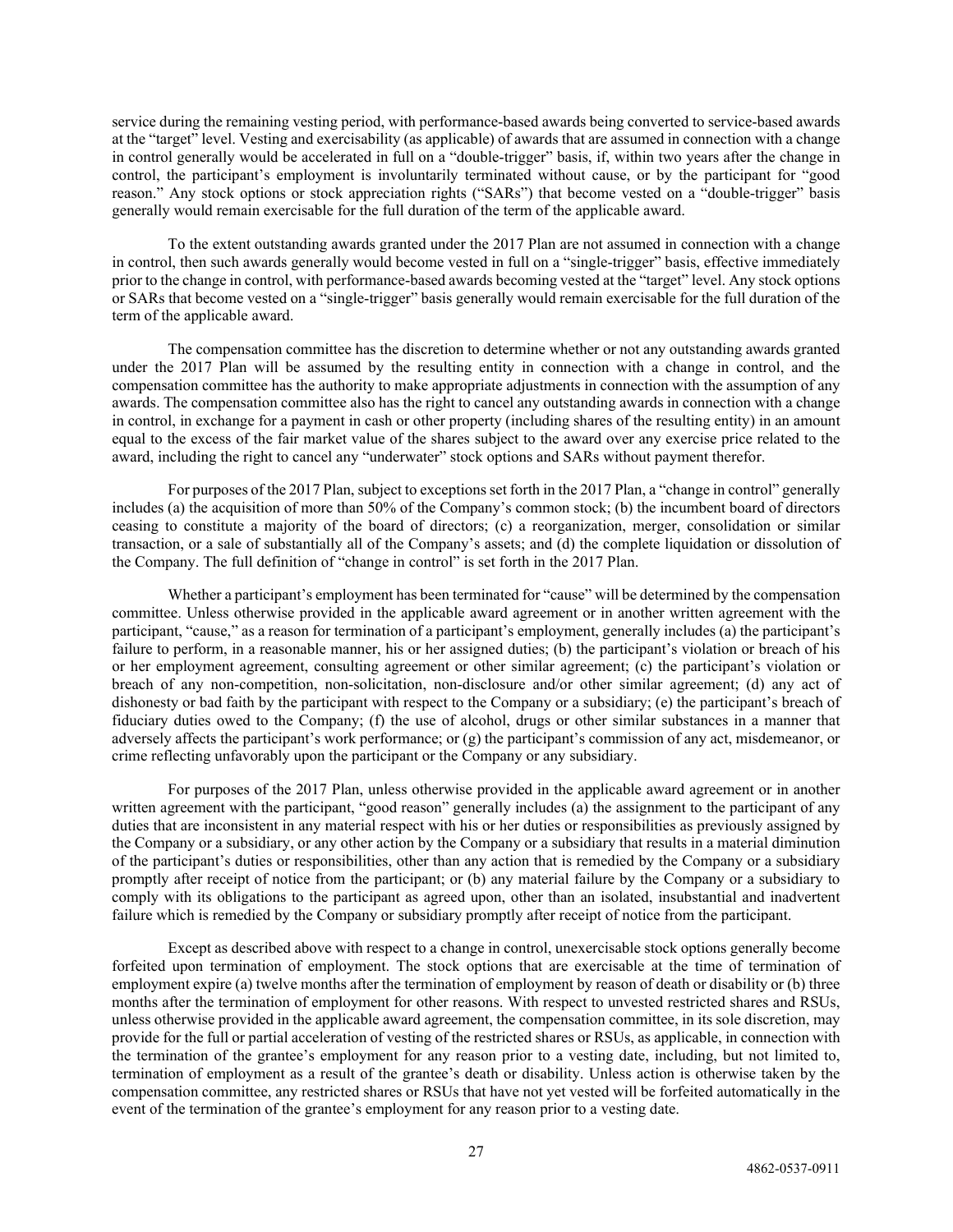The Company's Named Executive Officers, other employees and directors are prohibited from hedging or pledging the Company's securities. Awards granted under the 2017 Plan also may be subject to forfeiture or recoupment, as provided pursuant to any compensation recovery (or "clawback") policy that the Company may adopt or maintain from time to time.

#### *2007 Incentive Compensation Plan – Change in Control Provisions*

Our 2007 Plan, under which some equity awards remain outstanding, also contains provisions providing for the vesting of equity awards in connection with a change in control of the Company, as described below.

To the extent that outstanding awards granted under the 2007 Plan are assumed in connection with a change in control, then, except as otherwise provided in the applicable award agreement, all outstanding awards will continue to vest and become exercisable (as applicable) based on continued service during the remaining vesting period.

To the extent outstanding awards granted under the 2007 Plan are not assumed in connection with a change in control, then such awards generally would become vested in full on a "single-trigger" basis in connection with the change in control. With respect to any outstanding performance-based awards subject to achievement of performance goals and conditions, the compensation committee may, in its discretion, deem such performance goals and conditions as having been met as of the date of the change in control. Any stock options or SARs that become vested on a "singletrigger" basis generally would remain exercisable for the full duration of the term of the applicable award.

The compensation committee has the discretion to determine whether or not any outstanding awards granted under the 2007 Plan will be assumed by the resulting entity in connection with a change in control, and the committee has the authority to make appropriate adjustments in connection with the assumption of any awards. The committee also has the right to cancel any outstanding awards in connection with a change in control, in exchange for a payment in cash or other property (including shares of the resulting entity) in an amount equal to the excess of the fair market value of the shares subject to the award over any exercise price related to the award, including the right to cancel any "underwater" stock options and SARs without payment therefor.

For purposes of the 2007 Plan, subject to exceptions set forth in the 2007 Plan, a "change in control" generally includes: (a) the acquisition of more than 50% of the Company's common stock; (b) the incumbent board of directors ceasing to constitute a majority of the board of directors; (c) a reorganization, merger, consolidation or similar transaction, or a sale of substantially all of the Company's assets; and (d) the complete liquidation or dissolution of the Company. The full definition of "change in control" is set forth in the 2007 Plan.

#### **Compensation Committee Interlocks and Insider Participation**

The Compensation Committee of the Board of Directors consists of Mr. Dill (Chair), Mr. Lanktree, and Ms. Tenenbaum, none of whom has been at any time an executive officer or employee of the Company, or has any relationship requiring disclosure under Item 404 of Regulation S-K. None of our executive officers serves, or in the past has served, on the board of directors, or as a member of the compensation committee (or other committee performing an equivalent function) of the board of directors of any entity that has one or more executive officers who serve as members of our Board of Directors or Compensation Committee.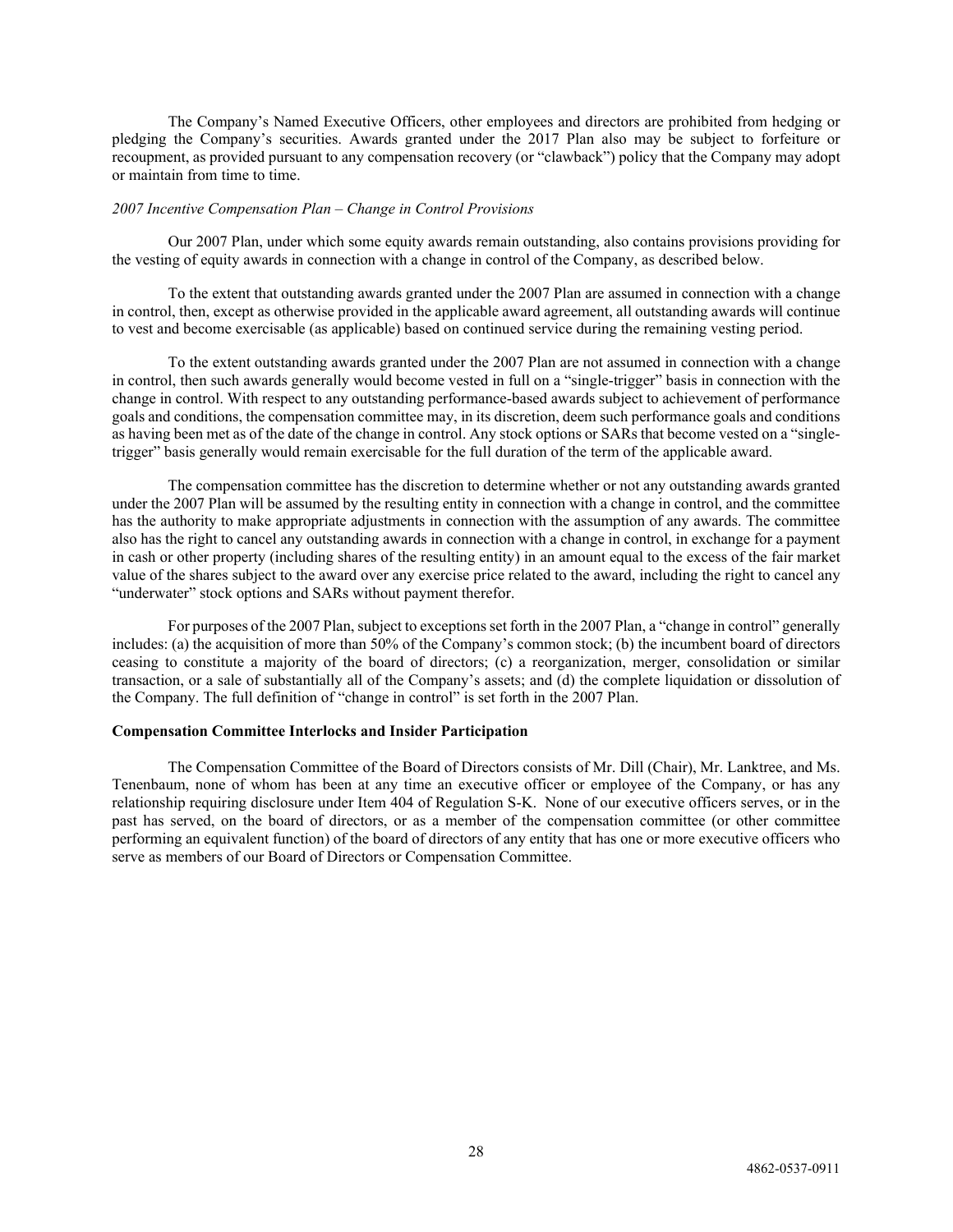## **Compensation Committee Report**

*The following report of the Compensation Committee shall not be deemed to be "soliciting material" or to be "filed" with the Securities and Exchange Commission, nor shall this report be incorporated by reference into any filing made by the Company under the Securities Act of 1933, as amended, or the Exchange Act.*

The Compensation Committee has reviewed and discussed the executive compensation, as disclosed above, with management. Based on this review and those discussions, the Compensation Committee recommended that the executive compensation be included in this report.

Compensation Committee

Michael R. Dill (Chair) Charles T. Lanktree Inez M. Tenenbaum March 1, 2022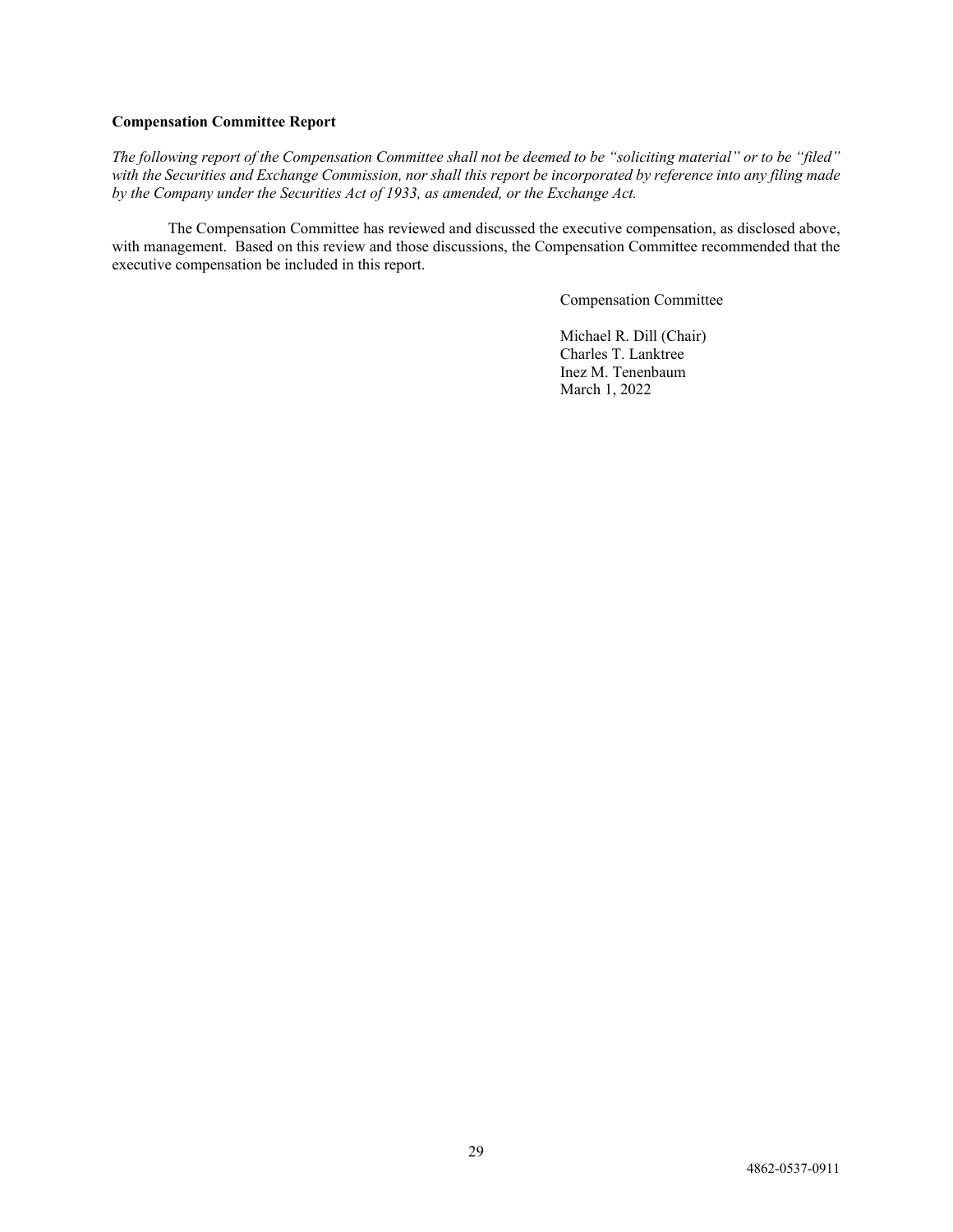## <span id="page-35-0"></span>**TRANSACTIONS WITH RELATED PERSONS**

Any transaction with a related person is subject to our written policy for transactions with related persons, which is available on our website at www.bktechnologies.com/investor-relations. The Audit Committee is responsible for applying this policy. As set forth in the policy, the Audit Committee reviews the material facts of the transaction and considers, among other factors it deems appropriate, whether the transaction is on terms no less favorable than terms generally available to an unaffiliated third-party under the same or similar circumstances and the extent of the related person's interest in the transaction. The policy also prohibits our directors from participating in any discussion or approval of any interested transaction for which he is a related person, except that the director is required to provide all material information concerning the transaction to the committee.

If a transaction with a related party will be ongoing, the Audit Committee will establish guidelines for our management to follow in our ongoing relationships with the related person, will review and assess ongoing relationships with the related person to determine if such relationships are in compliance with the Audit Committee's guidelines, and, based on all the relevant facts and circumstances, will determine if it is in the best interests of us and our stockholders to continue, modify or terminate any such interested transaction.

The policy provides exceptions for certain transactions, including (i) those involving compensation paid to a director or executive officer required to be reported in the Company's proxy statement, (ii) transactions with another company at which a related person's only relationship is as an employee (other than an executive officer), director or beneficial owner of less than 10% of that company's shares, if the aggregate amount involved does not exceed the greater of \$500,000 or two percent (2%) of that company's total annual revenues, (iii) certain charitable contributions, (iv) transactions where all of our stockholders receive proportional benefits, (v) transactions involving competitive bids, (vi) certain regulated transactions, and (vii) certain banking-related services.

Except as set forth below, during 2021 and 2020, we did not have any transactions with related persons that were reportable under Item 404 of Regulation S-K, and we do not have any transactions with related persons currently proposed for 2021 that are reportable under Item 404 of Regulation S-K.

#### **Fundamental Global GP, LLC ("FG")**

FG, together with its affiliates, is the largest stockholder of the Company. Mr. Cerminara, a member of our Board of Directors, is Chief Executive Officer, Co-Founder and Partner of Fundamental Global. We have an investment in a limited partnership, FGI 1347 Holdings, LP, of which we are the sole limited partner. FGI 1347 Holdings, LP was established for the purpose of investing in securities using a portion of the proceeds from our previously successful investment in Iteris, Inc. (Nasdaq: ITI), which was liquidated for a substantial gain. Affiliates of Fundamental Global serve as the general partner and investment manager of FGI 1347 Holdings, LP. Fundamental Global has not received any management fees or performance fees for its services to the limited partnership. Principals of Fundamental Global serve on the board of directors of portfolio companies and receive compensation for their service.

#### **Indemnification Agreements**

On July 22, 2020, the Company entered into indemnification agreements with each of its directors and executive officers. Under the terms of the indemnification agreements, subject to certain exceptions specified in the indemnification agreements, the Company will, among other things, indemnify its directors and executive officers to the fullest extent permitted by law in the event such director or executive officer becomes subject to or a participant in certain claims or proceedings as a result of his service as a director or officer. The Company will also, subject to certain exceptions and repayment conditions, advance to such director or executive officer specified indemnifiable expenses incurred in connection with such claims or proceedings.

The funds managed by Fundamental Global, including the funds that directly own shares of our common stock, have agreed to indemnify Fundamental Global and its principals, including Mr. Cerminara, or any other person designated by Fundamental Global, for claims arising from Mr. Cerminara's service on our Board of Directors, provided that a fund's indemnity obligations are secondary to any obligations we may have with respect to Mr. Cerminara's service on our Board of Directors.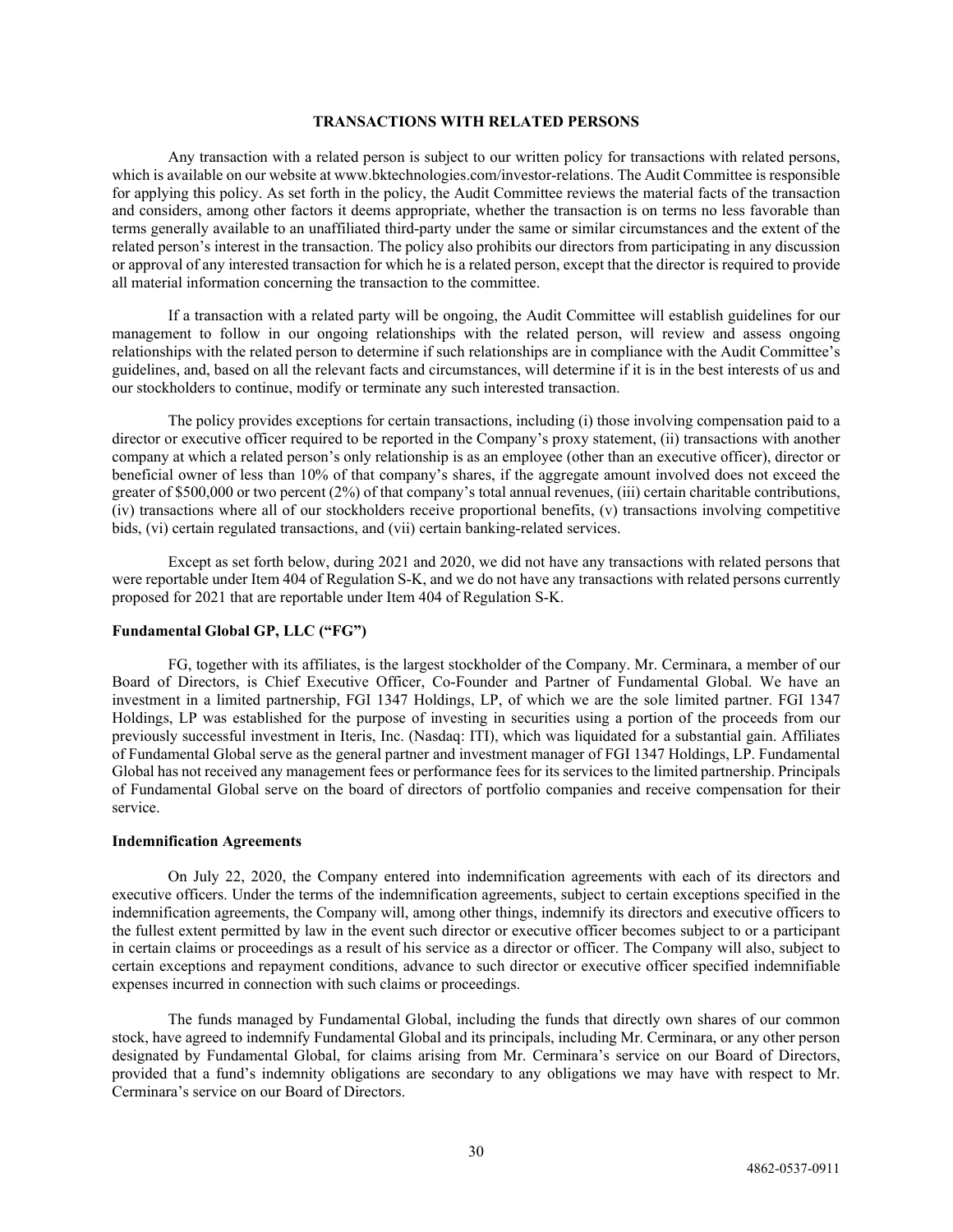# <span id="page-36-0"></span>**RELATIONSHIP WITH OUR INDEPENDENT REGISTERED PUBLIC ACCOUNTING FIRM**

MSL, an independent registered public accounting firm, audited our financial statements for fiscal 2021 and fiscal 2020. We had no disagreements with MSL on accounting and financial disclosures. MSL's work on our audit for fiscal 2021 was performed by full time, permanent employees and partners of MSL.

MSL, which has served as our independent registered public accounting firm since November 2015, has been reappointed to serve as our independent registered public accounting firm for fiscal 2022. The Audit Committee, in discussing the reappointment of MSL, considered the qualifications, experience, independence, compliance with regulations, quality control, candor, objectivity, and professional skepticism of MSL and the effectiveness of the firm's processes, including its timeliness and responsiveness and communication and interaction with management. The Audit Committee also considered the tenure of MSL as our independent registered public accounting firm and its related depth of understanding of our businesses, operations and systems. The Audit Committee and the Board of Directors believe that the continued retention of MSL as our independent registered public accounting firm is in the best interests of the Company and our stockholders.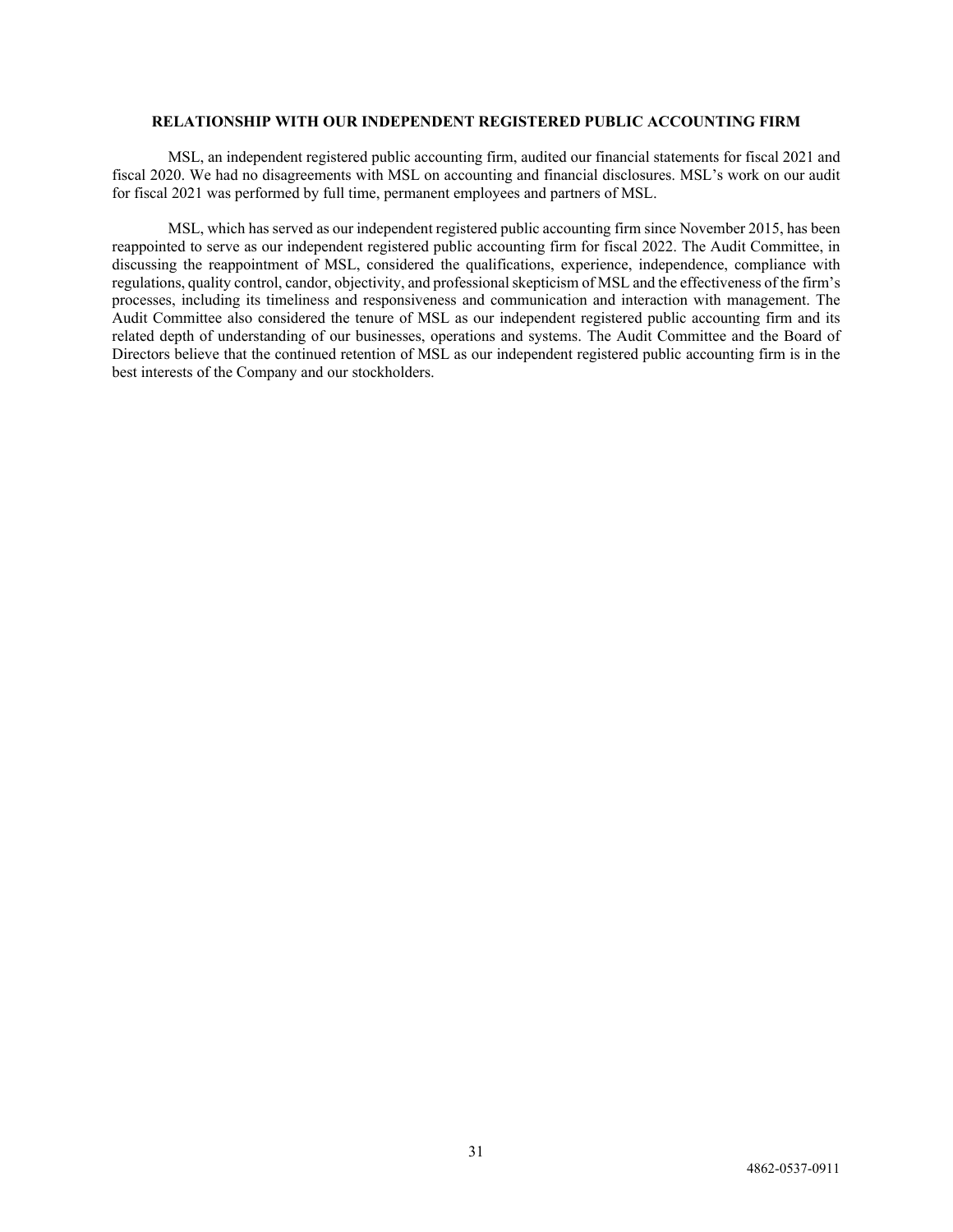# <span id="page-37-0"></span>**PROPOSAL 2: RATIFICATION OF APPOINTMENT OF INDEPENDENT REGISTERED PUBLIC ACCOUNTING FIRM**

# **General**

Our Audit Committee has appointed MSL to serve as our independent registered public accounting firm for fiscal 2022. Representatives of MSL are not expected to be present at the annual meeting. If any stockholder desires to ask MSL a question, management will ensure that the question is sent to MSL and that an appropriate response is made directly to the stockholder.

Although applicable law does not require stockholder ratification of the appointment of MSL to serve as our independent registered public accounting firm, our Board has decided to ascertain the position of our stockholders on the appointment. If our stockholders do not ratify the appointment of MSL, our Audit Committee will reconsider the appointment. Even if the selection is ratified, our Audit Committee in its discretion may appoint a different independent registered public accounting firm at any time during the year if it determines that such a change would be in our best interests and in the best interests of our stockholders.

#### **Vote Required**

This proposal will be approved if the number of votes cast "for" the ratification of MSL as our independent registered public accounting firm exceed the number of votes cast "against" ratification. Abstentions and broker nonvotes will have no effect on the outcome of the vote. Shares represented by properly executed proxies will be voted, if specific instructions are not otherwise given, in favor of this proposal.

#### **Recommendation of the Board**

Our Board of Directors unanimously recommends that stockholders vote "**FOR**" the ratification of the appointment of MSL as our independent registered public accounting firm.

# <span id="page-37-1"></span>**FEES PAID TO OUR INDEPENDENT REGISTERED PUBLIC ACCOUNTING FIRM**

MSL, an independent registered public accounting firm, audited our financial statements for fiscal 2021 and fiscal 2020. We had no disagreements with MSL on accounting and financial disclosures. MSL's work on our audit for fiscal 2021 was performed by full time, permanent employees and partners of MSL.

MSL has served as our independent registered public accounting firm since November 2015. The rules of the SEC require us to disclose fees billed by our independent registered public accounting firm for services rendered to us for each of the years ended December 31, 2021 and 2020. The following table represents aggregate fees billed for the fiscal years ended December 31, 2021 and 2020, by MSL.

| $Fees^{(1)(2)(3)(4)}$       | 2021      | 2020      |
|-----------------------------|-----------|-----------|
| <b>Audit Fees</b>           | \$178,650 | \$152,500 |
| <b>Audited-Related Fees</b> |           |           |
| Tax Fees                    |           |           |
| All Other Fees              |           |           |
| Total                       | \$178,650 | \$152,500 |

(1) For 2021 and 2020, includes fees paid to MSL for professional services rendered for the audit of our annual financial statements for the years ended December 31, 2021 and 2020, and for reviews of the financial statements included in our Quarterly Reports on Form 10-Q for the fiscal quarters ended March 31, June 30 and September 30 in each of those years. For 2020, also includes fees related to services rendered in connection with issuance of a consent related to our registration statement on Form S-3 filed in December 2020.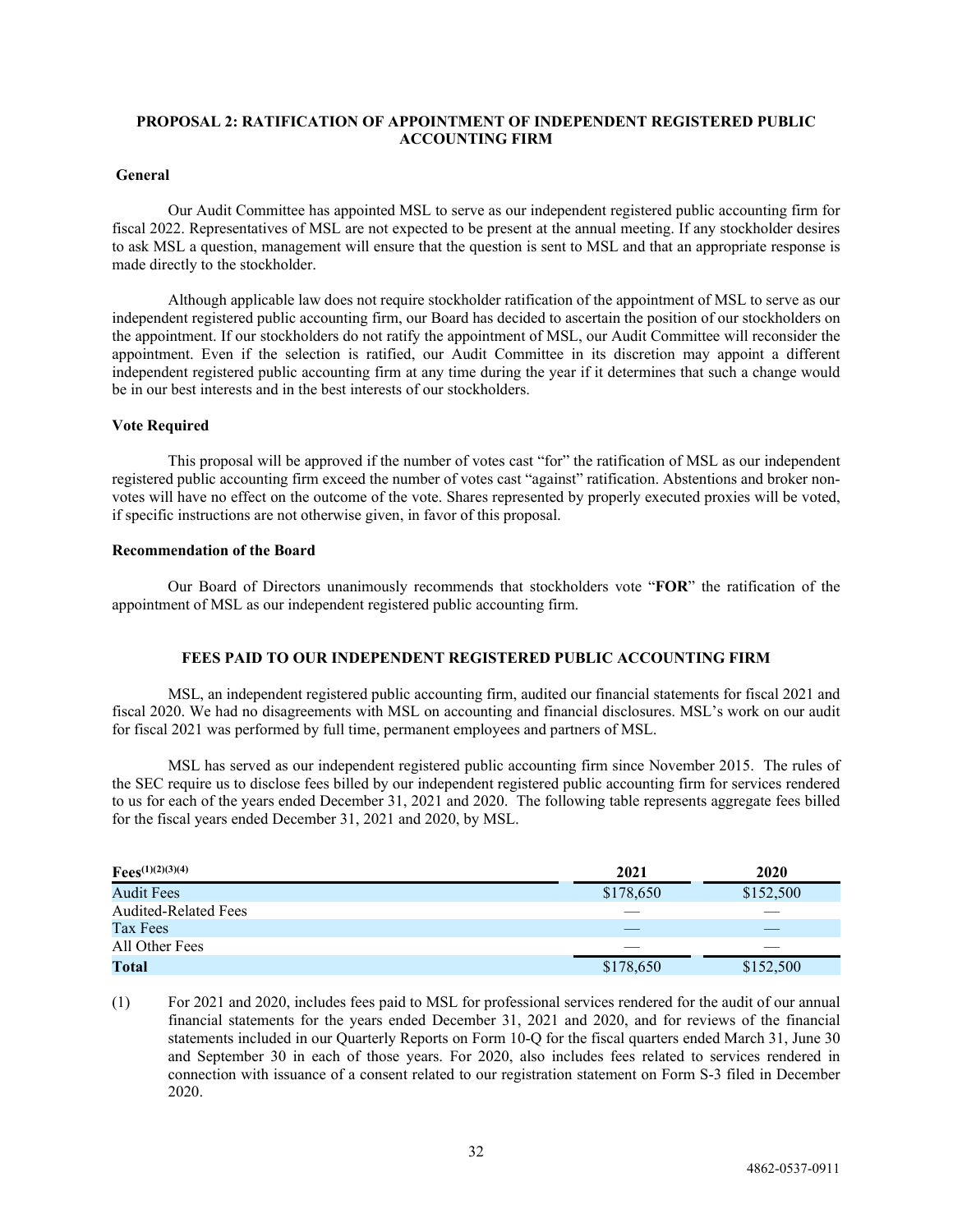- (2) No audit-related services were performed for us by MSL in 2021 or 2020. Audit-related services include assurance and related services that are related to the performance of the audit or review of our financial statements.
- (3) No tax services were performed for us by MSL in 2021 or 2020. Tax services include tax compliance, tax advice and tax planning.
- (4) No other services were performed for us by MSL in 2021 or 2020.

The audit committee has adopted a formal policy concerning approval of audit and non-audit services to be provided to us by our independent registered public accounting firm, MSL. The policy requires that all services to be provided by MSL, including audit services and permitted audit-related and non-audit services, must be pre-approved by the audit committee. The audit committee approved all audit services provided by MSL to us during 2021. MSL did not provide any audit-related or non-audit services to us during 2021. The audit committee has determined that the provision of the services by MSL reported hereunder had no impact on its independence.

#### <span id="page-38-0"></span>**MISCELLANEOUS**

#### **Delinquent Section 16(a) Reports**

Section 16(a) of the Exchange Act requires that our directors and executive officers, and persons who own more than ten percent (10%) of our common stock, file with the SEC initial statements of beneficial ownership of common stock and statements of changes in beneficial ownership of common stock.

To the best of our knowledge based solely on a review of Forms 3, 4, and 5 (and any amendments thereof) received by us during or with respect to the year ended December 31, 2021, the following persons failed to file, on a timely basis, the identified reports required by Section 16(a) of the Exchange Act during fiscal year ended December 2021:

| <b>Name and Principal Position</b>                      | <b>Number of Late Reports</b> | <b>Transactions not Reported in</b><br><b>Timely Manner</b> |
|---------------------------------------------------------|-------------------------------|-------------------------------------------------------------|
| John M. Suzuki, Chief Executive<br>Officer and Director | 3                             | 2                                                           |
| Michael R. Dill, Director                               | <b>I</b>                      |                                                             |
| Kyle Cerminara, Director                                | 1                             |                                                             |
| E. Gray Payne, Director                                 |                               |                                                             |
| Charles T. Lanktree                                     |                               |                                                             |
| R. Joseph Jackson                                       |                               | 0                                                           |
| Inez M. Tenenbaum                                       |                               | $\theta$                                                    |
| John W. Struble                                         |                               |                                                             |

#### **Annual Report on Form 10-K**

Copies of our Annual Report on Form 10-K for fiscal 2021 (as amended by Form 10-K/A), as filed with the SEC, are available to stockholders without charge upon written request to our Corporate Secretary at 7100 Technology Drive, West Melbourne, Florida 32904.

#### **Eliminating Duplicative Proxy Materials**

A single Notice of Internet Availability of Proxy Materials or a single copy of our Annual Report on Form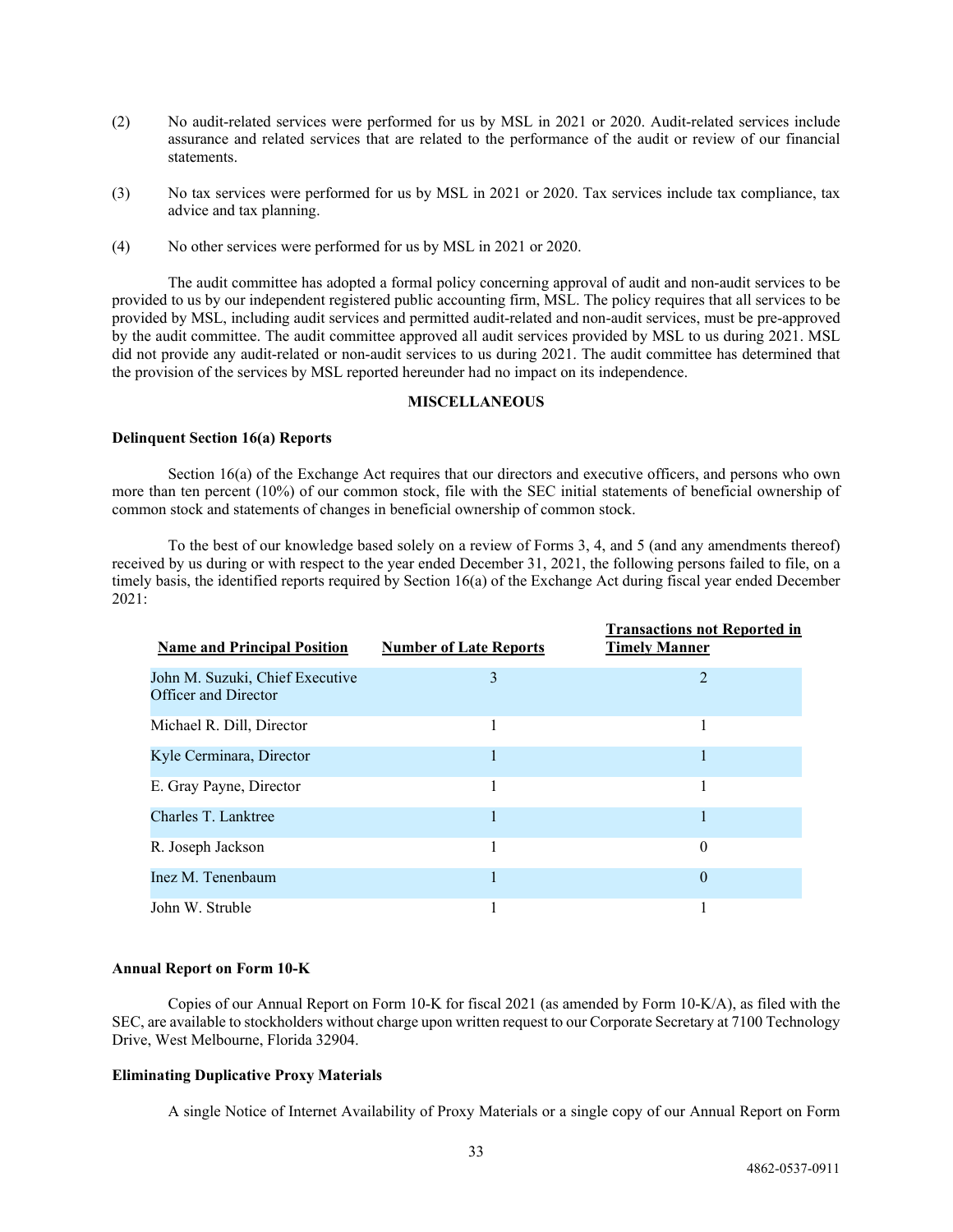10-K for fiscal 2021 (as amended by Form 10-K/A) and this proxy statement will be delivered to multiple stockholders who live at the same address. If you live at the same address as another stockholder and would like to receive your own copy of the Notice of Internet Availability of Proxy Materials, the 2021 annual report, or this proxy statement, or would like to receive multiple copies of our proxy materials in the future, please contact us at 7100 Technology Drive, West Melbourne, Florida 32904; telephone number: (321) 984-1414. A separate copy of the Notice of Internet Availability of Proxy Materials, or of our 2021 annual report and this proxy statement, will be delivered to you promptly and without charge. If you live at the same address as another stockholder and are receiving multiple copies of our proxy materials, please contact us at the telephone number or address above if you only want to receive one copy of those materials.

#### **Stockholder Proposals**

#### *Inclusion of Proposals in our Proxy Statement Pursuant to SEC Rules*

Pursuant to Rule 14a-8 under the Exchange Act, some stockholder proposals may be eligible for inclusion in our proxy statement for our 2023 annual meeting of stockholders. To be eligible for inclusion in our 2023 proxy statement, any such proposals must meet the requirements of Rule 14a-8 under the Exchange Act and be delivered in writing to our Corporate Secretary no later than [January 15, 2023], unless the date of the 2023 annual meeting of stockholders is more than 30 days from the anniversary date of the 2022 annual meeting of stockholders, in which case the proposals must be submitted a reasonable time before we begin to print and send our proxy materials. The submission of a stockholder proposal does not guarantee that it will be included in our proxy statement.

## *Advance Notice Requirements for Stockholder Submission of Nominations and Proposals*

In addition, pursuant to the advance notice provisions set forth in our bylaws, for a stockholder's proposal or nomination to be properly presented at the 2023 annual meeting of stockholders, but not submitted for inclusion in our proxy statement, such stockholder's written notice of the intent of such stockholder to make a nomination of a person for election as a director or to bring any other matter before the annual meeting must be received by our Corporate Secretary at our principal executive offices no less than 120 days nor more than 180 days prior to the first anniversary of the date on which we first mailed our proxy materials for the preceding year's annual meeting of stockholders. As a result, stockholder nominations of director candidates for the 2023 annual meeting of stockholders, and proposals for the 2023 annual meeting of stockholders submitted outside the provisions of Rule 14a-8, will be considered untimely if submitted prior to November 15, 2022, or after January 15, 2023. However, in the event that the date of the annual meeting is more than 30 days prior to or after the anniversary date of the previous year's annual meeting of stockholders, notice by the stockholder must be received by our Corporate Secretary at our principal offices not earlier than the close of business on the 120th day prior to such annual meeting of stockholders and not later than the close of business on the later of the 75th day prior to such annual meeting or the 10th day following the day on which public announcement (as defined in the bylaws) of the date of such annual meeting is first made. The bylaws specify the information that must accompany any such stockholder notices.

Any proxy granted with respect to the 2023 annual meeting of stockholders will confer on management discretionary authority to vote with respect to a stockholder proposal or director nomination if notice of such proposal or nomination is not received by our Corporate Secretary within the timeframe provided above.

#### **Other Matters**

As of the date of this proxy statement, our Board of Directors does not know of any other matters for consideration at the annual meeting other than as described in this proxy statement. If, however, any other matters are properly brought before the annual meeting, the persons named as proxies will vote in accordance with their best judgment with respect to such matters.

If you have any questions, require any assistance in voting your shares in the Company, need any additional copies of the Company's proxy materials, or have any other questions, please call Alliance Advisors LLC, the Company's proxy solicitor, at the toll-free telephone number included below.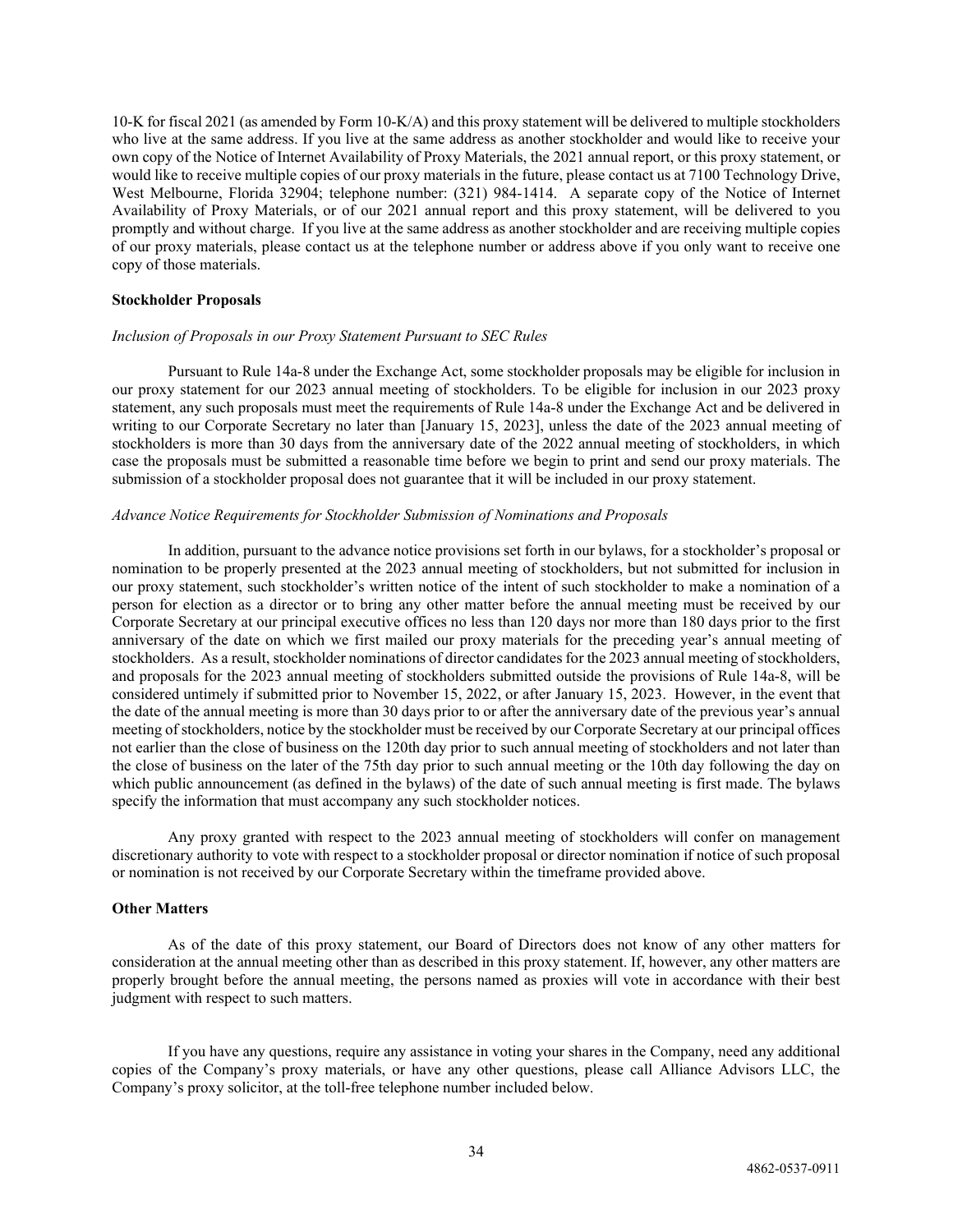# **Alliance Advisors LLC**

200 Broadacres Drive, 3rd Floor Bloomfield, NJ 07003 Toll-free number: 844-876-6187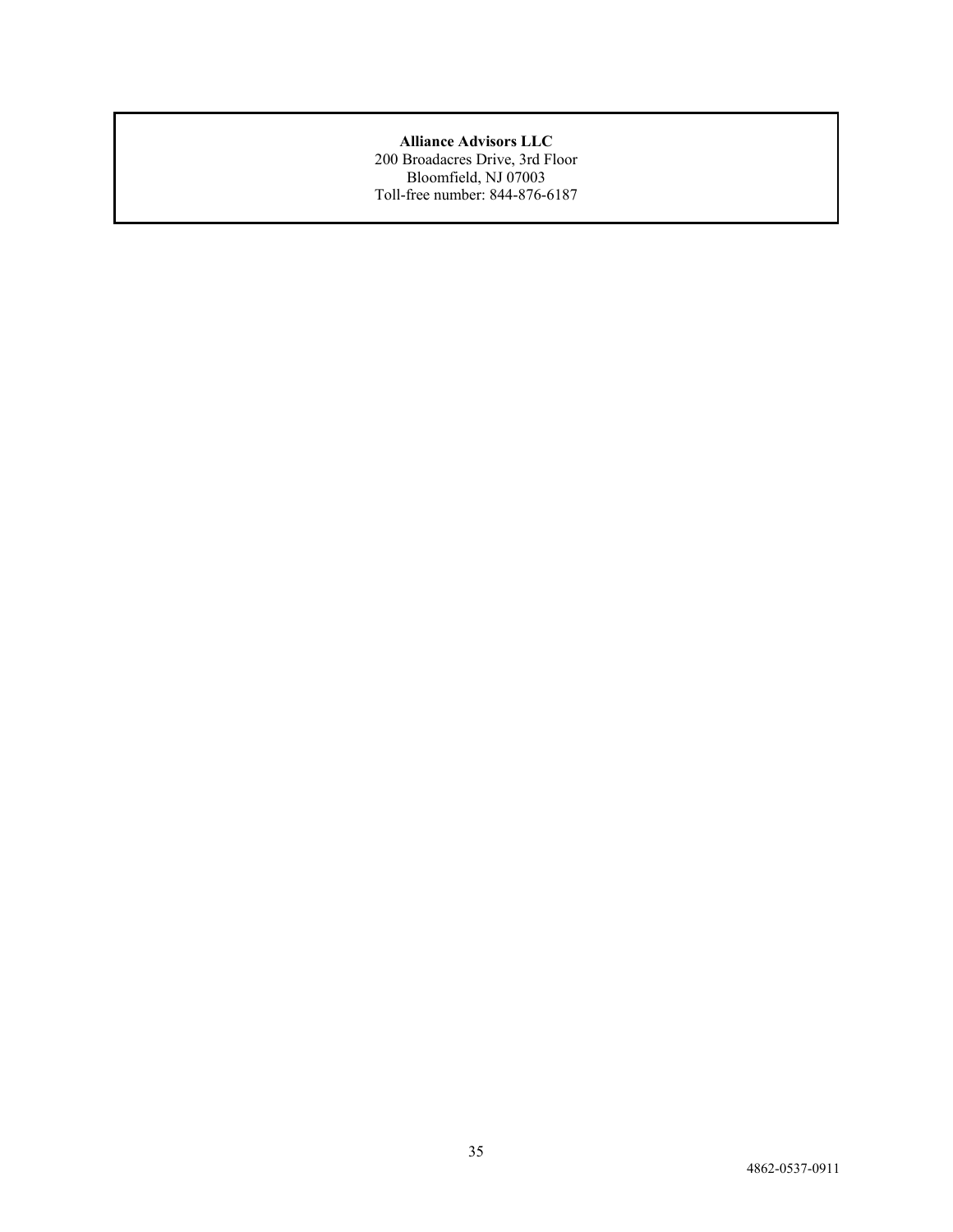#### **BK TECHNOLOGIES CORPORATION**

#### **THIS PROXY IS SOLICITED ON BEHALF OF THE BOARD OF DIRECTORS**

ANNUAL MEETING OF STOCKHOLDERS – JUNE 30, 2022, AT 8:00 A.M., EASTERN TIME

# **CONTROL ID: REQUEST ID:**

The undersigned stockholder(s) of BK Technologies Corporation, a Nevada corporation (the "Company"), hereby revoking any proxy heretofore given, does hereby appoint John M. Suzuki and William P. Kelly, and each of them, with full power to act alone, the true and lawful attorneys-in-fact and proxies of the undersigned, with full powers of substitution, and hereby authorize(s) them and each of them, to represent the undersigned and to vote all shares of common stock of the Company that the undersigned held of record as of the close of business on May 2, 2022, and is/are entitled to vote at the 2022 Annual Meeting of Stockholders of the Company to be held on June 30, 2022, at 8:00 a.m., Eastern Time, online at https://agm.issuerdirect.com/bkti, and any and all adjournments and postponements thereof, with all powers the undersigned would possess if personally present, on the following proposals, each as described more fully in the accompanying proxy statement, and any other matters coming before said meeting.

#### **(CONTINUED AND TO BE SIGNED ON REVERSE SIDE.)**

#### **VOTING INSTRUCTIONS**

**If you vote by phone, fax or internet, please DO NOT mail your proxy card.**

| MAIL:            | Please mark, sign, date, and return this Proxy Card<br>promptly using the enclosed envelope. |
|------------------|----------------------------------------------------------------------------------------------|
| <b>FAX:</b>      | Complete the reverse portion of this Proxy Card and<br>Fax to 202-521-3464.                  |
| <b>INTERNET:</b> | https://www.iproxydirect.com/BKTI                                                            |
| <b>PHONE:</b>    | $1-866-752-VOTE(8683)$                                                                       |

Please ensure you fold then detach and retain this portion of this Proxy  $\rightarrow$